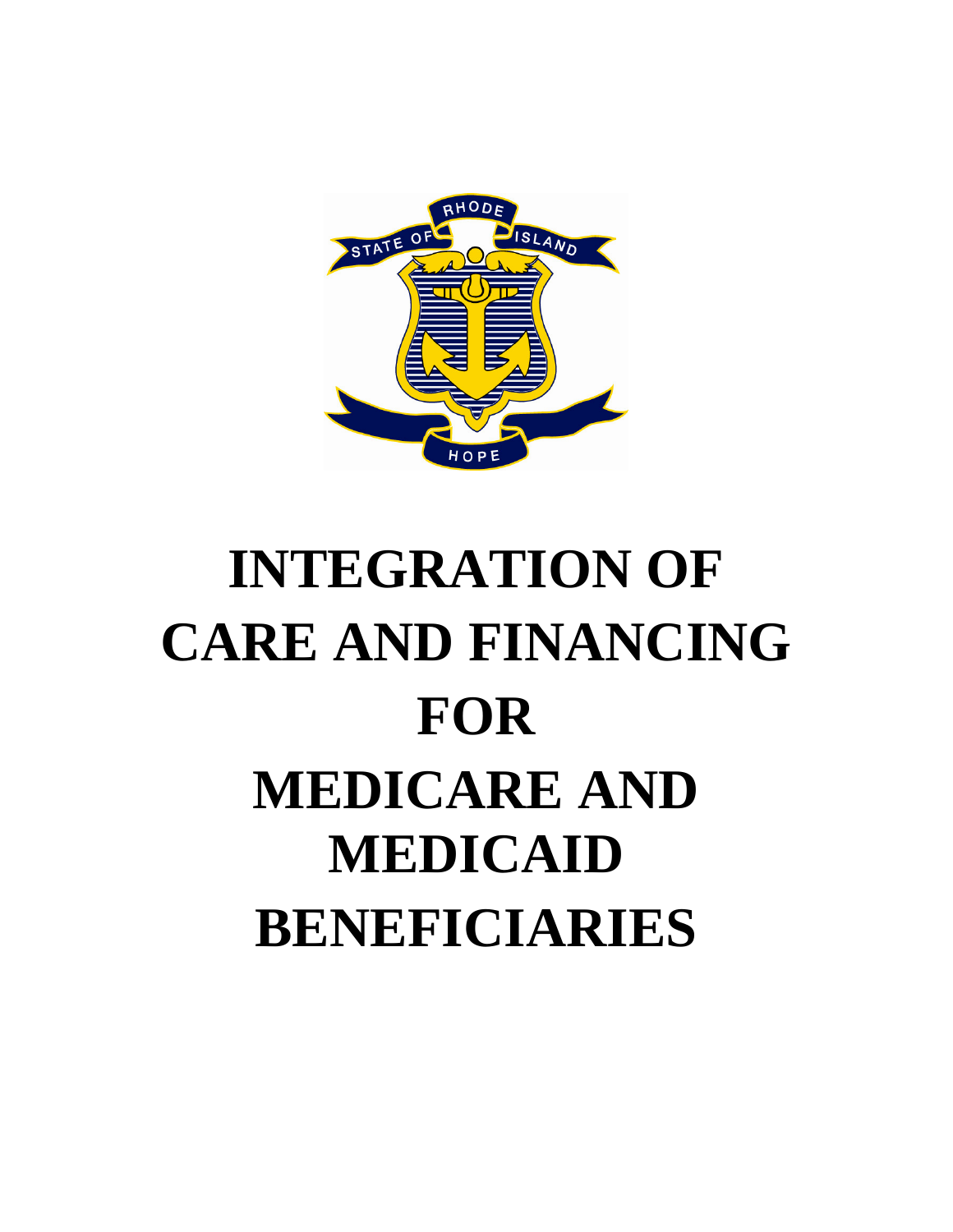#### **TABLE OF CONTENTS**

#### **EXECUTIVE SUMMARY**

#### **SECTION 1: INTRODUCTION**

# **SECTION 2: OVERVIEW AND CHARACTERISTICS OF THE MEDICAID DUAL AND NON-DUAL POPULATIONS IN RHODE ISLAND**

**Section 2.1:** Further Characteristics of the Dual Population

**Section 2.2:** Differences in Pathways to Medicare and Medicaid Eligibility

**Section 2.2.1:** Misalignments between Medicare Acute Care Services and Medicaid Long-Term Care Services and Supports

- **Section 2.3:** Medicare and Medicaid Benefit Coverage
- **Section 2.4:** Current Medicaid Delivery Systems for Acute Care Services
- **Section 2.5:** Dual Eligibles Participation in Medicare Advantage Plans and PACE
- **Section 2.6:** Medicaid and Medicare Expenditures

**Section 2.6.1:** Medicaid Expenditures for Dual Eligibles and Non-Duals

**Section 2.6.2:** Medicare Expenditures for Dual Eligibles

# **SECTION 3: CHARACTERISTICS OF A BETTER SYSTEM**

- **Section 3.1:** Improvement Opportunities
- **Section 3.2:** Need for Responsive System to Meet Needs and Risk Levels
- **Section 3.3:** What Does a Maximally Effective System Need To Be Able To Do?

#### **SECTION 4: HOW TO GET THERE – OPTIONS AND APPROACHES FOR A BETTER SYSTEM**

**Section 4.1:** Delivery System Options

# **SECTION 5: CONCLUDING REMARKS**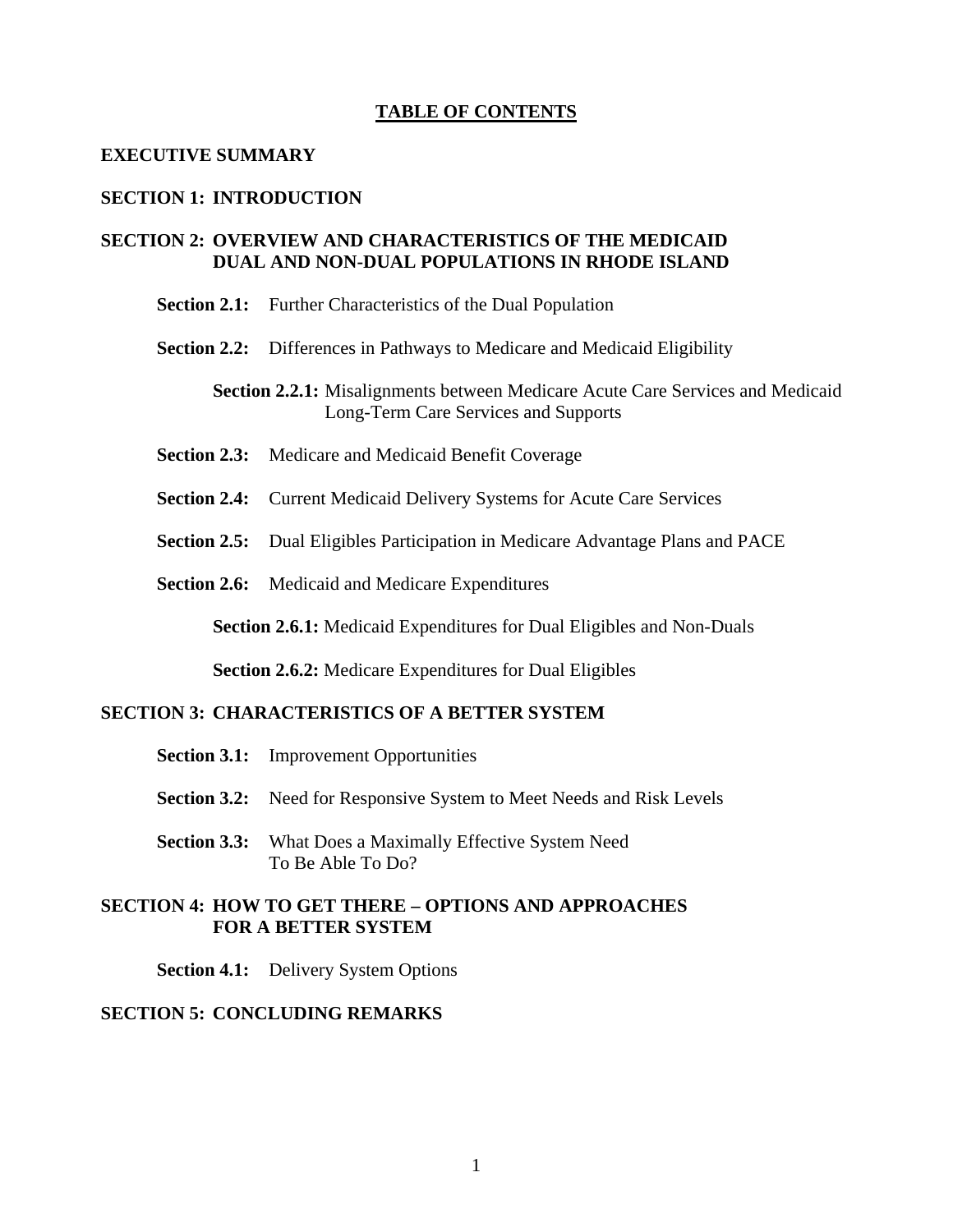# **APPENDICES**

- **Appendix A:** Millie's Story
- **Appendix B:** Successful Models of Care
- **Appendix C:** EOHHS Stakeholder Meetings and Key Informant Interviews through 12.22.11
- **Appendix D:** Summary of Affordable Care Act (ACA) Opportunities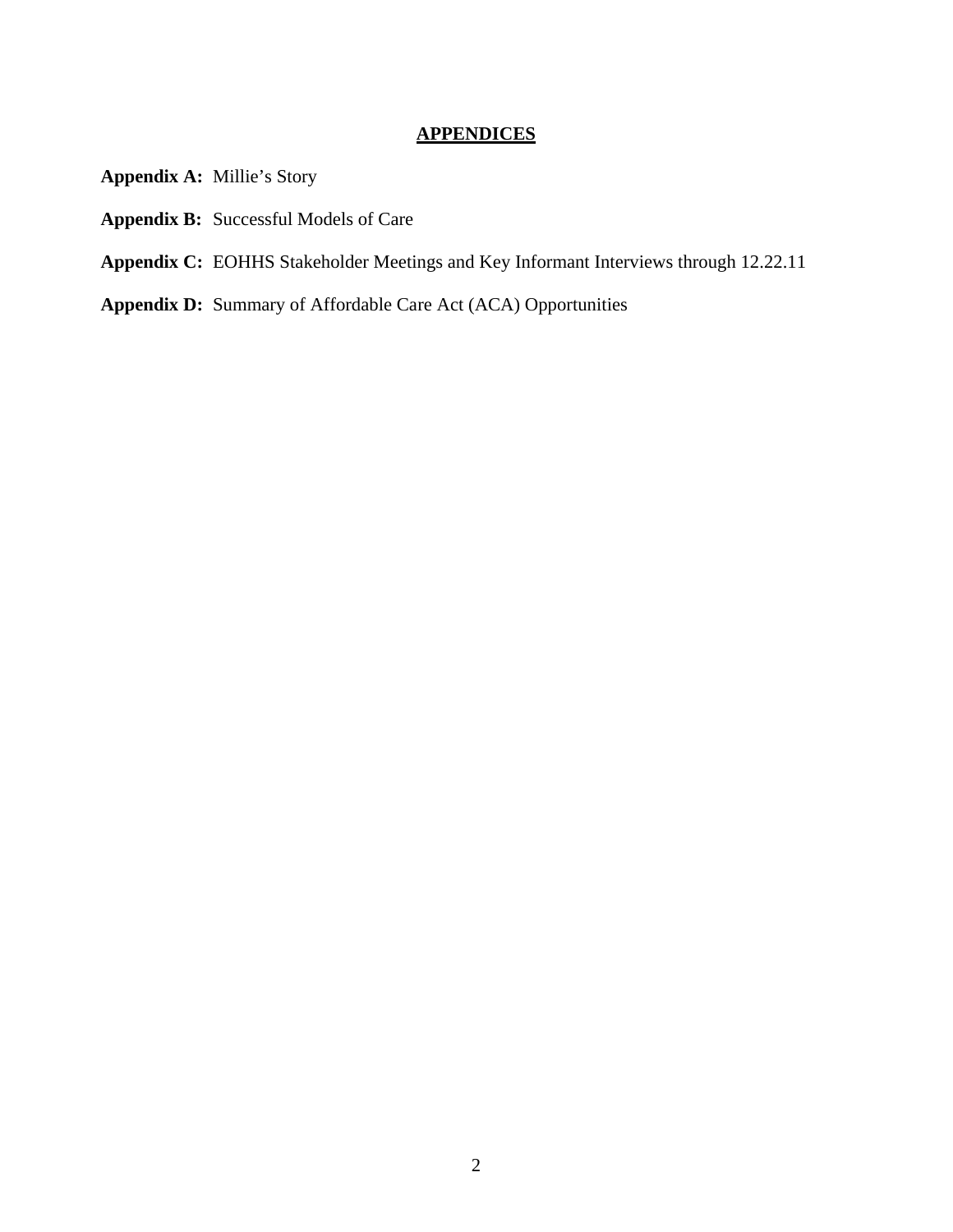# **EXECUTIVE SUMMARY**

# **Overview**

Among the many health care issues facing the state today is how to improve the disjointed system for financing and delivering care to two of the most vulnerable populations the Medicaid program covers – Adults with Disabilities and Elders. Many of these beneficiaries have multiple chronic conditions and/or persistent behavioral health problems that require a mix of costly acute, sub-acute and long term services.

Complicating matters, a large number of the beneficiaries in this group are eligible for both Medicare and Medicaid – "dual eligibles" – and must navigate the complex rules, requirements and payment schemes of two distinct programs to obtain the full range of services necessary to meet their care needs. This report presents our review of the challenging health care needs of adults with disabilities and elders (dual eligibles and non-duals or Medicaid-only beneficiaries), the foundations for building a better, more consumer-centered services system, and the options open to the state today for more fully integrating how we pay for, manage and deliver their care.

# **The Service Landscape**

.

In the initial sections of the report, we provide a descriptive analysis of the service delivery system for adults with disabilities and elders covered by Medicaid across the care continuum and their current utilization patterns and care needs. The results of this analysis show clearly that the fragmentation in the delivery system is costly for dual eligibles and Medicaid-only beneficiaries – not only measured in real dollars, but also in terms of their health.

For example, we found that these beneficiaries are more likely to experience preventable emergency room visits, hospitalizations, serious health complications, and/or nursing home admissions. Moreover, Medicare's primary role as a payer rather than care manager has magnified these costs for dually eligible beneficiaries, as has the disjuncture between payers, as the care needs of beneficiaries escalate and they transition into the Medicaid funded system of long-term care services and supports. The data in the report point to the improved health outcomes and lower costs resulting from mandatory care management of Medicaid-only beneficiaries for acute services as examples of the gains that could be achieved if the state had the authority and capacity to integrate services across payers and the care continuum.

Although our analysis indicates that all adults with disabilities and elders receiving publicly funded coverage will benefit from greater service integration, we recognize that there has been insufficient time to evaluate the impact of recent initiatives targeted at certain segments of the population included in the report. Specifically, the data analyzed predates full implementation of the redesigned system of care for adults with developmental disabilities. Similarly, the review of the care needs and service patterns for adults with severe and persistent mental illness (SPMI) does not show the effects of the health homes initiative, which has been underway less than a year. We note in the report that the optimum system would integrate all services for dually eligible and Medicaidonly beneficiaries, and in a manner that makes it possible to adapt or tailor the integrated system of services to meet their unique needs. However, in evaluating the options for a better system and the next steps for the state, we have taken the status of these initiatives into consideration.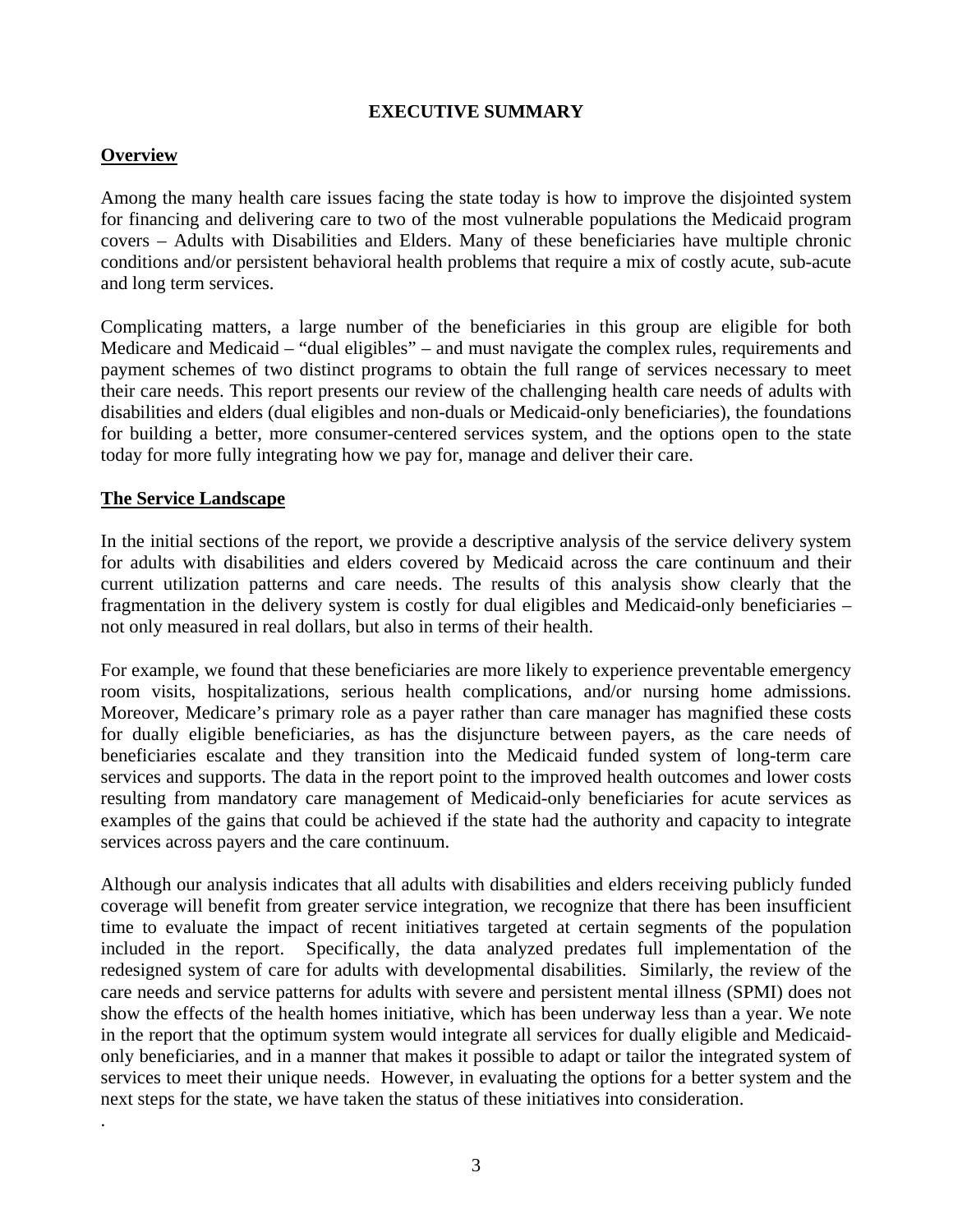# **Foundations of an Integrated System**

With these findings in mind, we devote the next section of the report to the functional performance capabilities or "domains" an integrated care system for dually eligible and Medicaid–only beneficiaries must have to improve service access and quality, optimize the health of beneficiaries, and maximize value for every dollar the state spends. They are summarized as follows:

- *Outreach and Information* Provide beneficiaries with relevant, useful, and objective information, advice, counseling and assistance, at the points of need or risk.
- information, advice, counseling and assistance, at the points of need or risk. *Long-Term Care Eligibility Determination and Service Initiation* Assure eligibility determination process is efficient and consumer friendly and facilities the timely initiation of services through the care planning and case management required to effectively coordinate
- services.<br>
 *Identification of Risk and Emerging Needs to Target Efforts* Build the capacity to: identify and target services to respond to the changing needs of beneficiaries; recognize and address health risks; and intervene to prevent predictable and unnecessary acute episodes • *Robust Network of Health Care Services and Supports* – Offer a network of quality
- medical, behavioral health, and long-term-care services providers capable of providing the full continuum of integrated services required to respond to the diverse needs of adults and elders with chronic illnesses, conditions and developmental and physical disabilities.
- *Value Purchasing, Oversight and Continuous Quality Improvement* Encourage and reward positive health outcomes and excellence in service design, delivery and provider performance by leveraging the state's purchasing power to assure maximum value.

The report illustrates how each of these functional domains will be guided by a set of performance standards that will ensure system capacity, accountability and responsiveness. In sum, as EOHHS moves forward, these performance standards serve as the foundation for both the initial design and the eventual evaluation of any integrated system of care the state pursues.

# **Evaluation of Options**

Over the last 25 years, the state has used organized delivery systems to bring high quality and cost effective health care services to many of the populations it serves. At the center of these systems is a "health home" that provides the level of care management and services coordination essential to promote positive outcomes and assure value. With approval of the Global Waiver in 2009, the state was authorized to enroll all Medicaid-only adults with disabilities and elders in one of the following delivery system models:

- ¾ Rhody Health Partners a capitated risk-based managed care program administered through contracted health plans; or
- $\triangleright$  Connect Care Choice a primary care case management model in fee for service that provides enhanced care management and services coordination through selected physician practices.

Note that neither delivery system covers dual eligibles or most facets of long-term care. The state's Program of All-inclusive Care for the Elderly (PACE), is a risk based approach for providing care to dual eligibles and, thus, is an exception. Rhody Health Partners and PACE on the capitated side, and Connect Care Choice on the fee for service side, have been successful. As such, the Medicaid experience with these programs offers the state two distinct, but well-established models upon which to build a better system.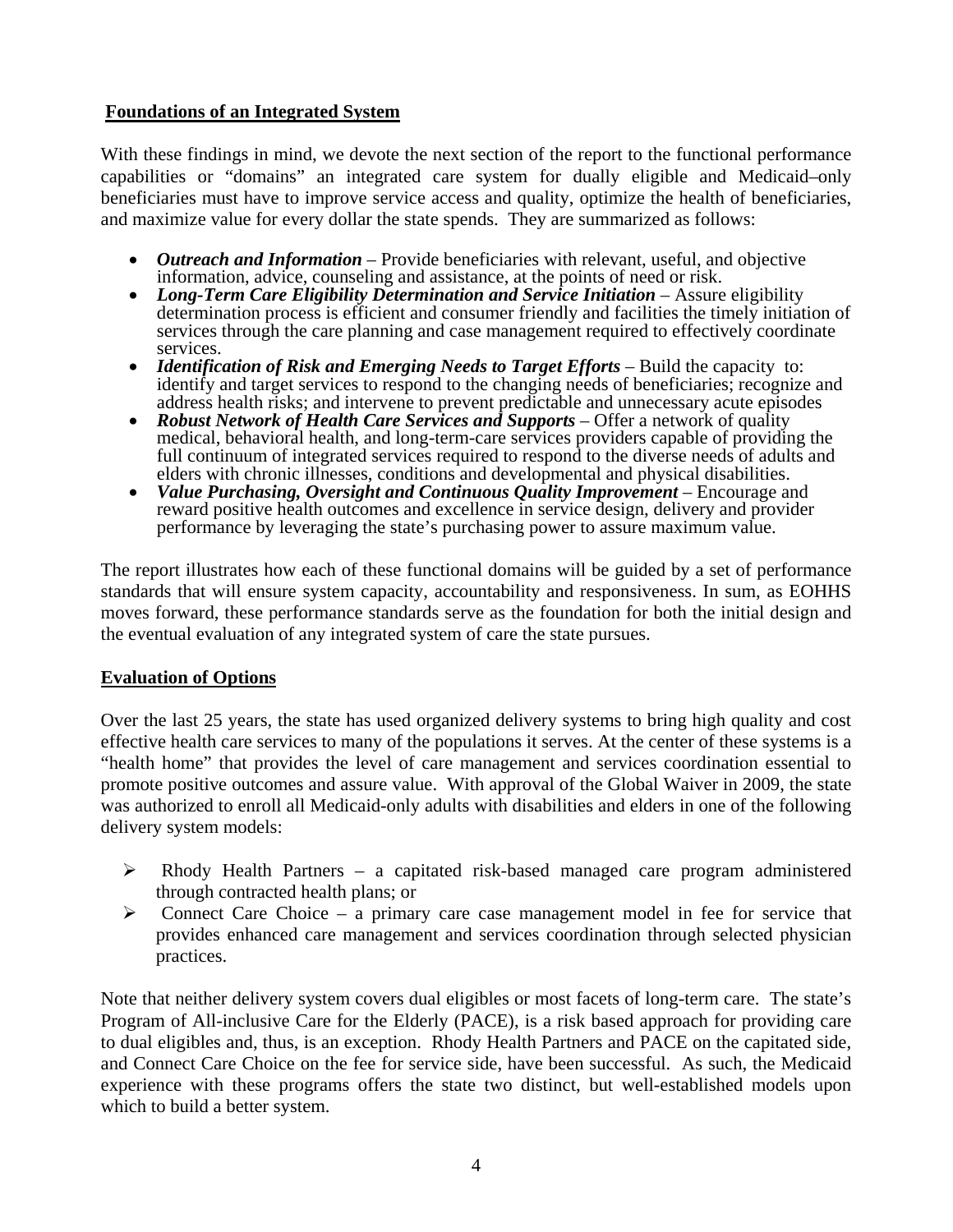The report presents our evaluation of the advantages and drawbacks of each of these models vis-àvis the complex needs of beneficiaries and the functional performance domains discussed in earlier sections. Our assessment of the various permutations an integrated system of services might take using a capitated risk based and/or enhanced fee for service model is provided in a detailed chart showing the complex choices associated with the task at hand.

Among the other issues addressed in this section is the feasibility of implementing each of the models given such factors as:

- $\triangleright$  Federal requirements pertaining to Medicare-Medicaid dual eligible demonstrations, including opportunities for public input, plan elements, and limitations related to carve outs for certain services/segments of the population;
- ¾ Challenges incumbent with incorporating recently redesigned systems of care for persons with developmental disabilities and serious and persistent mental illnesses;
- $\triangleright$  Resources required to reduce fragmentation in existing processes for determining financial and clinical eligibility, authorizing services and developing a care plan, and monitoring service quality and health outcomes;
- $\triangleright$  Ongoing efforts to divert/transition long-term care beneficiaries into home and community based settings;
- $\triangleright$  Technical and legal adoption requirements i.e., federal waiver, change in state law, contractual changes, new arrangements v. building on existing partnerships, etc.
- $\triangleright$  State's ability to effectively leverage its purchasing power if choosing an incremental rather than comprehensive approach to system redesign.

We also take into account such issues as ease of administration, adequacy of state resources including staffing, and provider capacity.

# **Conclusions and Plan of Action**

Upon completing the evaluation of the risk based managed care and enhanced fee for services models, we determined that both can and should have a role in serving Medicaid-only and dually eligible beneficiaries across the care continuum. However, as the report shows, a broad and varied set of implementation requirements and feasibility issues will affect the state's ability to pursue comprehensive service integration across the care continuum for all adults with disabilities and elders in the scope and timeline specified in the General Assembly's Joint Resolution – Section 3, Article 16 of the enacted SFY 2011 budget. An alternative plan of action using a phased-in, incremental approach for redesigning the existing system of care is presented below.

# **Phase 1 – January 2013**

In Phase I of the proposed redesign, our goal is to integrate acute care, primary care, and long-term care services for as many segments of the population of adults with disabilities and elders as is feasible given the constraints noted earlier in the report. The state has the greatest control over the services provided to beneficiaries who are Medicaid-only. As noted, all non-duals in this population are enrolled in either Rhody Health Partners or Connect Care Choice. We are confident that the state has the capacity to build on these programs and provide a capitated risk-based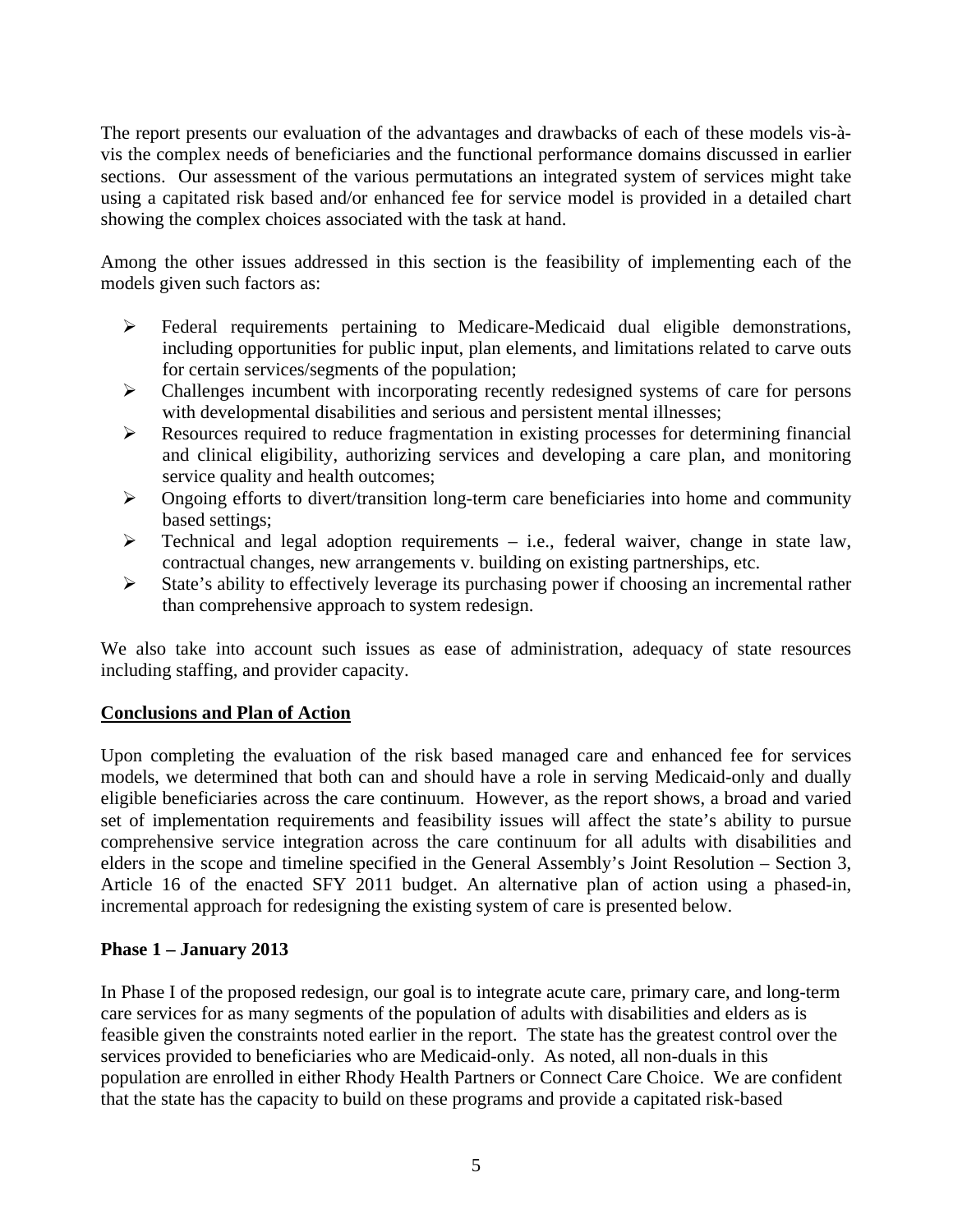managed care plan and enhanced fee for service plan integrating acute, primary and long-term care services for non-dual eligibles by January 2013.

Due to federal requirements, we will approach service integration for dual eligibles in a more measured approach during this phase. Our plan at this point is to again build on existing organized delivery systems and bring Medicaid and long-term care services to dual eligibles through wraparound coverage, with the exclusions noted in the next section.

 The Medicaid agency issued a Request for Information (RFI) focusing in this area last year and is prepared to move forward on this aspect of service integration at present. The state will need to obtain approval for this change from the CMS via an amendment to the Global Consumer Choice Waiver. We do not anticipate gaining approval from our federal partners for this change will be problematic.

# *Exceptions/Exemptions*

In this first phase of system redesign, we plan to exclude two service areas from the integrated package of benefits: long-term care services for adults with development disabilities and behavioral health services for individuals with serious and persistent mental illnesses (SPMI) As noted earlier in the report, the Department of Behavioral Healthcare, Developmental Disabilities and Hospitals (BHDDH) just recently began implementing new systems of care for these beneficiaries. It is too soon to evaluate whether the service integration needs of beneficiaries have been addressed adequately by these initiatives at this time. Note also that the majority of beneficiaries in these segments are dual eligibles.

# **Phase 2 – January 2014**

In this second phase of the system redesign, our plan is to integrate the acute and primary care for dual eligibles into the system established in Phase I. We plan also to begin work on integrating services for adults with behavioral health needs and developmental disabilities.

The analysis presented in this report indicates that a managed care model for integrating services across the care continuum for dually eligible beneficiaries would best serve the state and beneficiaries. As the report also shows, the state must meet a rigorous set of federal requirements, and in a specified time frame, to pursue this option and enter into an agreement with Medicare or a CMS approved demonstration. We propose taking the steps necessary to meet these requirements and fully analyze the variations on the managed care model for dual eligibles. We know that implementation will not be feasible until 2014.

Toward this end, we have already begun working with stakeholders to obtain input about the alternative strategies for integrating services for dual eligibles using a managed care approach. *Two "public" meetings are currently scheduled for April 2012 to review a proposal in development that is based on the analysis in this report.* Feed back from these meetings will assist the state in determining whether further steps toward implementation should proceed and, if so, how quickly and in which direction. Beneficiaries with SPMI will be enrolled in the Medicaid-only integrated service system or the capitated system for dual eligibles at this time. Persons with developmental disabilities will be enrolled in the next phase.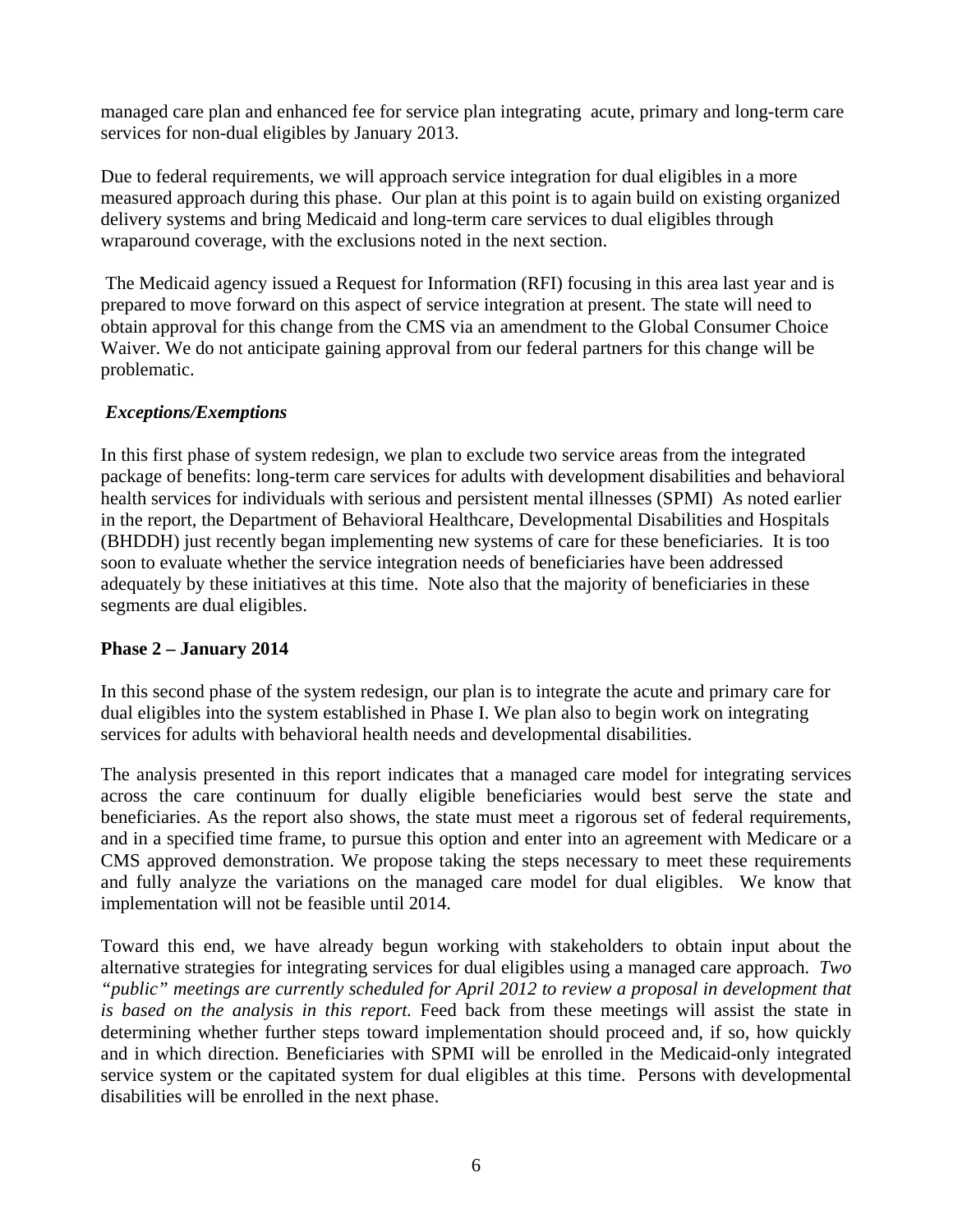# **Phase III – July 2014 to 2015**

The federal requirements for fully integrating care for dually eligible beneficiaries limit the states options for excluding certain segments of the population and/or carve-out services. The state does have the opportunity to phase-in beneficiaries in different coverage groups over time, however. As indicated above, adults with developmental disabilities are now being served by recently developed BHDDH system of care initiatives. Experience from Phases I and II and input from stakeholders, experts and policy leaders will assist the state in determining the best approach for bringing these beneficiaries into an integrated care delivery system over time.

# **Implementation Requirements**

To move forward with this plan of action, the Medicaid agency will need additional staffing and contractual resources to assist in program design, development and implementation.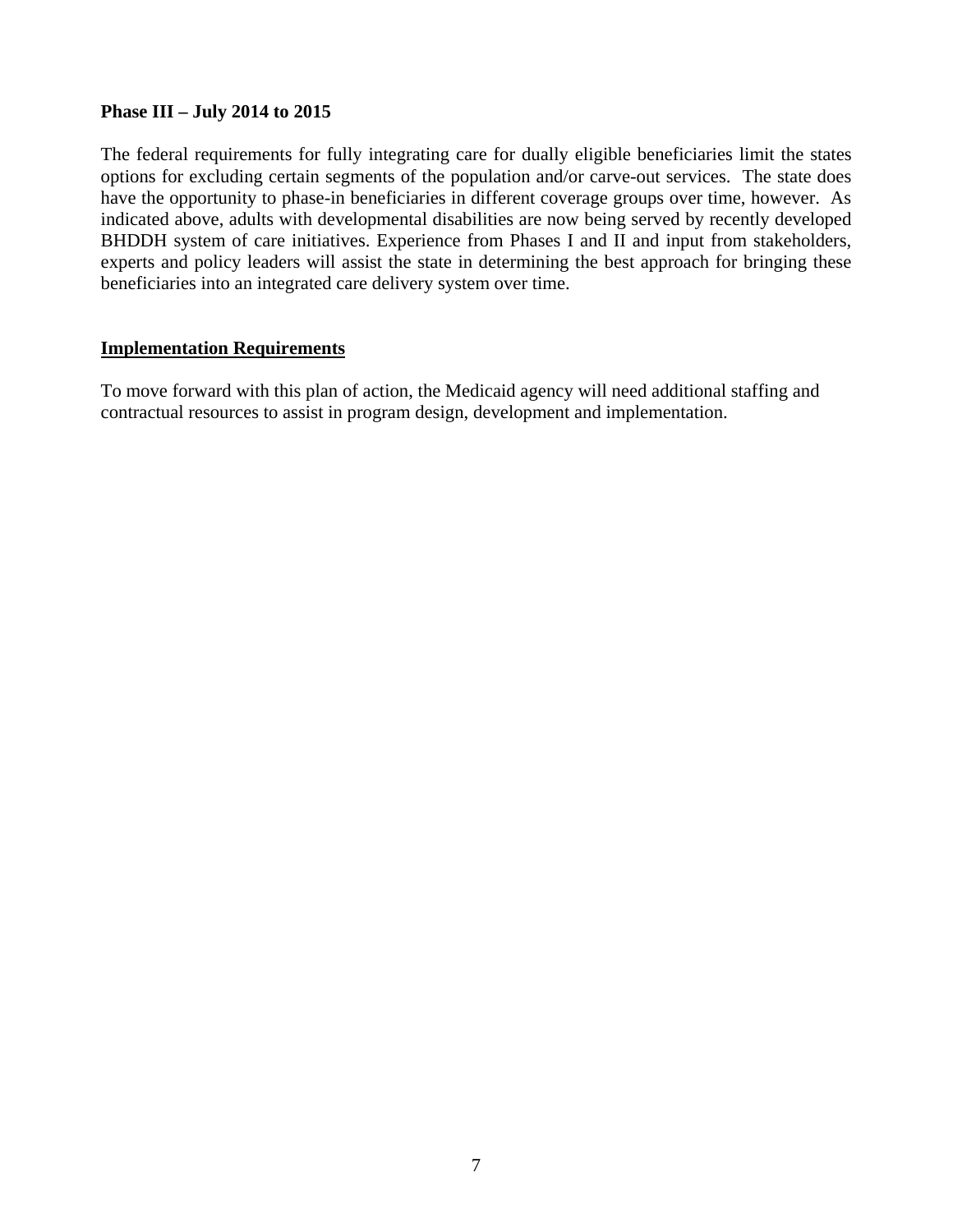# **SECTION I: INTRODUCTION**

The Rhode Island Medicaid program is the principal source of coverage for low income children and families, elders and persons with disabilities who are otherwise unable to afford or obtain the services and supports they need to live healthy lives. In state fiscal year (SFY) 2010 alone, the average number of Medicaid beneficiaries the program served was just over 189,000 Rhode Islanders. As the Medicaid state agency, the goal of the Executive Office of Health and Human Services (EOHHS) is to provide these beneficiaries with access to high quality, coordinated health care services in the most cost-efficient and effective manner possible.

Despite these difficult economic times, the Medicaid program has continued to make progress toward achieving this goal. For example, enhanced care management through the RIte Care and Rhody Partners health plans and through Connect Care Choice has yielded better health outcomes and significant savings, particularly on the acute care side. Initiatives underway to rebalance the long-term care system have also succeeded in improving service coordination, choice and economy.

#### **Purpose of the Study**

Ξ In 2010, the federal Affordable Care Act provided the state with both the impetus and the opportunity to extend these efforts further to include the coordination of services – across the care spectrum -- for two of the most vulnerable populations the Medicaid program covers -- adults with disabilities, ages 19 to 64, and elders, 65 and older. A year later, the RI General Assembly also recognized the importance of improving the system serving these beneficiaries:

*By joint resolution pursuant to Rhode Island General Laws relating to the Medicaid Reform Act; Section 3 of Article 16: Integration of Care and Financing for Medicare and Medicaid Beneficiaries, the Executive Office of Health and Human Services (EOHHS) is directed to engage in a contractual arrangement for the expansion and integration of care management strategies by July of 2012 for Medicaid-only beneficiaries and beneficiaries dually eligible for Medicaid and Medicare.* 

Toward this end, this report focuses on the options for integrating services for Medicaid eligible adults with disabilities and elders. Together, these beneficiaries represent about one quarter of the total RI Medicaid population, and just over 60 percent of total annual program expenditures. Although the service needs of adults with disabilities and elders do vary, the two populations share many common features: beneficiaries in both groups tend to have very low incomes and limited assets or must "spend down" what few resources they do have to become Medicaid eligible. Many of these beneficiaries have multiple conditions, one or more of which may result in a hospitalization or a nursing facility stay, and all must obtain the mix of acute, sub-acute and/or long-term care services they need in an often fragmented and difficult to navigate delivery system

#### **Population Focus: Dual Eligibles and Medicaid-only Non-Dual Beneficiaries**

Within the Medicaid population of adults with disabilities and elders, there is a segment of beneficiaries who are eligible for both Medicare and Medicaid ("dual eligibles"). Although only a small percentage of the Rhode Island Medicaid caseload, dual eligibles are a costly population to serve. As they tend to be in poor health and have complex needs, they often require a network of intensive and/or continuous services and supports. Dual eligibles are also more likely than other Medicare and Medicaid beneficiaries to have chronic behavioral health conditions, use emergency rooms, and require long-term care. Among the lowest income and most frail of all Medicaid beneficiaries, dual eligibles seldom have access to alternative sources of coverage or services. As a result, they rely exclusively on Medicare and Medicaid to meet their care needs in most cases.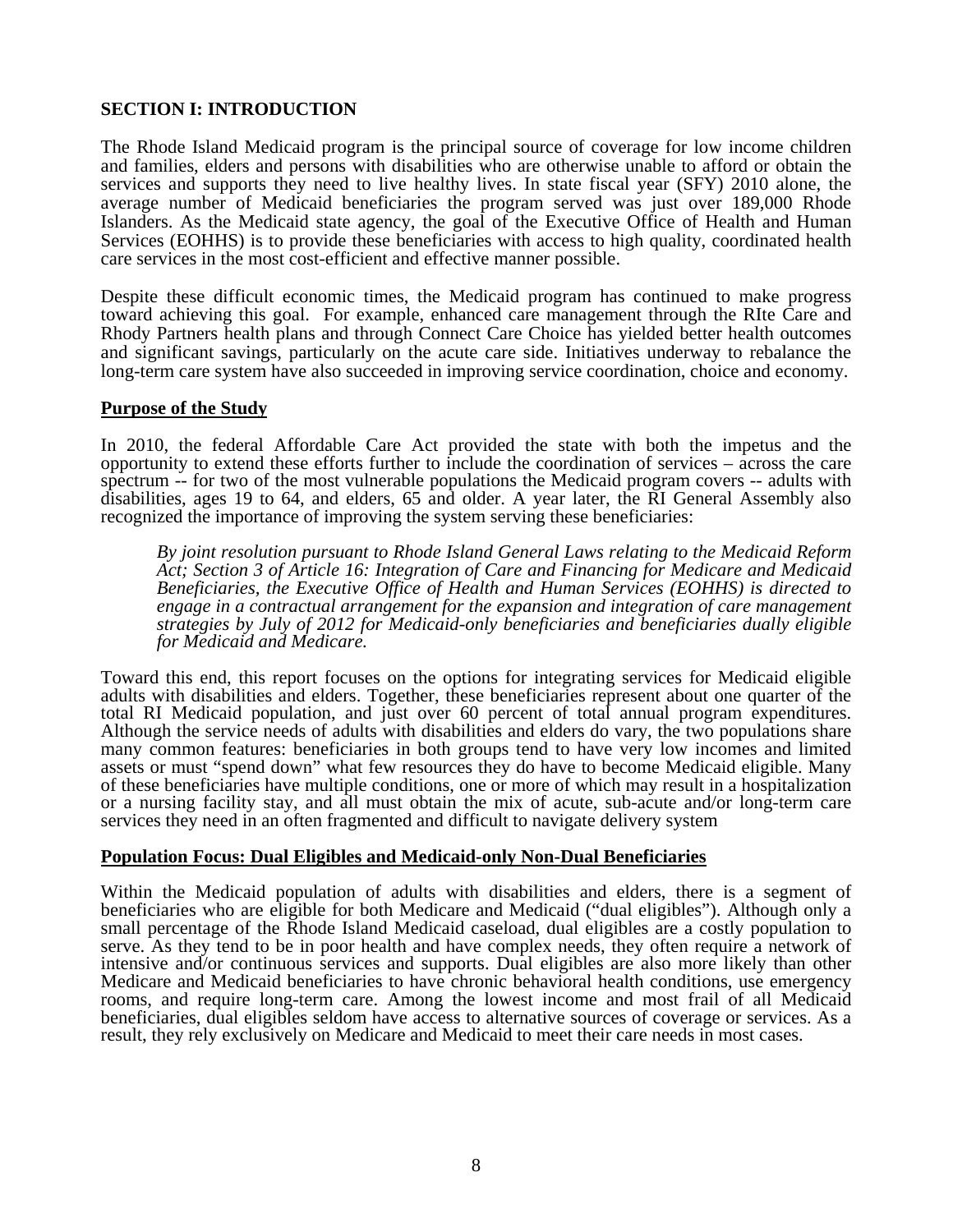Medicare eligibility is based on age, disability or certain diagnoses.<sup>[1](#page-9-0)</sup> Eligibility is also available to someone with an established work history who has reached the age of 65. Other persons become eligible for Medicare as beneficiaries of Social Security Disability Insurance (SSDI). Dual-eligibles become Medicaid eligible because of their low income and resource level and/or the high costs of needed medical care (commonly an admission to a nursing home). The Medicaid eligibility criteria are not only substantially different, but the process for making determinations is significantly more complicated than for Medicare.

Of the non-dually eligible persons in the population of elders and adults with disabilities there are approximately 15,000 beneficiaries who qualify for "Medicaid-only" coverage through this determination process on the basis of age (over 65), blindness or disability. These individuals may have similar health and income characteristics to the dually eligible population, though they do not yet or may never qualify for Medicare elig[ib](#page-9-1)ility. For members of this group, Medicaid is responsible for all health coverage and services.<sup>2</sup>

Both the dually eligible and Medicaid-only adults with disabilities have a complex set of changing needs that are challenging to meet. As noted above, many have multiple chronic conditions complicated by pronounced behavioral health needs and cognitive impairments. The type of chronic condition generally dictates the scope of a beneficiary's service needs. Consequently, the mix of services these beneficiaries receive and the settings in which they are provided can be quite variable. For example, some beneficiaries may require care in long-term care facilities, while others are able to remain at home or in residential settings with the assistance of home and community based services. Of those with chronic care needs able to remain in the community, the majority will need long-term-care services and supports in addition to acute care services.

The difficulties inherent with meeting these health care challenges have been compounded by the fragmented system that has evolved for everything from determining eligibility to financing and delivering services across the care spectrum. As indicated earlier, policymakers at both the state and national level have recognized the need for a more rational, consumer centered approach for financing and delivering services to adults with disabilities and elders who rely on this system. The following sections of this report examine the needs of this population and consider, at length, the options for integrating services in a more cost effective and efficient manner.

#### **Organization of the Report**

 $\overline{a}$ 

The report is organized in the following manner:

Section 2 of this report provides a profile overview of the characteristics and needs of Medicaid Dual and Medicaid-only (Non-Dual) adult populations. Also covered in Section 2 is a review of Medicare and Medicaid eligibility, benefits, delivery systems, and expenditures. This section reviews the distinct structures and characteristics of the Medicare and Medicaid programs, with a focus on the misalignments that can negatively impact the health and outcomes of beneficiaries.

Section 3 examines what is needed to develop a better system, to achieve greater integration of care and improve outcomes, and the essential functional domains that are the pillars of a more integrated delivery system.

Section 4 introduces opportunities and sets forth model options.

Section 5 includes a summary and conclusions.

<span id="page-9-0"></span><sup>&</sup>lt;sup>1</sup> Eligibility can be based on a diagnosis of end-stage renal disease or amyotrophic lateral sclerosis.

<span id="page-9-1"></span> $2$  The vast majority of persons in the children and families group and among children with special health care needs are, strictly speaking, "non-duals". This report does not deal with those groups. When the term "non-duals" is used in this report it refers to adults, aged 21 and over, who qualify for Medicaid on the basis of income, assets and determination of a disability or level of care assessment.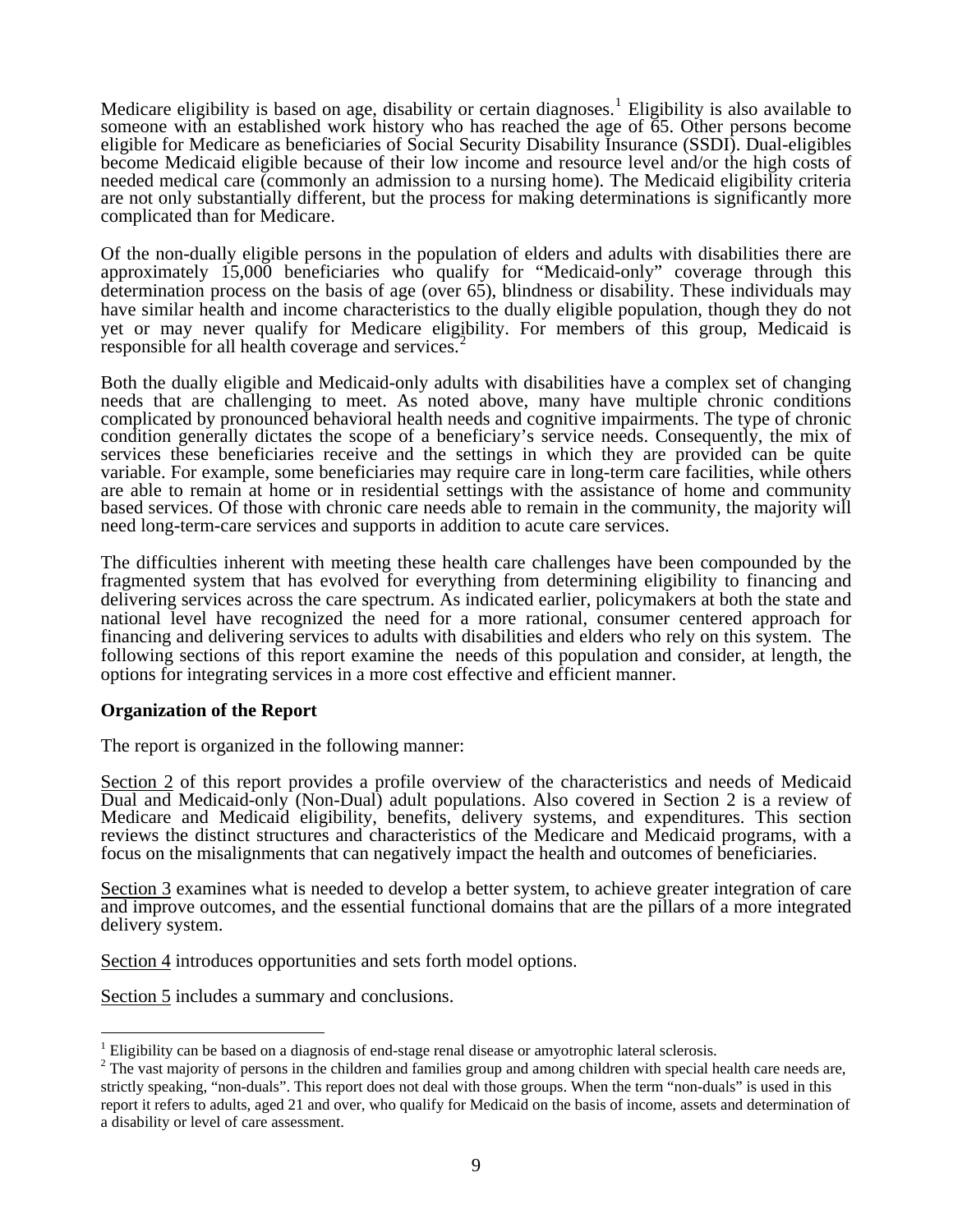#### **SECTION 2: OVERVIEW AND CHARACTERISTICS OF THE MEDICAID DUAL AND NON-DUAL POPULATIONS IN RHODE ISLAND**

Medicaid is a primary payer of services for a significant proportion of elders and individuals with disabilities. *Figure* 1, titled **The Rhode Island Medicaid Population Profile,** provides a view of the population of dual eligibles and non-duals in the larger context of Rhode Island's general population.





 *Note that in December 2010 there were 5,262 QMB, SLMB and QI beneficiaries not eligible for full Medicaid benefits for whom Medicaid pays only a Medicare premium plus the patient share (for QMBs) of Medicare services. These individuals are included in III and IIIa, above.* 

*\*\* Includes non-dual beneficiaries who are either in institutions or have non-Medicare third party coverage.* 

 $\overline{a}$ 

*Sources: Rhode Island – all resident population is from the 2010 US Census. Medicare enrollment comes from the Kaiser State Health Facts, 2011 data. Medicaid data are based on CY 2010 figures.*

Rhode Island's total population of 1,052,567, is divided into Medicare beneficiaries (183,433) and non-Medicare eligible (869,134) residents, shaded grey in Figure 1. The majority of Medicare beneficiaries are not dual eligibles.

• The average number of dually eligible beneficiaries in Calendar Year 2010 (CY 2010) was  $31,412<sup>3</sup>$  $31,412<sup>3</sup>$  or 17.1% of all Medicare enrollees (Figure 1, Box I, shaded blue).

<span id="page-10-0"></span> $3$  Note that the Medicaid figures presented in Figure 1 are averages per day during calendar year 2010. Over the course of twelve months the number of unique individuals in any of these categories is larger.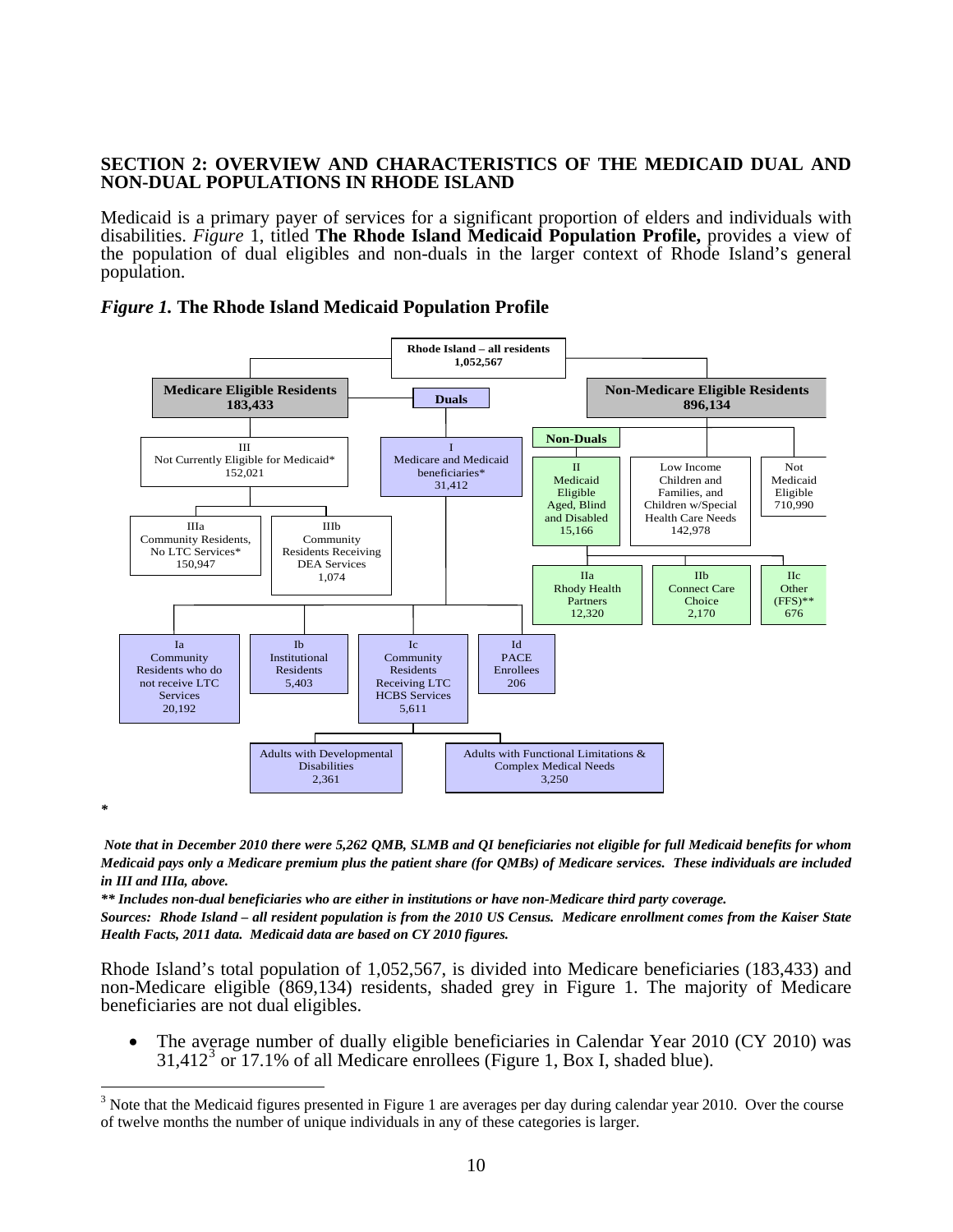• A Medicare-only population at risk of needing long-term care supports and services and becoming Medicaid eligible is shown in Box IIIb, Community Residents Receiving RI Department of Human Services (DHS), Division of Elderly Affairs (DEA) services. This group of Medicare beneficiaries receives services through DEA programs targeting individuals who have increasing health care needs not covered by Medicare, but are ineligible for Medicaid due to excess income or assets..

*Figure 1*, Box Ia illustrates that, at any given point in time, the majority of dual eligibles in Rhode Island reside in the community and are not directly connected with the long-term care system. Based on SFY 2010 experience:

- 20,192 dually eligible beneficiaries reside in the community without home and communitybased services and supports (*Figure* 1, Box Ia). An estimated to ten percent (10%) or so are at increased risk for needing home and community-based supports within two years.
- 5,611 dually eligible beneficiaries reside in a non-institutional community setting and receive home and community-based services (HCBS) to help maintain their ability to remain living in the community (*Figure* 1, Box 1c).
- Of those dual eligibles currently receiving home and community-based supports and services, a large portion (3,250) are vulnerable adults with functional limitations and complex medical needs.
- 2,361 of the dual eligibles receiving HCBS have developmental disabilities. The service needs of beneficiaries in this group differ from most other dual eligibles in a variety of respects. For example, adults with developmental disabilities utilize more non-medical services such as vocational/employment training and supports. Services for deterioration due to disease generally come later, with age, rather than as a result of the developmental disability. (For more on the unique needs of this population see section 2).

*Figure 1*, Box Ib, shows that in CY 2010, there were 5,403 dually eligible beneficiaries residing in institutional settings on an average day. A portion of this group is relatively short stay residents who are preparing to return to the community and will likely be in need of community supports. In SFY 2010, the total number of unique beneficiaries who were in an institutional setting for at least one day during the year was close to 9,000; this number is indicative of the high volume of short stay residents who will need high quality service coordination/assistance to transition successfully back to the community. Note that upwards of 75% of beneficiaries residing in institutional settings on any given day have been there for nine or more months.

There are approximately 206 individuals enrolled in the Program for All-inclusive Care for the Elderly (PACE) Organization of Rhode Island (PORI, *Figure 1*, Box Id). For further details, regarding PACE refer to Section 2.5.

Medicaid-only (non-dual) adults with disabilities are shown in another section of *Figure 1*, Box II. This includes a total of 15,166 adults with disabilities with Medicaid-only coverage (Aged, Blind and Disabled). Beneficiaries in this group are required to enroll in one of the state's care management program options -- Rhody Health Partners, (*Figure 1*, Box IIa) which had 12,320 average members in CY 2010 or Connect Care Choice (*Figure 1*, Box IIb), which had 2,170 average members in CY 2010 (refer to Section 2.4). Approximately 15%-20% of these individuals will become dually eligible within two years of enrolling.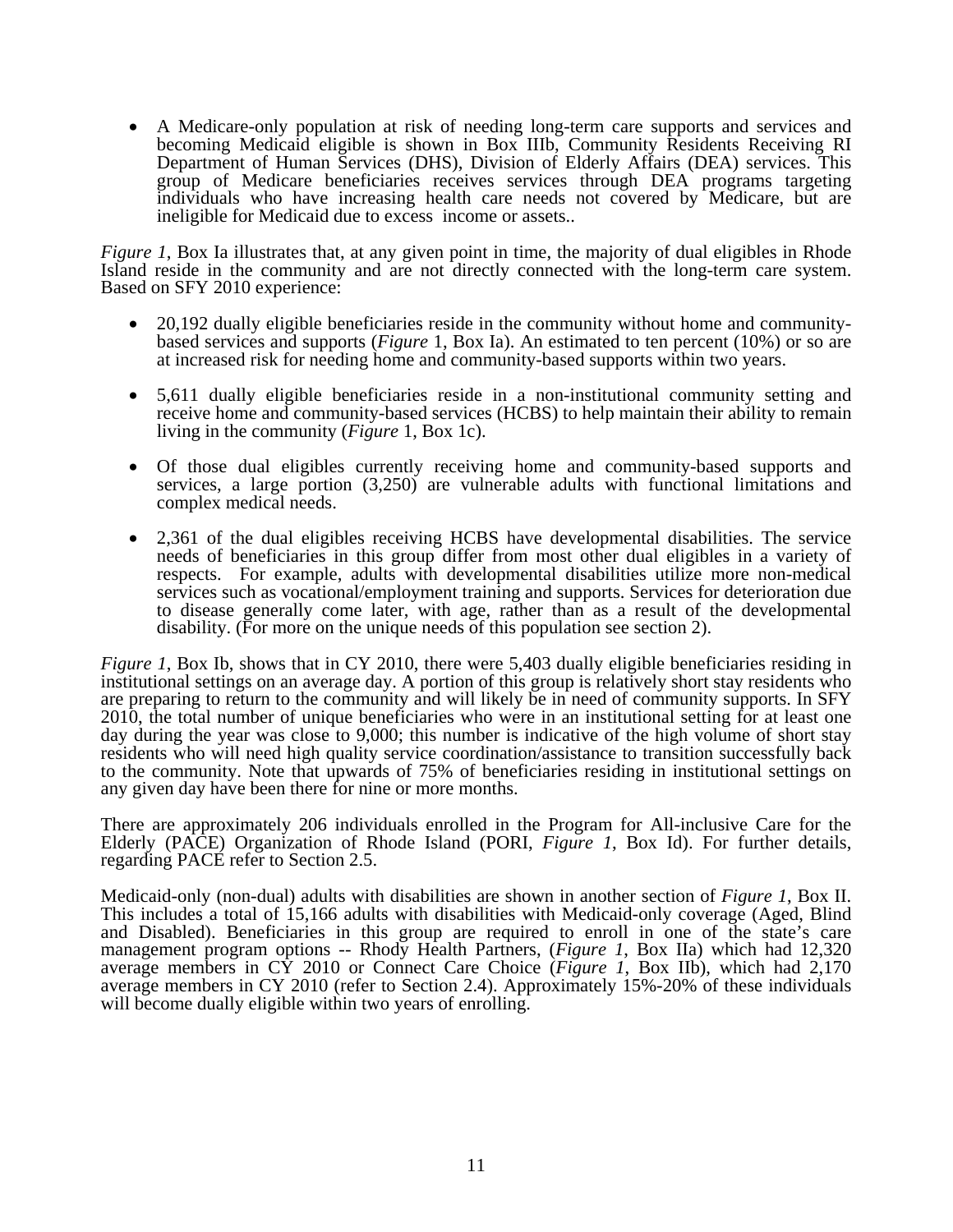During CY 2010, the dual eligible and the Medicaid-only population totaled an average of [4](#page-12-0)6,578.<sup>4</sup> As note earlier, beneficiaries in both groups have complex health care needs that are expensive to cover. A core goal for EOHHS is to provide a high quality, cost effective integrated system of care that addresses the needs not only of the adults and elders that are the focus of this study, but of all populations represented in *Figure 1.*

#### **SECTION 2.1: FURTHER CHARACTERISTICS OF THE DUAL ELIGIBLE POPULATION**

The American Community Survey, conducted by the Census Bureau, indicates that forty-three percent (43%) of dual eligibles in Rhode Island live at one hundred and thirty three percent (133%) or less of the federal poverty level (FPL). This survey also tells us that the majority of dually eligible beneficiaries are women and approximately forty percent (40%) live alone. This same survey also showed that while the type of disability among dual eligibles varies, approximately forty percent (40%) have a serious cognitive disability; almost half (46.7%) have a serious mobility limitation combined with difficulty living independently.





*Coverage Group*

*Figure 2.* **Rhode Island Average Dual Eligibles by Population Group, CY 2010**, depicts four (4) population groups. In Rhode Island, 45% of the total Dual eligibles population is under the age of 65, qualifying for dual coverage due to SSDI disability status. Dual eligibles over the age of 65 are predominantly women.

In Rhode Island, the dually eligible age group of 65 to 84 years is the largest cohort in the total population. Typically, those under 65 and those over 65 have differing patterns of needs and strengths. The non-elderly beneficiaries with disabilities tend to have lower incomes and qualify for Medicaid sooner than the elderly population. Because of their disabilities, they often have significant health problems, compounded by functional limitations and cognitive impairments, requiring supportive services to assist with activities of daily living (ADLs). The elder dual eligibles

 $\overline{a}$ 

#### **Population Profile at a Glance**

- Living at or below the FPL
- **Predominantly** Female
- Live with serious cognitive and ambulatory disabilities
- Reside in the poorest households of Rhode Island
- Significantly more likely to live alone
- Need assistance with independent living, self care and direction
- Significant higher use of Nursing Homes than the national average

 $4$  Not included in these totals are the 5,262 persons who are sometimes referred to as "partial" duals, or Qualified

<span id="page-12-0"></span>Medicare Beneficiaries (QMB), Specified Low-Income Medicaid Beneficiaries (SLMB) and Qualified Individuals (QI-1).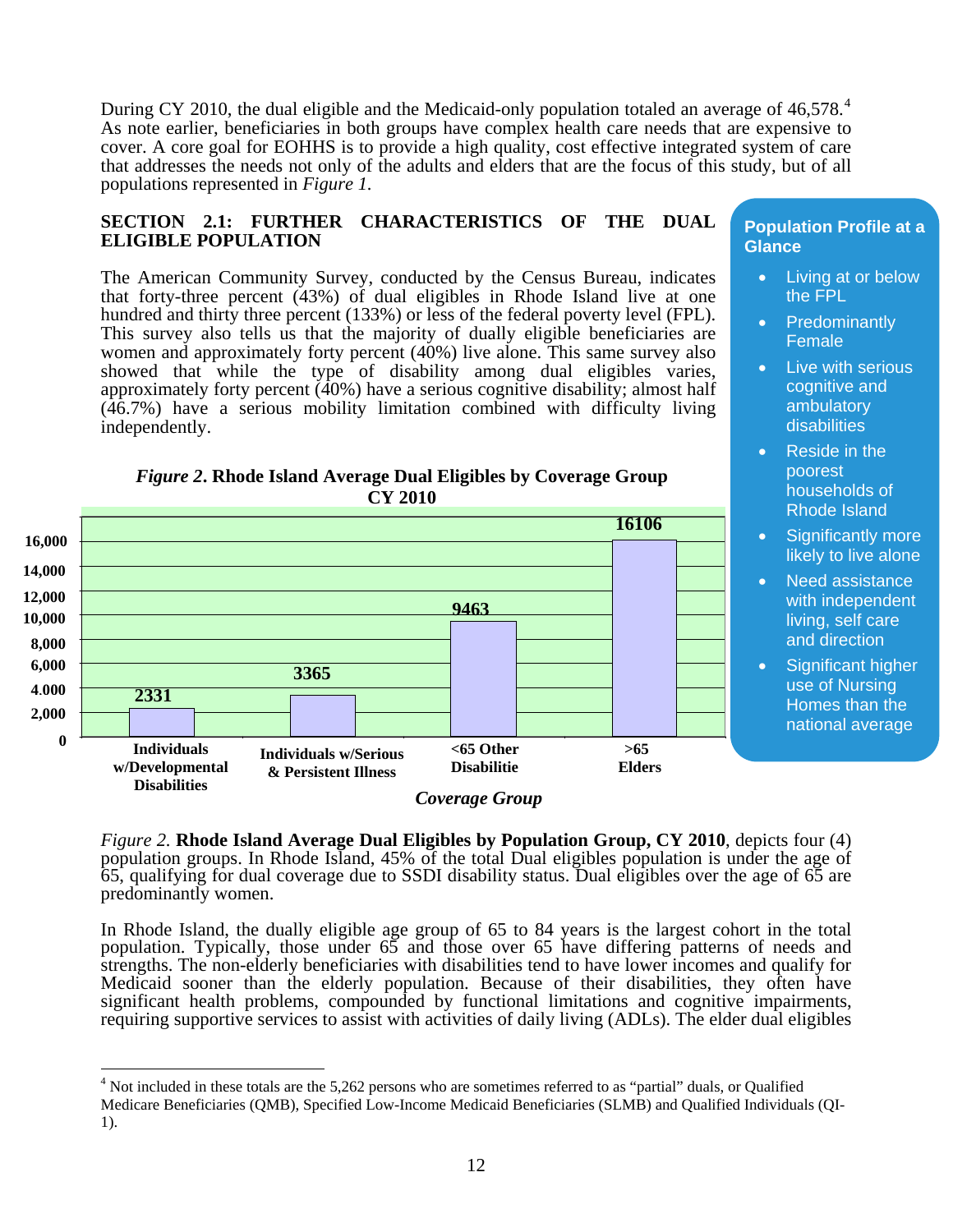are poor, though not necessarily disabled. They have diagnoses and related expenditures for conditions such as diabetes, heart disease, lung disease, mental illness and Alzheimer's disease.

A total of \$177,423,283, in Medicaid expenditures was spent on dually eligible adults with developmental disabilities in CY 10, at an average cost of \$7[5](#page-13-0),148 per beneficiary.<sup>5</sup> Note that the costs for the dual eligibles in this population are somewhat higher on an average per person basis than for all adults with development disabilities – i.e., including Medicaid-only and dually eligible beneficiaries. As noted throughout this report, dually eligible beneficiaries tend to have more complex needs and are often more expensive to cover as a result. For adults with developmental disabilities, the scope and nature of these needs is different than for most other dual eligibles. Specifically, most of these beneficiaries are limited in basic life skills such as bathing, dressing, eating, and performing age-appropriate tasks. Thus, nearly all of these beneficiaries require long term services and supports such as residential and home care services in order to live in the community.

Meeting the unique needs of the entire population of adults with development disabilities – dual eligibles and non-duals – is the focus of Project Sustainability, an initiative recently implemented by the Department of Behavioral Healthcare, Developmental Disabilities and Hospitals (BHDDH). To ensure the gains made in the system of care under this initiative continue, the EOHHS is committed to working closely with BHDDH in evaluating whether the service integration models under consideration have the capacity to meet the special needs of these beneficiaries.

A total of \$56,905,791 in Medicaid expenditures was spent on dually eligible beneficiaries with Serious and Persistent Mental Illness (SPMI) in CY 10, at an average cost of \$17,509 per person. This includes Medicaid services provided and paid for by both EOHHS Medicaid and BHDDH. Dually eligible beneficiaries in this coverage group often have serious behavioral health conditions that impair their functioning, particularly with respect to carrying out activities of daily life. As they are younger than the elder dual eligibles, the nature of their needs differ somewhat. The next section shows how utilization patterns reflect these differences. Many of these beneficiaries are hospitalized for their conditions and/or are dually diagnosed with substance abuse disorders and require treatment and rehabilitative services their elder counterparts do not typically require. As with the adults with developmental disabilities, the EOHHS is working with the BHDDH to tailor the most effective approach of inclusion and integration of care for dual eligibles who qualify for coverage on the basis of a serious and persistent mental illness.

A high percentage of elder dual eligibles in Rhode Island reside in long-term care settings, primarily nursing homes. Nursing home spending is a key driver of Medicaid expenditures in the state:

- Rhode Island has 56 nursing home residents per 1,000 residents age 65 and over compared to the US rate of 38 per 1,000.
- For Rhode Islanders age 75 and over, the rate of nursing home residents increases to 104 per 1,000 compared to a US average of 78 per thousand.

The lower acuity and longer lengths of stay for most nursing home residents contributes to an overall use of nursing homes in Rhode Island that is significantly above the national average.<sup>[6](#page-13-1)</sup> Two recent studies conducted by Brown University in conjunction with the state's Real Choices System Transformation initiative indicate that the acuity level of nursing home residents is higher since the system rebalancing effort began in earnest under the Global Consumer Choice Compact Waiver in SFY 2010. Both studies note that if this trend is to continue further, efforts to transition

 $\overline{a}$ 

<span id="page-13-0"></span> $<sup>5</sup>$  Note that these figures are for the calendar year 2010 and, as such, differ from those cited in Medicaid budget and</sup> expenditure reports that use state fiscal year data.

<span id="page-13-1"></span> $6$  Mor V, et. al., Prospects for transferring nursing home residents to the community. Health Aff (Millwood). 2007, Nov-Dec; 26 (6): 1762-71. PubMed PMID: 17978396.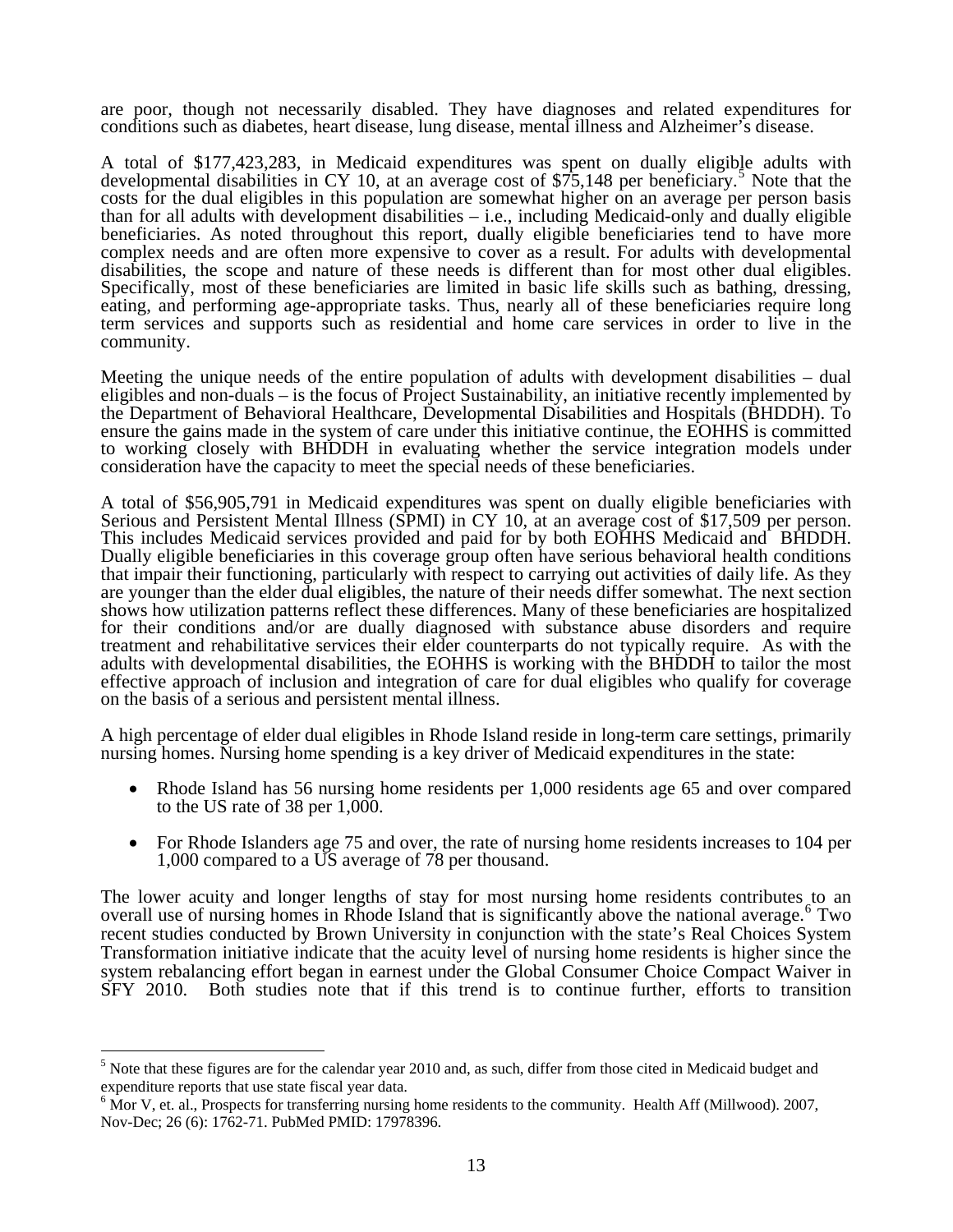beneficiaries back to the community must begin earlier in the beneficiary's institutional stay and be coupled with more intensive and ongoing service integration and coordination.<sup>[7](#page-14-0)</sup>

# **SECTION 2.2: DIFFERENCES IN PATHWAYS TO MEDICARE AND MEDICAID ELIGIBILITY**

Dually eligible beneficiaries become eligible for Medicare and Medicaid through different processes.

# Medicare Eligibility:

To become eligible for Medicare, an individual (or spouse) must contribute payroll taxes for ten or more years (40 quarters). If the payroll tax requirement is met, a person will become eligible for Medicare when they reach age 65, regardless of income or health status. A person under 65 may qualify for Medicare after 24 months of receiving Social Security Disability Insurance (SSDI) payments, even if they have not made payroll tax contributions for 40 quarters. Individuals with end-stage renal disease or amyotrophic lateral sclerosis (ALS or Lou Gehrig's disease) become eligible for Medicare benefits as soon as they begin receiving SSDI payments without having to wait the 24 months. Medicare beneficiaries pay varying deductibles and coinsurance amounts that are indexed to rise annually.

#### Medicaid Eligibility:

Medicaid eligibility for persons 19 years of age and older is based on income, resources, age and/or disability status. Medicaid eligibility qualifications can be based on low-income status, disability status or high medical or long-term care expenses relative to income. People receiving Supplemental Security Income (SSI) are automatically eligible for Medicaid.

#### Medicare Savings Programs:

Medicare beneficiaries can receive assistance with Medicare premiums and cost-sharing through Medicaid administered Medicare Savings Programs for low to moderate income Medicare beneficiaries. This program covers Medicare out-of-pocket costs but does not include the Medicaidcovered services. Members of this group are often referred to as partial duals. As used in this report, the term "dual eligibles" (duals) is used to refer to beneficiaries who receive full Medicaid coverage, not just premium and cost-sharing assistance. Most of the dual eligible population in the state receive full Medicaid benefits as well as help with paying their Medicare premiums and costsharing expenses, such as the deductibles and co-insurance related to their hospital care, physician visits and other Medicare-covered services. Though this report does not deal directly with partial duals, a segment of beneficiaries will move from partial to full dual eligible status on any given day.

#### **SECTION 2.2.1: MISALIGNMENTS BETWEEN MEDICARE ACUTE CARE SERVICES AND MEDICAID LONG-TERM-CARE SERVICES AND SUPPORTS**

Medicare and Medicaid were designed to serve different purposes and, as such, operate under different sets of rules and authorities. Misalignments occur with regularity and are often harmful.

Dually eligible beneficiaries and their families and caregivers may encounter obstacles to needed care when a critical event occurs. The differing coverage standards, processes and reimbursement rates make navigating the two systems difficult for providers and patients. Other than the PACE Program, the Rhode Island publicly-funded health care system does not currently offer dually eligible beneficiaries a model in which one entity is accountable for ensuring needs are met.

<span id="page-14-0"></span> 7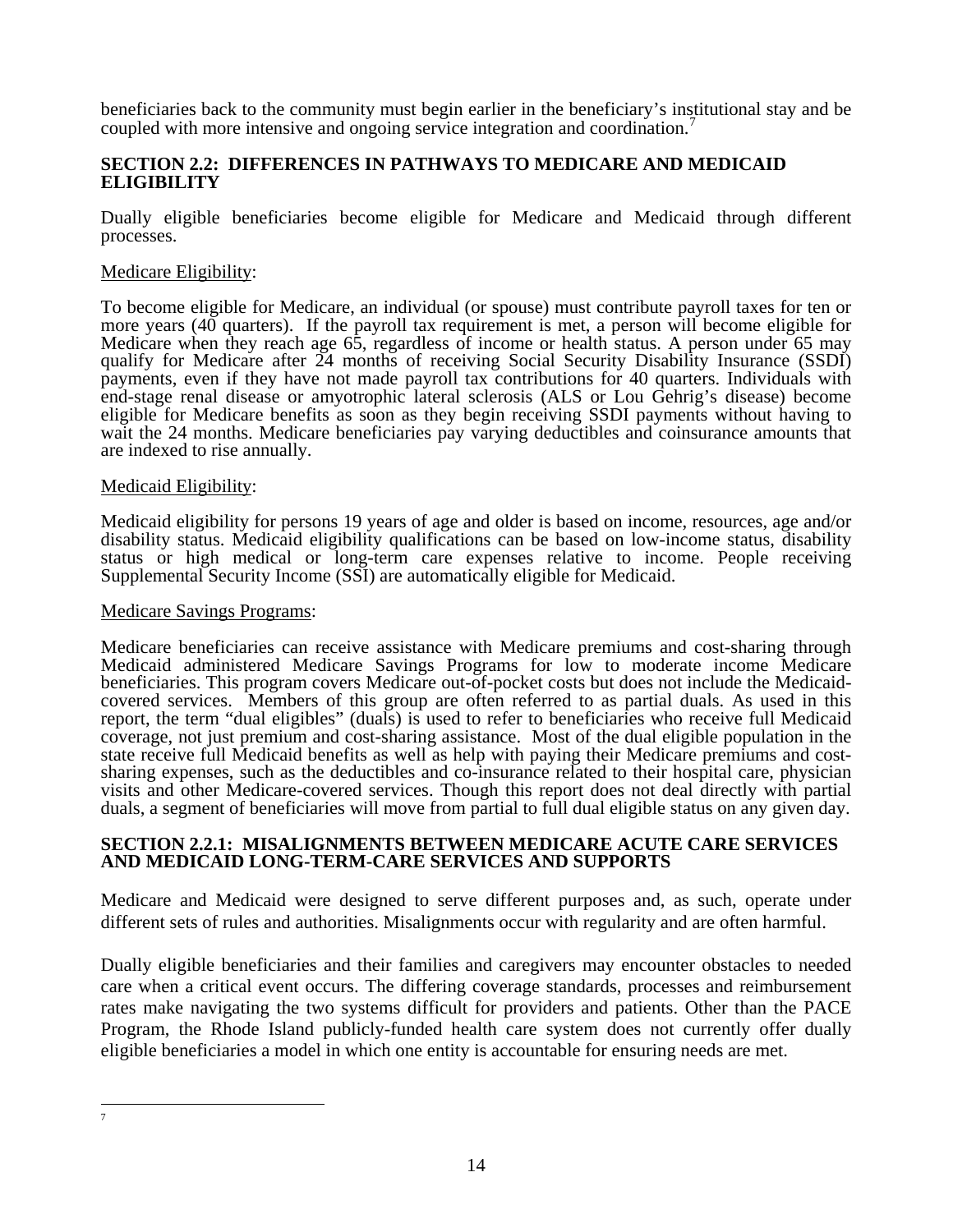To demonstrate the misalignments between the two programs and the typical lack of coordination, efficiency and cost-effectiveness between them, we provide a profile of "Millie's Story" in Appendix A.

# **SECTION 2.3: MEDICARE AND MEDICAID BENEFIT COVERAGES**

For dual eligibles, Medicare is the primary payer for acute and primary care services, such as hospital and physician services, hospice, skilled short stay nursing facility (SNF), skilled home health care, durable medical equipment, and prescription drugs. The emphasis is on providing medical interventions that are expected to address acute needs with curative therapies and to restore the health status of the person to full recovery within given timeframes.

Medicaid coverage and payments for dual eligibles often begins at the point that Medicare coverage is no longer adequate to support the beneficiary's long-term care services and supports needs; this includes non-skilled nursing home stays, home and community-based care, personal care services, dental care, and non-emergency transportation. As a result of having two sets of benefits (Medicare and Medicaid), dual eligibles often receive uncoordinated services. This causes many potentially avoidable high-cost episodes of care with long term implications for the beneficiary's health and ability to retain their independence.

*Figure 3.* Services and Costs Covered by Medicare and Medicaid for Dually Eligible Beneficiaries, shows the break down in coverage in the two programs.

| benenciaries                                                                                                                                                                                                                                                                                                                                                                                                                                         |                                                                                                                                                                            |
|------------------------------------------------------------------------------------------------------------------------------------------------------------------------------------------------------------------------------------------------------------------------------------------------------------------------------------------------------------------------------------------------------------------------------------------------------|----------------------------------------------------------------------------------------------------------------------------------------------------------------------------|
| <b>Medicare</b>                                                                                                                                                                                                                                                                                                                                                                                                                                      | <b>Medicaid</b>                                                                                                                                                            |
| <b>Hospital Care:</b><br>\$1,132 deductible and no coinsurance for<br>days 1-60 for each benefit period<br>\$283 per day for days 61-90 each benefit<br>$\bullet$<br>period<br>\$566 per "lifetime reserve day" after day 90<br>$\bullet$<br>each benefit period<br>All costs for each day after the lifetime<br>$\bullet$<br>reserve days<br>Inpatient mental health care in psychiatric<br>$\bullet$<br>hospital limited to 190 days in a lifetime | Hospital Care once Medicare benefit exhausted.<br>Medicare co-insurance and deductibles covered<br>to the extent that the Medicaid rate exceeds the<br>Medicare rate.      |
| <b>Skilled Nursing Facility Care:</b><br>\$0 for the first 20 days each benefit<br>period each benefit period<br>$$141.50$ per day for days 21-100 each<br>$\bullet$<br>benefit period<br>All costs for each day after day 100 in a<br>$\bullet$<br>benefit period                                                                                                                                                                                   | <b>Skilled Nursing Facility/Nursing Home Care</b><br>once Medicare benefit exhausted. Medicare co-<br>insurance and deductibles through 100 days -<br>Medicaid thereafter. |
| <b>Skilled Home Health Care</b>                                                                                                                                                                                                                                                                                                                                                                                                                      | Skilled Home Health Care not otherwise<br>covered                                                                                                                          |
| <b>Prescription Drugs</b>                                                                                                                                                                                                                                                                                                                                                                                                                            | Drugs that are not covered by Medicare                                                                                                                                     |
| Durable Medical Equipment (DME)                                                                                                                                                                                                                                                                                                                                                                                                                      | DME that is Not Covered by Medicare                                                                                                                                        |
| <b>Physician and Ancillary Services</b>                                                                                                                                                                                                                                                                                                                                                                                                              | <b>Medicare Cost Sharing</b>                                                                                                                                               |
|                                                                                                                                                                                                                                                                                                                                                                                                                                                      | Home and Community-Based Services                                                                                                                                          |
|                                                                                                                                                                                                                                                                                                                                                                                                                                                      | <b>Personal Care</b>                                                                                                                                                       |

#### *Figure 3.* **Services and Costs Covered by Medicare and Medicaid for Dually Eligible Beneficiaries**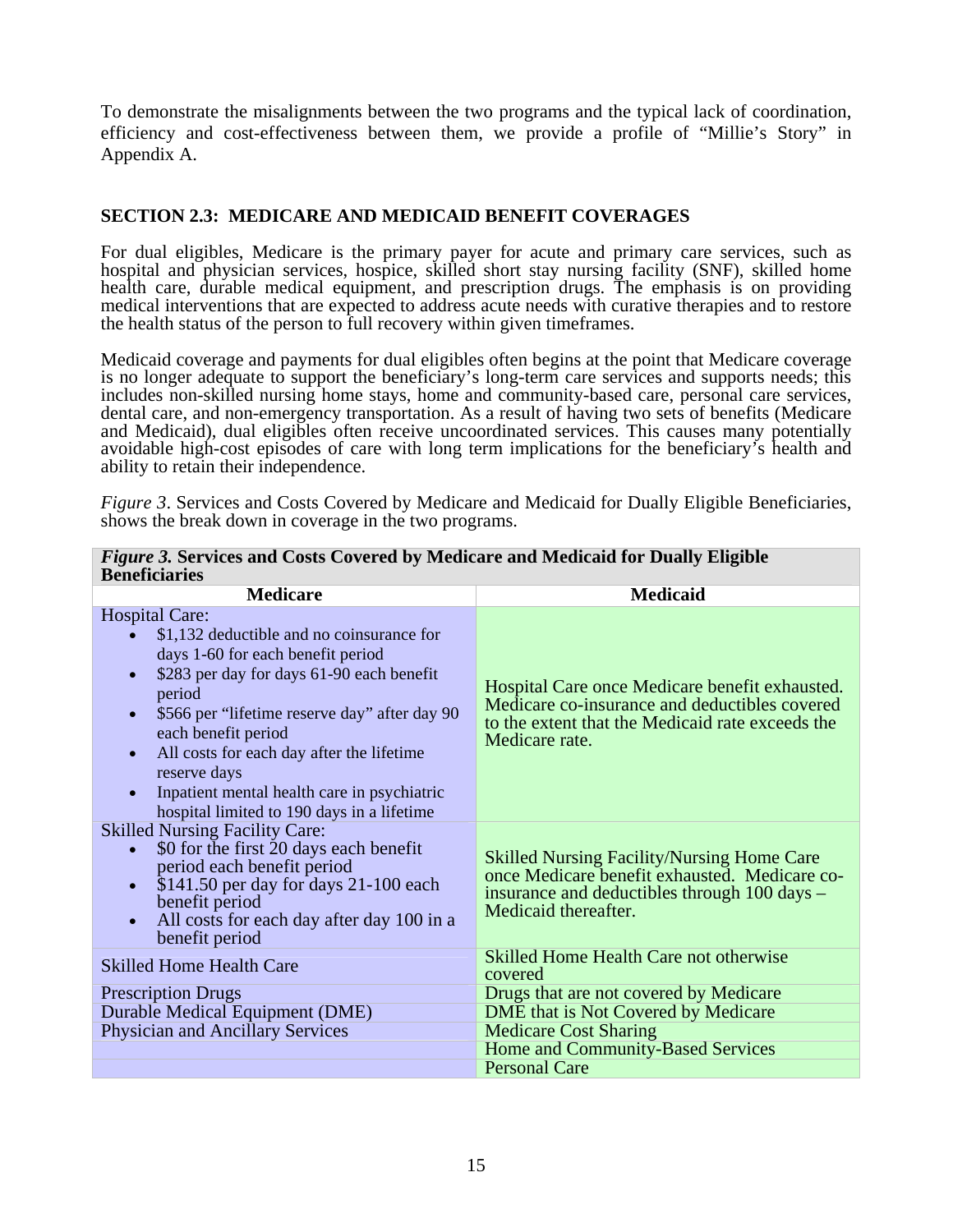Medicare provides for and bears almost all of the acute care costs for dual eligibles while Medicaid provides for and bears nearly all of the long-term costs. For non-duals, Medicaid is the primary insurer for both acute and long-term care services. Accordingly, any discontinuities between those systems of care are not due to the presence of two different payers. Rather, for a variety of reasons, the acute and long-term care systems have long been structured and treated separately by Medicaid.

#### **SECTION 2.4: CURRENT MEDICAID DELIVERY SYSTEMS FOR ACUTE CARE SERVICES**

Rhode Island's Primary Care Case Management (PCCM) model, Connect Care Choice (CCC), represented in Box IIb of Figure 1, began enrolling individuals aged 21 and over, living in the community and eligible for Medicaid-only, in physician-based practice sites -- "medical homes"- on a voluntary opt-out basis in September of 2007. In April of 2008, the state launched Rhody Health Partners (RHP) (Box IIa in *Figure 1*), a managed care delivery system for Medicaid-only adults with disabilities. RHP enrollment into managed care organizations (MCOs) began on a voluntary opt-out basis and became mandatory in July of 2009. Since then, Medicaid-only beneficiaries have the option to choose between Rhody Health Partners or Connect Care Choice.

Today, all adult Medicaid beneficiaries with the exception of dual eligibles are enrolled in one of these two organized delivery systems. However, when a beneficiary becomes eligible for Medicare, participation in these care management programs is no longer permitted. The beneficiary is disenrolled. Over the past two to three years, approximately 15% to 20% of RHP and CCC members have been dis-enrolled because they have become eligible for Medicare coverage. Those who have established relationships with these better organized systems of care frequently face significant disruptions in their continuity of care as a result.

#### **SECTION 2.5: DUAL ELIGIBLES PARTICIPATION IN MEDICARE ADVANTAGE PLANS AND PACE**

#### Medicare Advantage

The vast majority of dual eligibles, over 27,000 people, access their acute benefits through the traditional Medicare Fee for Service (FFS) system. Medicare offers a managed care option via Managed Care Organizations (MCOs), referred to as Medicare Advantage. Approximately 3,677, RI Medicare dual eligibles are enrolled in Medicare Advantage Plans offered by Blue CHIP and United Senior Care of Rhode Island (30% in Blue CHIP and 70% in United).

#### Program for All-inclusive Care for the Elderly (PACE)

On average, an additional 206 beneficiaries are enrolled in the Program of All-inclusive Care for the Elderly Organization of RI (PORI). This is a fully integrated program for dually eligible frail elders. PORI is a provider-based Medicare and Medicaid managed care program that provides acute, chronic and long-term care. PACE is operated and funded through a three-way agreement between CMS/Medicare, Rhode Island Medicaid, and PORI.

PORI serves the entire state, providing a continuum of care and services to frail individuals with chronic care needs. Services include medical care provided by a PACE physician, prescription medications, hospital and nursing home care, specialty care, home health care, personal care, adult day care, and social services. An interdisciplinary team of professionals assesses the patient's needs and works together with the client and his or her family (when appropriate), to develop an effective plan of care.

To be eligible for PACE under federal rules, beneficiaries must be age 55 or older, meet a nursing facility level of care, and live in the PACE organization service area. In RI, under the authority of the Global Consumer Choice Compact Waiver Demonstration, dual eligibles with high and highest level of care needs are eligible for PORI. The PACE program features a comprehensive medical and social service delivery system in an adult day health center that is supplemented by in-home and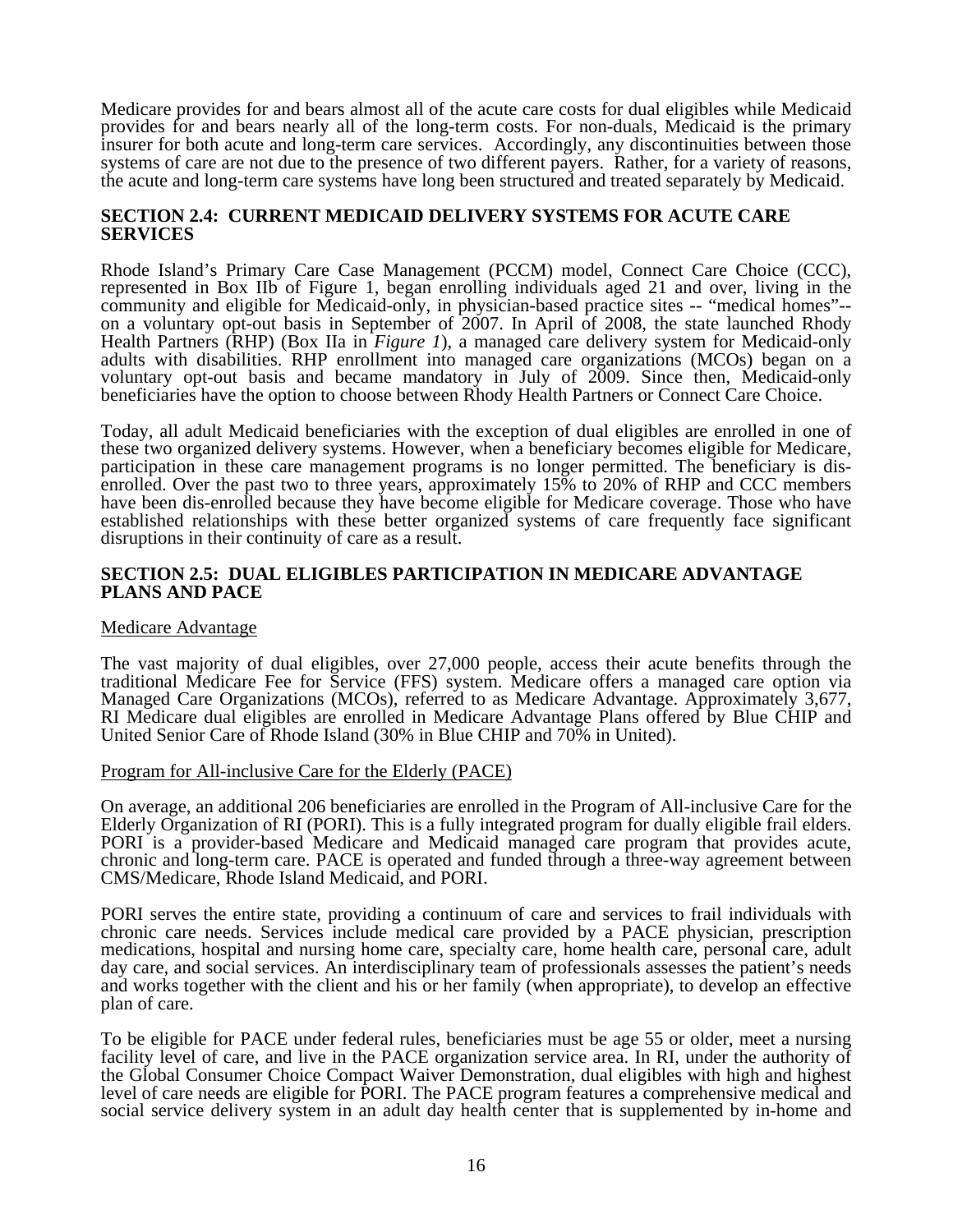referral services that complement a beneficiary's needs. By coordinating and delivering a full spectrum of services, PACE helps beneficiaries remain independent in the community for as long as possible. During the summer of 2011, PORI received CMS approval to expand to a second site in Rhode Island.

# **SECTION 2.6: MEDICAID AND MEDICARE EXPENDITURES**

Linking and understanding Medicare and Medicaid expenditure data is a critical step when planning and designing integrated systems of care for beneficiaries.

# **SECTION 2.6.1: MEDICAID EXPENDITURES FOR DUAL ELIGIBLES AND NON-DUALS**

In calendar year 2010, the dual eligibles represented 17% of the total Medicaid population and accounted for expenditures of \$722 million. Medicaid-only adults with disabilities represented 8% of the population with expenditures totaling \$375 million. Combined, these two groups account for 25% of beneficiaries and at \$1.097 billion, approximately 60% of total Medicaid expenditures.

The expenditure data shown in *Figure 4* illuminate the different roles played by Medicare and Medicaid with respect to utilization by dually eligible and Medicaid-only beneficiaries and in the distribution of expenditures between the acute and long-term care systems.

| <i>Figure 4.</i> Total Medicaid Expenditures for Dual Eligibles and Non-Duals<br>by Type of Service, CY 2010 |                                 |                                 |                  |               |  |
|--------------------------------------------------------------------------------------------------------------|---------------------------------|---------------------------------|------------------|---------------|--|
|                                                                                                              |                                 | (Totals in millions of dollars) |                  |               |  |
| <b>TYPE OF SERVICE</b>                                                                                       | <b>DUAL</b><br><b>ELIGIBLES</b> |                                 | <b>NON-DUALS</b> |               |  |
|                                                                                                              | Total \$                        | <b>PMPM</b>                     |                  | Total \$ PMPM |  |
| <b>Acute Care</b>                                                                                            |                                 |                                 |                  |               |  |
| <b>Inpatient Hospital</b>                                                                                    | 16.4                            | 43.52                           | 101.6            | 557.99        |  |
| <b>Outpatient Hospital</b>                                                                                   | 4.1                             | 10.76                           | 45.0             | 247.40        |  |
| Professional                                                                                                 | 20.8                            | 55.18                           | 43.0             | 236.07        |  |
| Pharmacy                                                                                                     | 2.9                             | 7.70                            | 47.8             | 262.64        |  |
| Crossover (Medicare coinsurance)                                                                             | 12.9                            | 34.25                           |                  |               |  |
|                                                                                                              |                                 |                                 |                  |               |  |
| <b>Subtotal Acute Care</b>                                                                                   | 57.1                            | 151.41                          | 237.3            | 1,304.11      |  |
|                                                                                                              |                                 |                                 |                  |               |  |
| Long-term-care services and supports                                                                         |                                 |                                 |                  |               |  |
| Group Homes, Behavioral Health & Related<br>(including BHDDH)                                                | 216.4                           | 574.04                          | 85.4             | 469.51        |  |
| Institutional (Nursing Home, Hospice, ESH,<br><b>Zambarano and Tavares)</b>                                  | 396.0                           | 1050.63                         | 42.2             | 231.82        |  |
| Home and Community Based Services                                                                            | 53.2                            | 141.00                          | 10.1             | 55.64         |  |
|                                                                                                              |                                 |                                 |                  |               |  |
| Subtotal, Long-term-care services and<br>supports                                                            | 665.6                           | 1,765.67                        | 137.8            | 756.98        |  |
|                                                                                                              |                                 |                                 |                  |               |  |
| <b>Total Medicaid Expenditures</b>                                                                           | \$722.6                         | $$1,917.08$ \$375.1 \$2,061.09  |                  |               |  |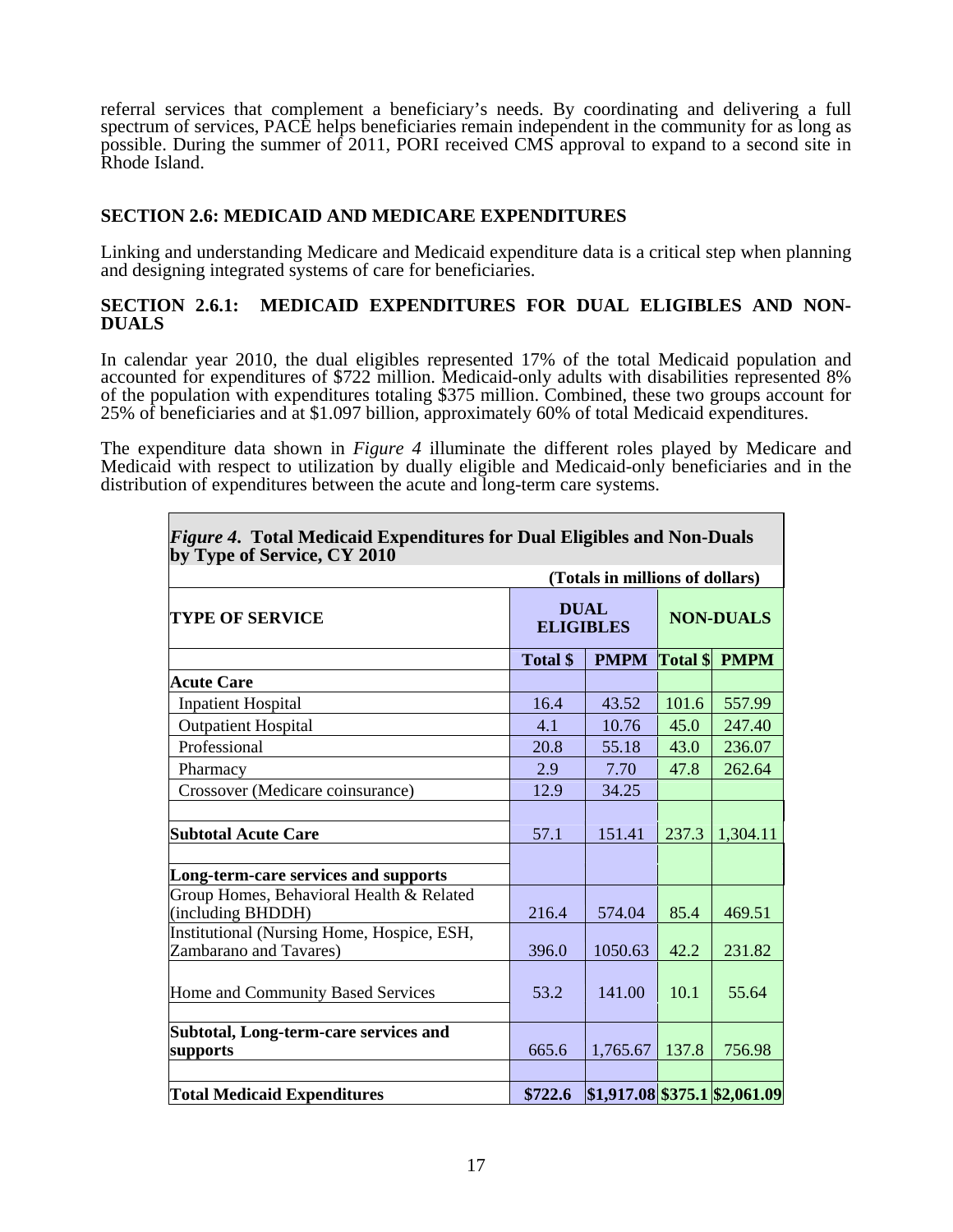Residential and long-term care expenditures for institutional and waiver services constitute over 90% of the Medicaid cost for dual eligibles. By contrast, 63% of the expenditures for the Medicaidonly beneficiaries lie in acute care services. For this group, the costs for hospital services represent 62% of the total acute care cost. The hospital setting of care is the most utilized and leading cost of care for the Medicaid-only beneficiaries. An important component of the overall utilization and expenditure pattern not shown in *Figure 3* is the cost for acute care services for dual eligibles paid by Medicare.

#### **SECTION 2.6.2: MEDICARE EXPENDITURES FOR DUAL ELIGIBLES**

*Figure 5* shows Medicare expenditures for Rhode Island dually eligible beneficiaries for the Calendar Year 2009[8](#page-18-0) . Note that there are important Medicare expenditures that are not included in the data presented in Figure 5. First, expenditures for the 3,677 dual eligibles that are enrolled in Medicare Advantage plans are omitted. Second, Medicare Part D pharmacy benefits are also excluded. Combined, adding both would raise total expenditures by over \$100 million.

Hospitalization is usually the result of a significant life event, as is entry into a nursing facility. Hospital services account for more than 40% of total Medicare expenditures. With expenditures of \$34.1 million, skilled nursing care is also a significant part of the total Medicare expense for dual eligibles.

| <b>Figure 5. Medicare Expenditures for Dually Eligible Beneficiaries in</b><br>Rhode Island, CY 2009 (Excluding Medicare Advantage and Pharmacy) |                             |  |  |  |
|--------------------------------------------------------------------------------------------------------------------------------------------------|-----------------------------|--|--|--|
|                                                                                                                                                  | <b>Total \$ in millions</b> |  |  |  |
| Inpatient Hospital                                                                                                                               | \$110.1                     |  |  |  |
| Outpatient Hospital, Dialysis                                                                                                                    | \$14.0                      |  |  |  |
| Professional (Physician, non-physician)                                                                                                          | \$41.4                      |  |  |  |
| Home Health                                                                                                                                      | \$8.9                       |  |  |  |
| <b>Diagnostic Testing</b>                                                                                                                        | \$20.4                      |  |  |  |
| Transportation                                                                                                                                   | \$10.8                      |  |  |  |
| <b>DME</b> and Supplies                                                                                                                          | \$7.9                       |  |  |  |
| Other therapies (e.g. chemotherapy, home infusion)                                                                                               | \$12.1                      |  |  |  |
| <b>Mental Health/SA Clinic</b>                                                                                                                   | \$0.2                       |  |  |  |
| <b>Skilled Nursing Facility</b>                                                                                                                  | \$34.1                      |  |  |  |
| Hospice                                                                                                                                          | \$33.1                      |  |  |  |
| <b>Total Medicare Expenditures</b><br>\$292.8 M                                                                                                  |                             |  |  |  |

Medicare benefits emphasize medical interventions that are expected to restore the health status or functioning of the individual. Consequently, most Medicare costs are contained in acute expenditures. For the majority of Medicare beneficiaries, the coverage is adequate. However, as health status becomes more complex or deteriorates, Medicare's coverage frequently becomes too limited. Medicare does not cover custodial services provided in long-term care settings or home and community-based services. The lack of coverage for the latter set of services for adults with developmental disabilities, many of whom will require such care on a continuous basis, typically brings Medicaid eligibility early on as an adult, usually as part of the transition from youth-based programs. By contrast, for elders and other adults with disabilities, it is an adverse health event that creates the need for the non-Medicare covered services. At such points, Medicaid becomes the payer for the wide array of critical services and supports needed across both institutional and community-based settings.

 $\overline{a}$ 

<span id="page-18-0"></span><sup>&</sup>lt;sup>8</sup> Medicare data was drawn from the Integrated Medical Management Research System (iMMRS), hosted by Jen Associates, Inc. 2009 is most current year available.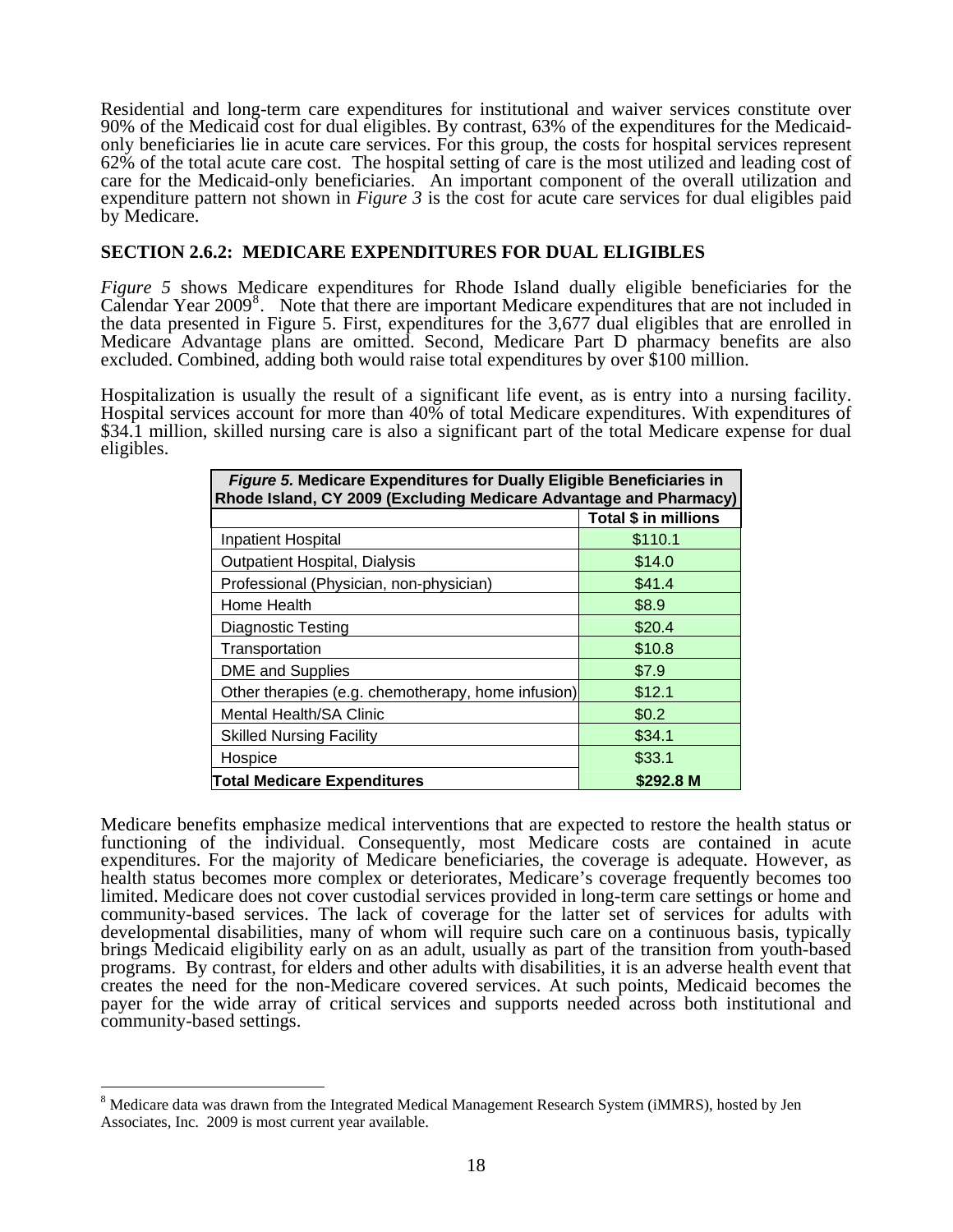# **SECTION 3.0: CHARACTERISTICS OF A BETTER SYSTEM**

EOHHS has sought out national and local key experts to identify best practice models of care to inform our efforts to improve service integration for dually eligible and Medicaid-only beneficiaries. Appendix B contains a brief overview of initiatives with care models that have had notable successes. Additionally, EOHHS has embarked on a series of stakeholder activities to inform the development of this report and will continue to build on this outreach and engagement of stakeholders in the months ahead. A website link at **[http://www.ohhs.ri.gov](http://www.ohhs.ri.gov/)**, provides a summary of stakeholder and key informant activities to date and can be found in Appendix C.

# **SECTION 3.1: IMPROVEMENT OPPORTUNITIES**

EOHHS has identified many factors and elements that are critical to successful integrated models of care as well as additional considerations for program design and planning. As EOHHS redesigns the care delivery system, the fundamental characteristics we strive to include are:

- Promotion of Access and Choice
- Comprehensive Care Coordination Acute, Primary, Behavioral and Long-Term Care
	- o Safe and Effective Transitions
	- o Timely identification of need combined with rapid and reliable deployment of services
	- o Single Point of Accountability
	- o Enhanced Communication among Providers, Beneficiaries and Caregivers
- High Touch, Person-Focused Encounters
	- o Home based primary care for frail and very high need individuals
- Appropriate Consumer Protections
- Aligned Financial Incentives
- Stakeholder Engagement
- Cost Effectiveness
- Quality Oversight and Monitoring
- Promotion of autonomy, independence, and function to the maximal extent possible for the individual beneficiary

The publicly-funded system of care that exists today in Rhode Island has not yet succeeded in fully incorporating the characteristics outlined above. As the design of new delivery system options proceeds, EOHHS intends to build on the existing programs that have demonstrated success, and apply these principles to guide the development and implementation of care integration models.

#### **SECTION 3.2: NEED FOR RESPONSIVE SYSTEM TO MEET NEEDS AND RISK LEVELS**

In November 2010, EOHHS issued a Managed Long-Term Care Request for Information (RFI). As highlighted in the RFI, there is great diversity and complexity among Rhode Islanders, who are, or are likely to begin, accessing publicly-funded long-term care services and supports. Six stratification levels for long-term care services and supports were identified to demark the critical transition points where beneficiaries, families, caregivers and discharge planners make decisions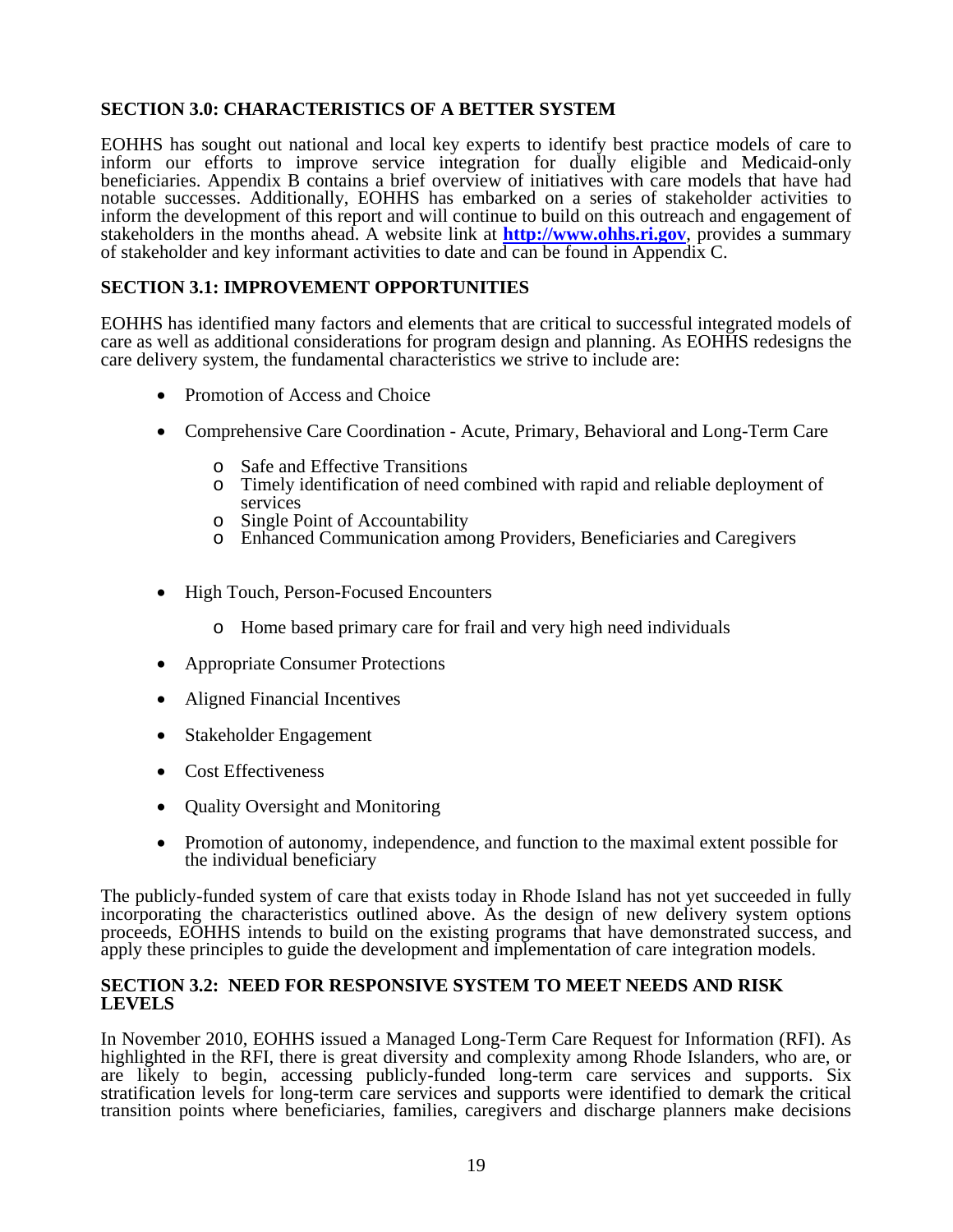about meeting needs for and accessing long-term care services. The levels represent the progression of increasing complexity to meet individual needs.

Moving forward, these risk levels represent critical points for ensuring timely and responsive care that effectively reduces secondary medical complications and substitutes home and communitybased services (HCBS) for institutional care when appropriate. The structure of an effective system is organized and capable of continuously identifying and monitoring needs and health status indicators according to risk levels in order to respond and intervene flexibly and according to the differing and changing care needs of individuals.

| <b>Need/Risk</b><br><b>Level</b>                                                                  | <b>Description of Level and Needs by Risk</b>                                                                                                                                                                                                                                                                                                                                                                                                                                                                                                                                                                                                                                                                                                                                                                                                                                                                                                                                                                                                                                                                                                                                                              |
|---------------------------------------------------------------------------------------------------|------------------------------------------------------------------------------------------------------------------------------------------------------------------------------------------------------------------------------------------------------------------------------------------------------------------------------------------------------------------------------------------------------------------------------------------------------------------------------------------------------------------------------------------------------------------------------------------------------------------------------------------------------------------------------------------------------------------------------------------------------------------------------------------------------------------------------------------------------------------------------------------------------------------------------------------------------------------------------------------------------------------------------------------------------------------------------------------------------------------------------------------------------------------------------------------------------------|
| <b>Risk Level I:</b><br><b>Residing in</b><br><b>Community</b><br><b>Successfully</b>             | Individuals in Risk Level I are successfully residing in the community with their<br>medical needs being met and coordinated by Medicare fee-for-service, Medicare<br>Advantage or the RHP and CCC programs. There is no indication that they need long-<br>term care services and supports. (Figure 1, III, Ia, IIa, IIb)                                                                                                                                                                                                                                                                                                                                                                                                                                                                                                                                                                                                                                                                                                                                                                                                                                                                                 |
| <b>Risk Level II:</b><br><b>Residing in</b><br>Community,<br><b>Becoming</b><br><b>Vulnerable</b> | Individuals in Risk Level II are beginning to experience the onset of increasing medical<br>need and need for assistance with ADLs. They have not yet met the level of care need<br>that would qualify them for HCBS and have escalating needs making it progressively<br>more difficult for them to remain independent in the community. They are incurring<br>medical expenses. Awareness of those needs and attentive care coordination and<br>supports serve to forestall preventable acute medical episodes and/or support continued<br>ability to function successfully at home. Depending on income level they may be<br>deemed eligible for DEA services if they are deemed ineligible for Medicaid. (Figure 1,<br>IIIb)                                                                                                                                                                                                                                                                                                                                                                                                                                                                           |
| <b>Risk Level</b><br><b>III: Residing</b><br>in<br>Community,<br><b>Supported at</b><br>Home      | Individuals in Risk Level III have been determined eligible for Medicaid long-term care<br>services. Having met the clinical and financial requirements, home and community-<br>based services have been put in place to meet their increased care needs. Their care<br>management requires responsive, high touch coordination by an accountable entity to<br>monitor and adjust their service mix as needed in order to continue residing in the<br>community, including the involvement and support of caregivers and resolving<br>problems or eliminating barriers to successful community-based care to avert<br>hospitalizations and emergency department visits. ( <i>Figure 1</i> , Ic)                                                                                                                                                                                                                                                                                                                                                                                                                                                                                                            |
| <b>Risk Level</b><br>IV: In<br>Hospital, In<br><b>Need of</b><br><b>Discharge</b><br><b>Plan</b>  | Individuals in Risk Level IV have been hospitalized to meet an acute medical need.<br>Their care management requires clinical coordination and discharge planning from the<br>onset of hospitalization between the hospital and care providers in the community to<br>plan and arrange the necessary coordination for required care upon return to the<br>community. Timely and effectively deployed supports in the community help prevent<br>avoidable admissions to a nursing home. In instances where the individual requires<br>long-term-care services and supports for successful return to the community, timely<br>initiation of clinical and financial eligibility determination for Medicaid may be<br>required. Once the individual is successfully discharged to the community, their care<br>management requires responsive, high touch coordination by an accountable entity to<br>monitor and adjust their service mix as needed in order to continue residing in the<br>community, including the involvement and support of caregivers and resolving<br>problems or eliminating barriers to successful community-based care to avert<br>hospitalizations and emergency department visits. |

|  |  |  |  |  | Figure 6. Description of Need and Risk Levels along the Care Continuum |  |
|--|--|--|--|--|------------------------------------------------------------------------|--|
|  |  |  |  |  |                                                                        |  |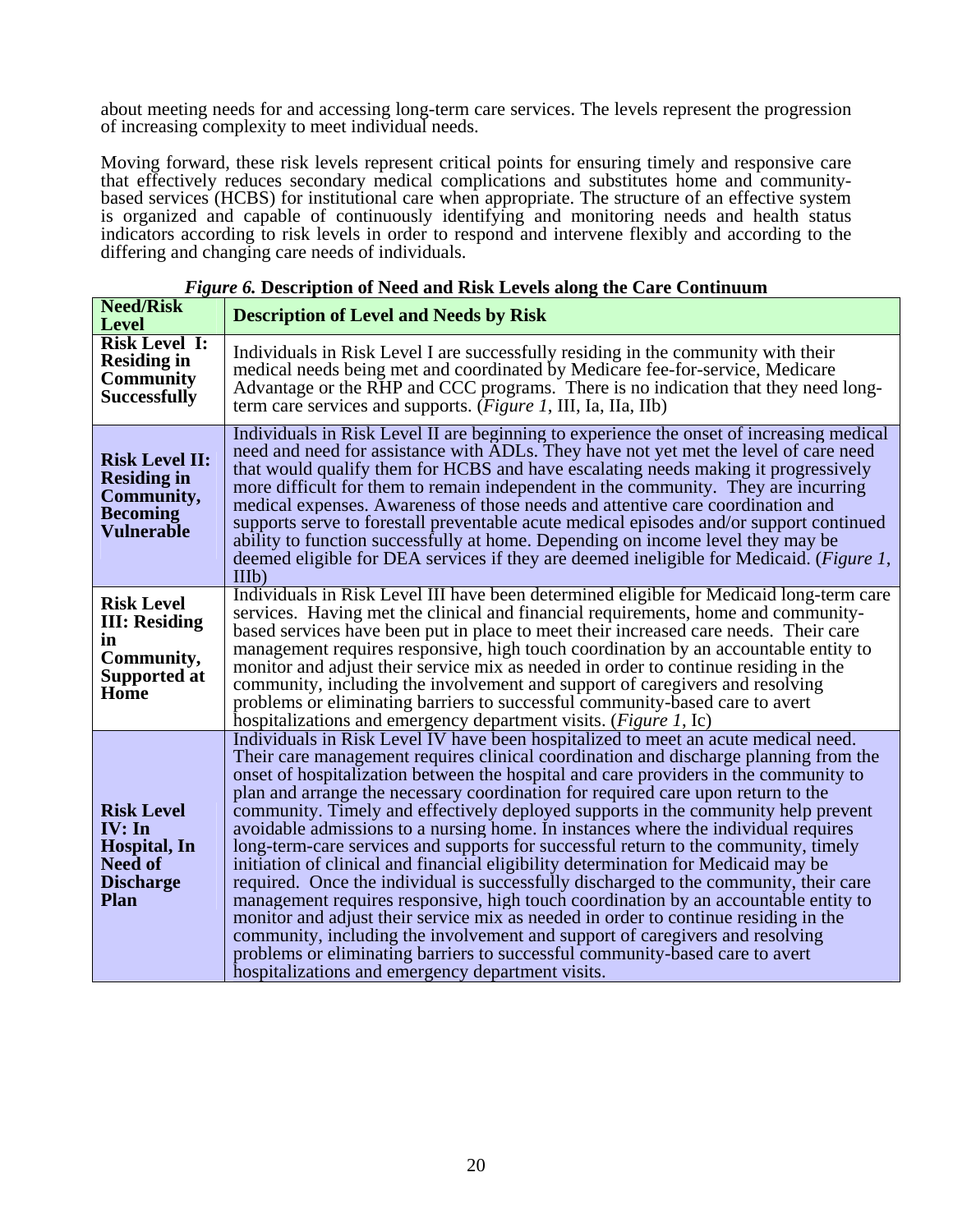| <b>Need/Risk</b><br><b>Level</b>                                                                     | <b>Description of Level and Needs by Risk</b>                                                                                                                                                                                                                                                                                                                                                                                                                                                                                                                                                                                                                                                                                                                                                                                                                                                                                                                                                                                                                                                                        |
|------------------------------------------------------------------------------------------------------|----------------------------------------------------------------------------------------------------------------------------------------------------------------------------------------------------------------------------------------------------------------------------------------------------------------------------------------------------------------------------------------------------------------------------------------------------------------------------------------------------------------------------------------------------------------------------------------------------------------------------------------------------------------------------------------------------------------------------------------------------------------------------------------------------------------------------------------------------------------------------------------------------------------------------------------------------------------------------------------------------------------------------------------------------------------------------------------------------------------------|
| <b>Risk Level V:</b><br>New to<br><b>Nursing</b><br>Home,<br><b>Planning for</b><br><b>Discharge</b> | Individuals in Risk Level V are similar to those in Risk Level IV, except they are<br>discharged from the hospital to a nursing home as opposed to the community. Their<br>care management requires clinical coordination and immediate planning to arrange the<br>necessary care and supports for return to the community to avoid long-term stays in the<br>nursing home. Once the individual is successfully discharged to the community, their<br>care management requires responsive, high touch coordination by an accountable entity<br>to monitor and adjust their service mix as needed in order to continue residing in the<br>community, including the involvement and support of caregivers and resolving<br>problems or eliminating barriers to successful community-based care to avert<br>hospitalizations and emergency department visits.                                                                                                                                                                                                                                                           |
| <b>Risk Level</b><br>VI:<br><b>Long Term</b><br><b>Residents in</b><br><b>LTC Facility</b>           | Individuals in Risk Level VI are long-term residents of long-term care facilities, mostly<br>nursing homes. While some of these individuals' needs cannot be met in the community<br>setting, many can and would prefer to live there. Rhode Island's Money Follow the<br>Person demonstration grant is designed to develop systems and services to help these<br>long-term residents of long-term-care facilities who want to move back to home or<br>community-based settings paid by Medicaid. Early identification of individual needs<br>for safe discharge is key and must consider housing support needed. Once the<br>individual is successfully discharged to the community, their care management requires<br>responsive, high touch coordination by an accountable entity to monitor and adjust their<br>service mix as needed in order to continue residing in the community, including the<br>involvement and support of caregivers and resolving problems or eliminating barriers to<br>successful community-based care to avert hospitalizations and emergency department<br>visits. $(Figure 1, Ib)$ |

An organized delivery system will systematically assess and profile the risk level and needs of the enrolled population to deploy targeted and individualized solutions that utilize effective information systems, timely communication, care coordination by a multi-disciplinary team, and management of medical interventions and community-based care options to help defer or avert nursing home care, preventable hospitalizations and avoidable emergency department visits.

#### **SECTION 3.3: WHAT DOES A MAXIMALLY EFFECTIVE SYSTEM NEED TO BE ABLE TO DO?**

As EOHHS moves forward in designing more integrated options for Medicaid beneficiaries, the system must incorporate functional performance capabilities to ensure individuals receive the most clinically appropriate, person-centered, cost-effective care in the least restrictive setting. Performance in these functional domains must be timely and vary with beneficiaries as they experience the onset and progression of need and risk levels. Each functional domain requires standards to ensure the performance capabilities of an effective system are structured and organized along the continuum. Performance standards serve as the state's foundation for tracking accountability of services rendered, areas for improvement, and recognition when deserved.

# **FUNCTIONAL DOMAINS of a MAXIMALLY EFFECTIVE SYSTEM**<br>
• Outreach and Information<br>
• Long-Term Care Eligibility Determination and Service Initiation<br>
• Identification of Risk and Emerging Needs to Target Efforts<br>
• Robust N

- 
- 
- 
- 
- 

# *Domain 1: Outreach and Information*

Essential to a successful system is the capacity to inform Rhode Islanders of the full range of available options so that they can make the best decisions for their lives, particularly at points of crisis and transition (e.g. upon discharge from a hospital). This system needs to provide relevant,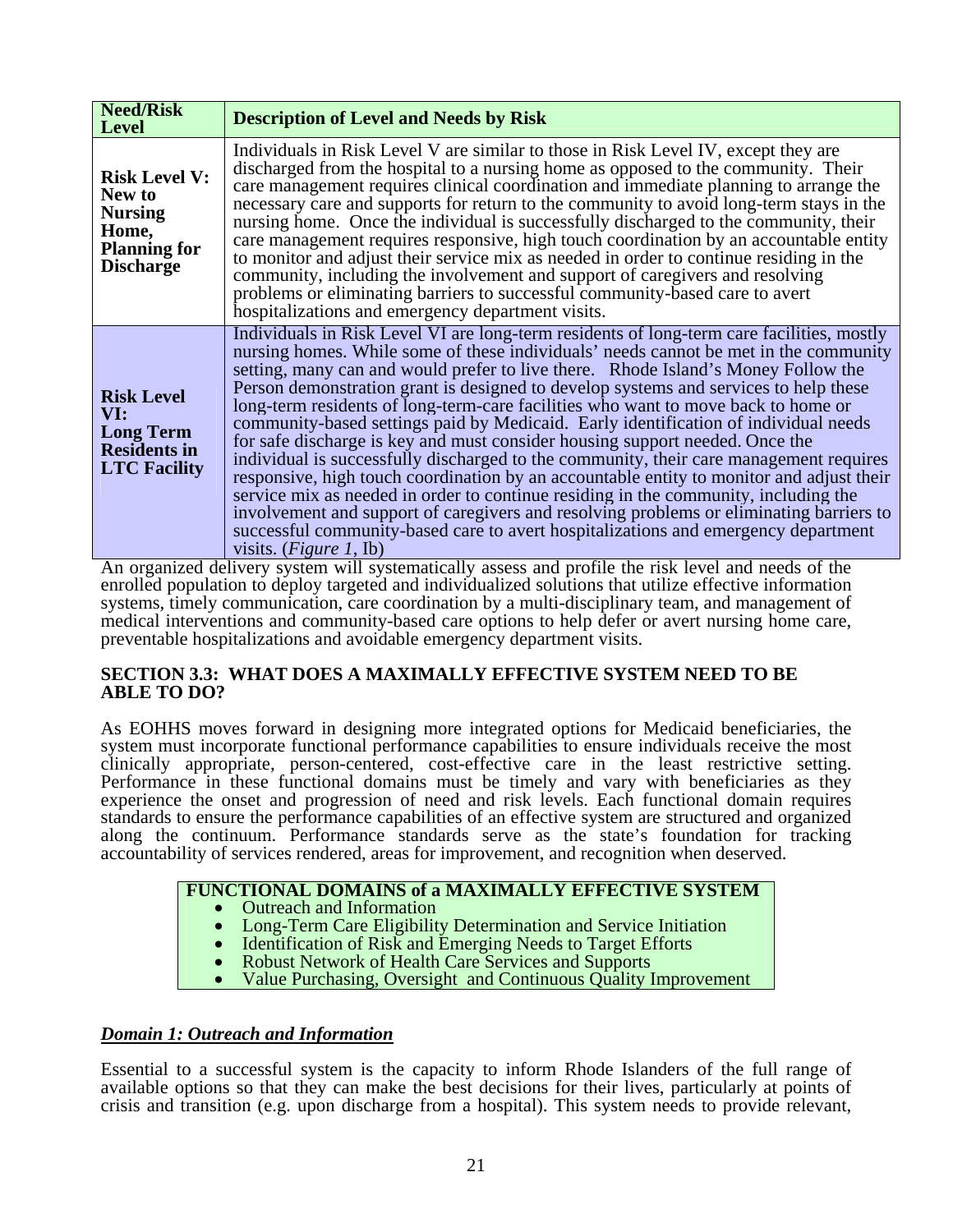useful, and objective information, advice, counseling and assistance, at the points of need or risk. Performance standards for the domain of Outreach and Information include:

- Well established, informative, and responsive sources of information about available options
- Accessible and understandable information on benefits, eligibility and enrollment options

Currently, information on options comes from various sources, and can be contradictory, inaccurate or incomplete. Rhode Islanders need to have ready access to unbiased, timely and accurate information that can help them prevent common and predictable health issues from developing into health crises.

In response to this need, Rhode Island has developed THE POINT, which serves as Rhode Island's "virtual front door" to inform and connect aging and disabled residents and their families of their options available in the state.

There is consensus on the need for effective outreach and information system that can serve to simplify the ability of Rhode Islanders to effectively navigate it. Efforts are currently underway to enhance and build on the existing capacity of THE POINT to promote and support the Money Follows the Person (MFP) demonstration effort with options counseling and transition support services, including:

- **Patient Coaching** based on the care transitions intervention (CTI), into its options counseling and person-centered discharge planning;
- Developing and implementing a **Community Outreach Plan** to increase linkages with the healthcare community, helping to increase awareness; and
- Enhancement of **Quality Assurance and Evaluation Processes** to include the identification, collection and analysis of a series of metrics that will assess customer service (e.g., trust, ease of access, responsiveness, efficiency), as well as local trends in healthcare utilization (e.g., emergency room and nursing home utilization) and cost.

Stakeholders have expressed the need for strengthened integration of Outreach and Information services for both the elderly and adults with disabilities through a single point of entry. Given the broad scope and knowledge base required in performing the functions of providing timely information in accordance with the evolving needs of Rhode Islanders, state agency lead in coordination and further strengthening of these functions with THE POINT is relevant and logical. The Division of Elderly Affairs within the Department of Human Services is the lead on these efforts.

# *Domain 2: Long-Term Care Eligibility Determination and Service Initiation*

Essential to a high-performing delivery system is the capacity to process applications for eligibility for publicly-funded services quickly and accurately. Eligibility is a necessary pre-condition for provider payment and beneficiary receipt of services. Timely initiation of services, based on determination of eligibility and authorization, can be critical to the pathway of care and outcomes. Eligibility determination and service initiation is both complex and confusing for beneficiaries, their families and caregivers.

Performance standards for the domain of Eligibility Determination and Service Initiation include:

- Timely and accurate determination of eligibility services, including assessment of financial and functional levels of need, when appropriate.
- Universal, standardized assessment of functional capacity and level of need as the basis for service initiation and care coordination (Service Plan)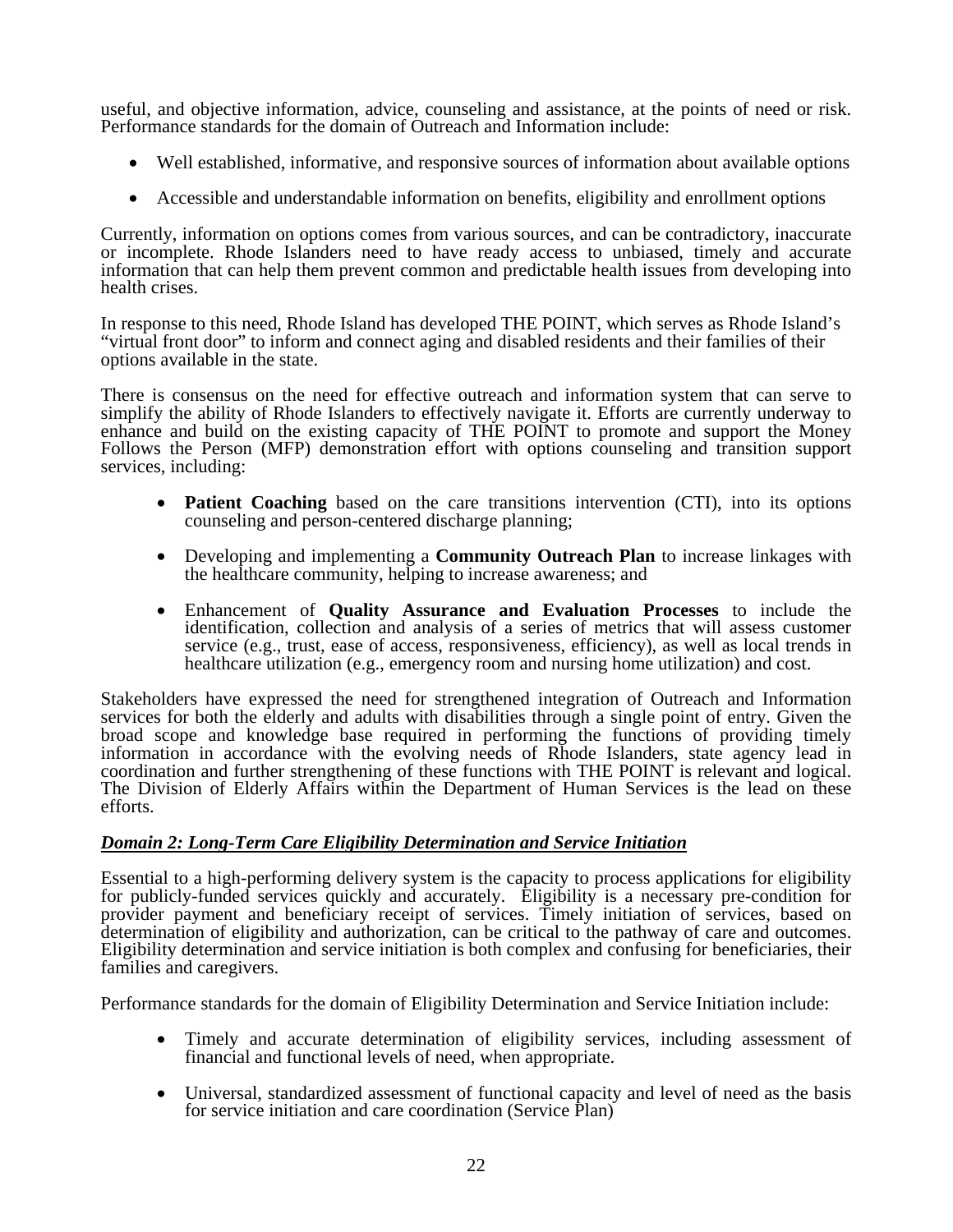• Facilitating timely initiation of service plan and authorization of services based on changing levels of need and risk

#### Service Initiation:

In conducting the review of state agency roles, we separately identified and defined the tasks of *case planning* and *care management*. At present, both of these activities are performed by various public agencies as well as several service providers.

*Case planning* functions constitute the necessary pathway to care for beneficiaries. These functions include activities to ensure that eligibility determination is completed and that authorization and arrangement for initial services occurs. Performing these tasks requires thorough knowledge of state and federal regulatory requirements and comprehensive knowledge of the service provider network and capacity. The Department of Behavioral Healthcare, Developmental Disabilities, and Hospitals; the Department of Human Services Office of Long-Term Care, Division of Elderly Affairs Home and Community Care Office, and the EOHHS Office of Institutional and Community Services and Supports, all play roles in case planning.

*Care management* then pertains to what happens from the point that the case planning activities are completed. Care management functions are focused on a person's unique needs to ensure that care is provided in an integrated and seamless manner. Care management must be highly attentive and responsive to the daily needs and changes in a beneficiary's health and support systems.

Care management activities are currently performed by a variety of community-based (e.g., skilled nursing agencies and hospice providers) and institutional providers (e.g., Nursing Homes and Hospital Discharge Planners) each with different points of view and institutional interests, as well as by different state agencies (e.g., DHS, EOHHS, and BHDDH). Effective care management requires real-time information sharing, problem solving and feedback, all of which are essential to promote care that is coordinated with evidenced-based practices and patient-centered. For the most vulnerable populations, maintaining the necessary level of attention to the changing needs of a beneficiary often challenges existing resources and systems. As the number of beneficiaries receiving care in the community increases, approvals and authorizations performed by state agencies performing case planning functions will increase and must be expedited to ensure that eligibility and authorizations are in place for timely and appropriate care management to proceed.

#### *Domain 3: Identification and Targeting*

Essential to a successful delivery system is the capacity to identify needs and target responsive services to meet those needs as they occur. The system should recognize deteriorating conditions in real time to intervene and prevent predictable and unnecessary acute episodes. Performance standards for the Identification and Targeting domain must promote:

- Systematic methods of identifying, organizing, and monitoring indicators for an "Early Warning System" of beneficiary needs
- Predictive modeling tools to focus and allocate resources according to need and risk levels
- Immediate identification of key events such as hospital admission or nursing home admission in order to facilitate safe and timely discharge home.
- Processes for identifying candidates for discharge from long-term care facilities to the community with appropriate supports in place.

To be most effective, these data-driven identification and targeting tools should be well integrated with the care management functions described in Functional Domain 2: Long-Term-Care Eligibility Determination and Service Initiation, including mechanisms for service re-authorization and modification.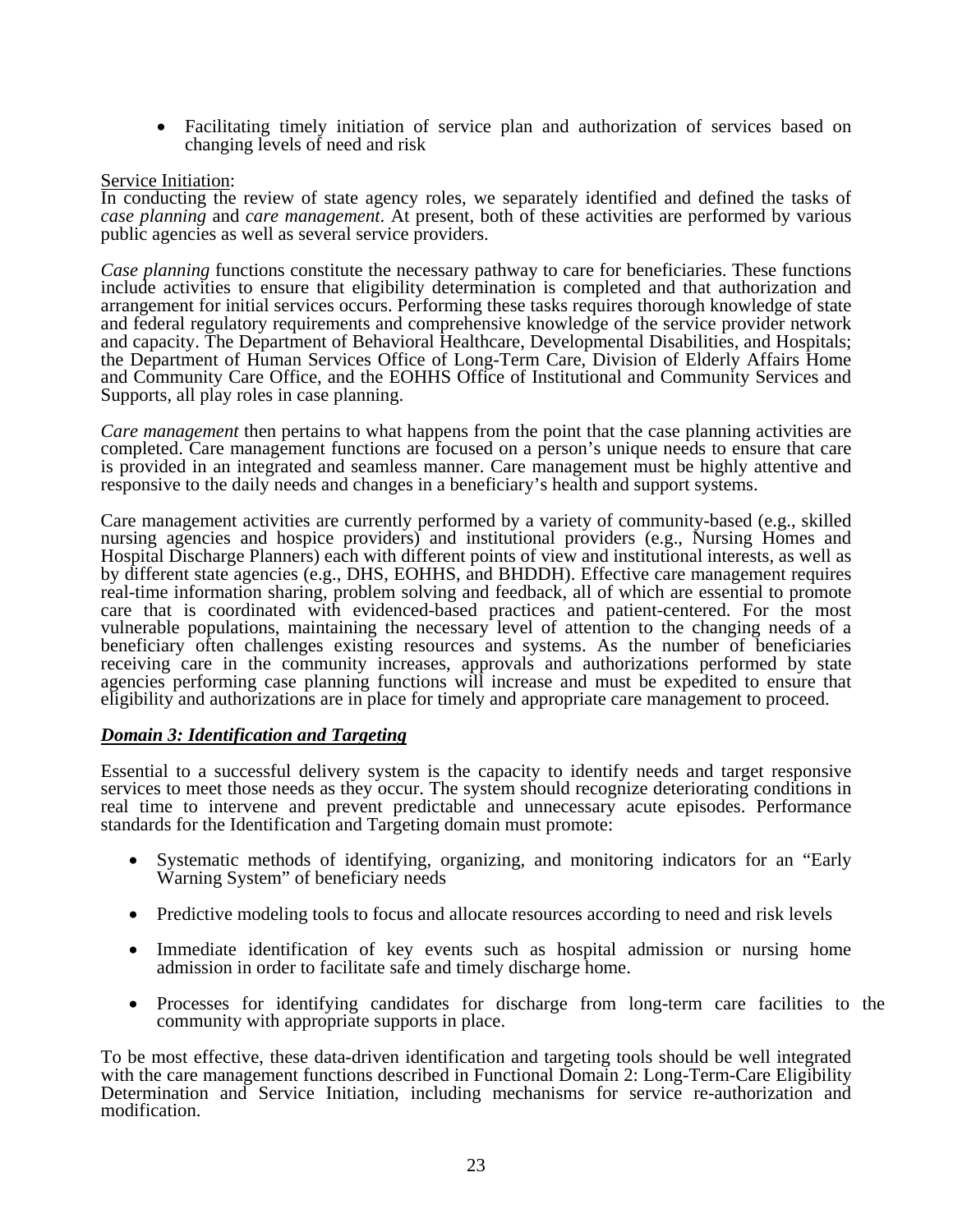Adoption of health information technology to generate key information for tracking individual and population level health events and costs is necessary to prompt the actions needed for improved integration of care. An early warning system can systematically identify events where timely intervention can reduce service fragmentation, and preventable emergency department (ED) visits, hospitalizations, and nursing facility (NF) admissions. Key indicators include:

- Utilization patterns associated with high incidence of readmissions and shifts within acute settings
- Lack of preventive care utilization and use of post-discharge services
- Pharmacy utilization patterns indicating poly-pharmacy use and contraindications
- Home health service overlaps between Medicare and Medicaid driven by cost-shifting
- Avoidable hospitalizations for both institutionalized and community-based beneficiaries

A universal and automated Identification and Targeting system in place would greatly enhance the profiling, segmentation, prioritization and targeting of individuals for interventions that can make a difference. EOHHS has worked to develop approaches to meet this need. Nonetheless, the current system does not have a formalized and integrated system focused on early identification and targeting. EOHHS is examining expanding proficiency in this domain through the purchase and use of predictive modeling tools as the foundation for identifying short and medium term increased service needs. Such a system can support care management efforts to provide information about community-based care prior to a conversation in an acute setting precipitated by a decline in health status. In the pathways that are based on contracting with an accountable entity for care management, demonstration of strong capacity in this domain is essential. In this regard, Domain 3 and Domain 4 are integrally linked. Further exploration of available products and resource requirements to support the products is needed, however.

For the domain of Identification and Targeting, EOHHS will need to:

- Explore products, pricing and options to secure an "early warning system" and predictive modeling tools
- Incorporate defined requirements and demonstrated capability in any contracts with accountable entities.

# *Domain 4: Robust Network of Health Care Services and Supports*

At the heart of the delivery system is the network of quality providers available to meet the populations' needs for medical, behavioral health, and long-term care services. To be effective, the continuum of services available in the integrated delivery system must be responsive to the breadth of disabilities and chronic illnesses and conditions affecting beneficiaries, including physical disabilities and illness, behavioral health needs, and developmental disabilities.

A fundamental goal is to achieve a person-centered and strength based system with services available in the least restrictive and most community-based setting appropriate to meet a beneficiary's need. This means providing a continuum of care ranging across the spectrum of intensive inpatient care to community based supports across and within disciplines. Given the prevalence of behavioral health conditions and disorders in the population of adults with disabilities and elders, it must be an essential component of the network configurations built into the system. Strong care management is also necessary to bridge over the cracks in the system that fragment services care across providers, disciplines and episodes of care, particularly at critical transitions.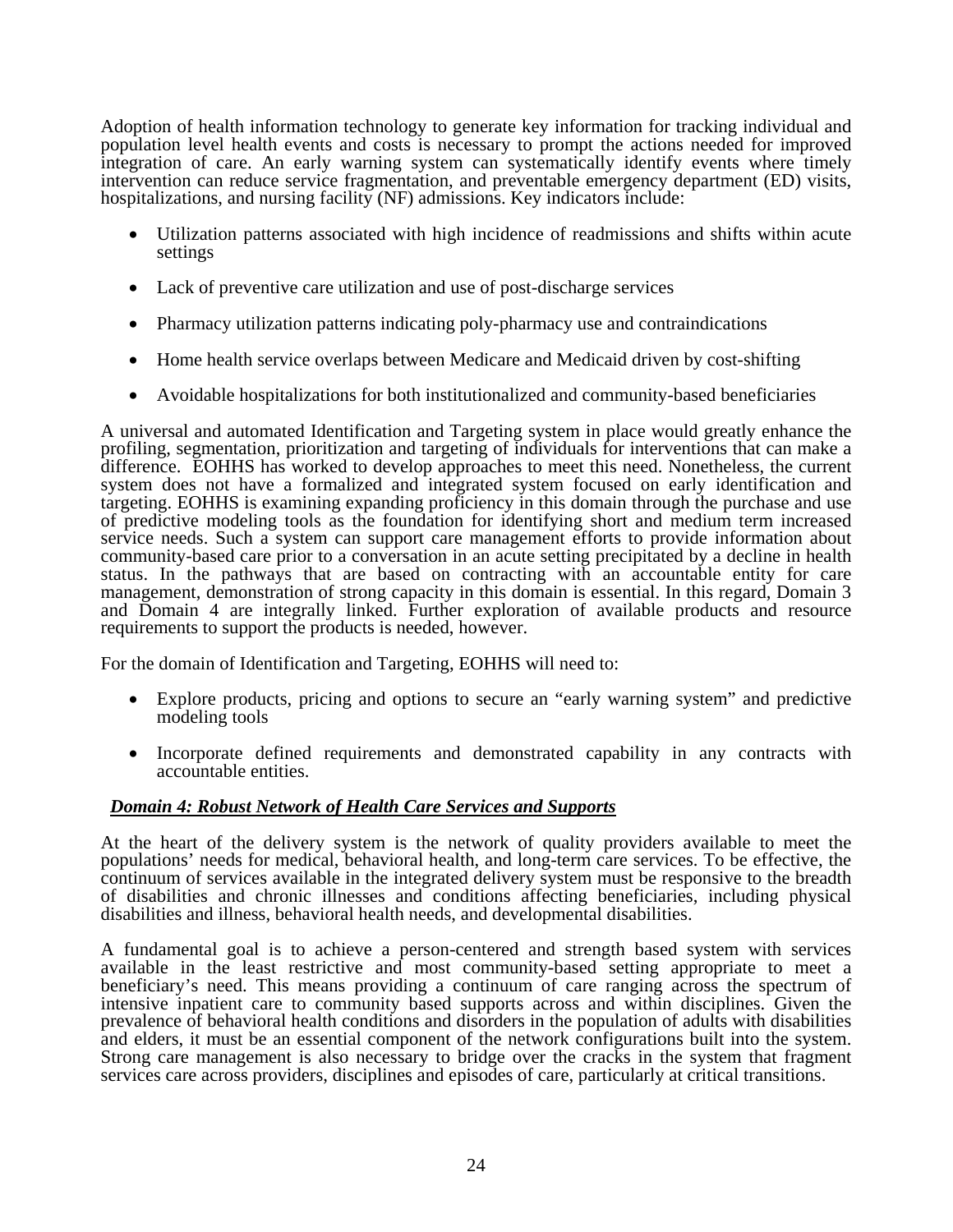| <b>Acute and Primary Care</b>       | <b>Behavioral Health Care</b>       | <b>Long-Term Care Services and</b><br><b>Supports</b> |
|-------------------------------------|-------------------------------------|-------------------------------------------------------|
| Inpatient hospital care             | Emergency service interventions     | Long-Term care hospital services                      |
| <b>Outpatient Hospital Services</b> | <b>Crisis Stabilization</b>         | Nursing home care and skilled                         |
| Physician Services                  | Acute inpatient                     | nursing facility care                                 |
| Primary care                        | Acute stabilization unit            | Hospice services                                      |
| Patient centered medical            | 24 hour crisis services             | Home care                                             |
| homes                               | Hospital step down                  | Home and community based                              |
| Specialty care                      | Case management                     | services                                              |
| Home based primary care             | Psychiatric services                | Personal care services                                |
| Emergency room services             | Evidence based co-occurring         | Medications management                                |
| <b>Emergency transportation</b>     | <b>Treatment services</b>           | Meals on wheels                                       |
| Prescription drugs                  | Group and individual                | <b>Adult Day</b>                                      |
| Laboratory and Radiology            | counseling                          | Assisted living                                       |
| <b>Services</b>                     | Discharge planning                  | Shared living                                         |
| Home health services                | Family psychological and            | Housing supports, home                                |
| Physical therapy                    | supportive services                 | modifications                                         |
| Speech therapy                      | <b>Intermediate Services</b>        | Community transition services                         |
| Occupational therapy                | Partial hospitalization             | Self-Directed services                                |
| Durable medical equipment           | Day/Evening treatment               | Respite                                               |
| Optometry                           | Intensive outpatient treatment      | Durable Medical Equipment                             |
| Nutrition                           | <b>Enhanced outpatient services</b> |                                                       |
|                                     | <b>Outpatient Services</b>          |                                                       |
|                                     | Diagnostic evaluation               |                                                       |
|                                     | Psychological testing               |                                                       |
|                                     | Individual, group, family           |                                                       |
|                                     | therapy                             |                                                       |
|                                     | Community support services          |                                                       |

#### *Figure 7:* **Elements of a Full Service Continuum for Integrated Care**

#### **INTEGRATED CARE MANAGEMENT ACROSS ALL SERVICE AREAS**

Strongly connected multi-disciplinary care across acute, primary, behavioral health and long-term care services and supports.

Effective coordination of Medicaid and Medicare covered services

An effective and responsive behavioral health care continuum of acute care services ranging from inpatient psychiatric hospitalization to observation/crisis stabilization and residential treatment, to outpatient services for individuals and specialized groups is essential. It is important to create the incentives for the providers of services and supports to coordinate the care provided. Performance standards for the Services and Supports domain must ensure:

- Aligned financial incentives across the physical and behavioral health systems for timely and necessary service provision
- Real-time information sharing across systems to ensure that relevant information is available to all members of the interdisciplinary care team
- Multidisciplinary care teams, accountable for coordinating the full range of medical, behavioral, and long-term services and supports, as needed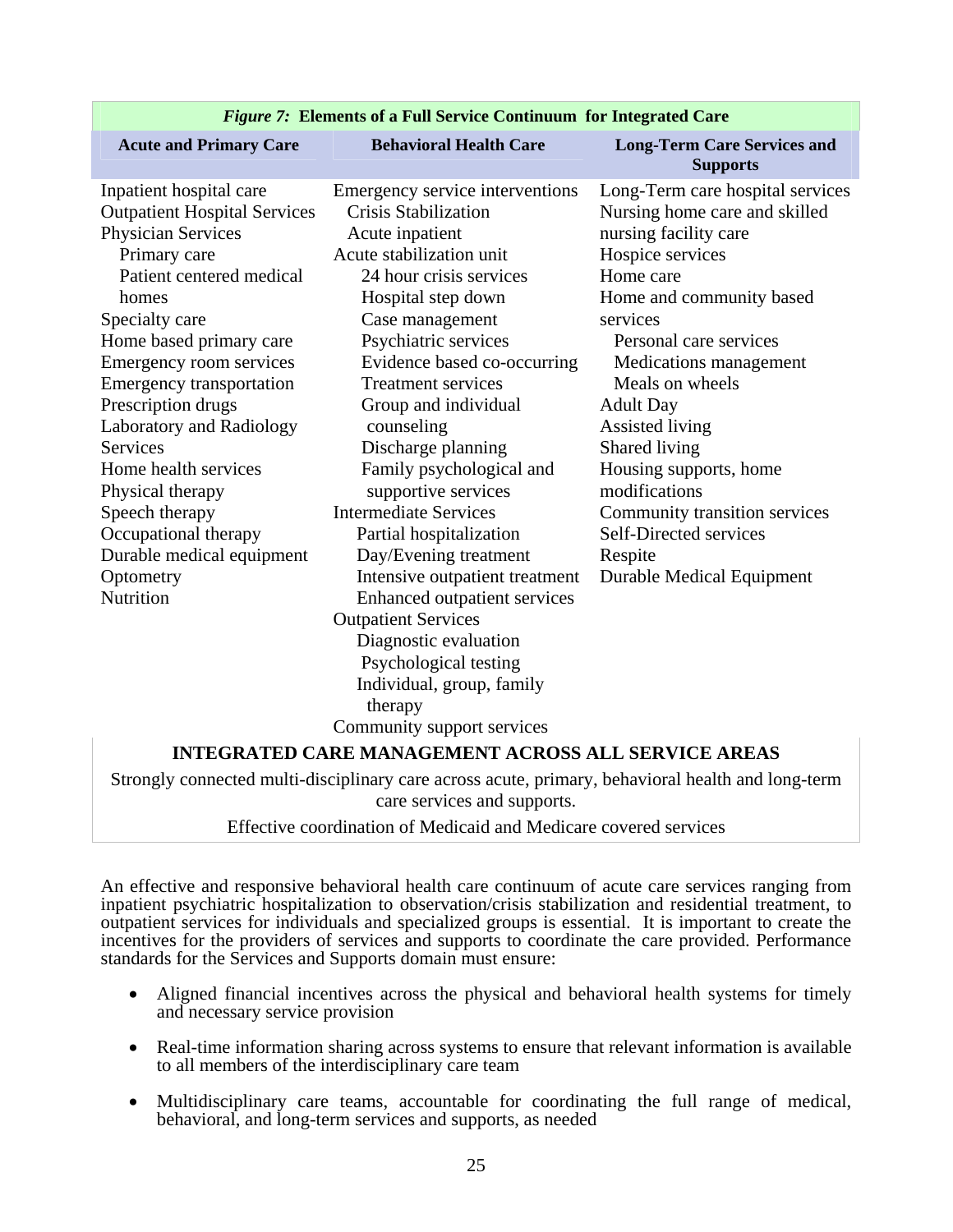- Competent Provider Networks
- Mechanisms for assessing and rewarding high-quality care in community settings

Because the population is prone to having chronic conditions, they require robust and continuous care coordination of the full range of medically necessary services as well as behavioral health and home and community-based long-term services and supports to help prevent or delay deterioration in health or functional status. Critical to the availability of covered benefits is the definition of "medical necessity." Given the diverse needs of the population, including those needing assistance with daily living in the community, the medical necessity standard will need to accommodate the inherent diagnoses, illnesses and conditions within the population.

Refer to Section 4.1: Delivery System Options for related information.

# *Domain 5: Value Purchasing, Oversight and Continuous Quality Improvement*

EOHHS has deliberately worked to transform Medicaid from being a payer for services to an active purchaser. The challenge is to establish a performance-based business relationship with a means of enforcing and/or incentivizing standards and achieving defined outcomes. In this respect, the state must define what it believes to be the essential features of an effective health services delivery system and incorporate those features into a contract for improved outcomes. Further, the state can define the quality and outcome measures it is seeking through these arrangements.

The capacity needed for oversight, evaluation and continuous quality improvement must exist in order to monitor and measure the performance of our business partners. Metrics such as duration in the community, overall cost of care, and the redistribution of care away from acute settings to the community are the essence of this domain.

One of the greatest opportunities in designing and developing integrated models of care is the use of payment methodologies to provide incentives to deliver effective health care services and improve quality. Applying value based purchasing reforms can help to transform how we deliver and pay for the care delivered as well as the performance of the delivery system overall. Moving away from the volume-based delivery of services to a more value-based delivery can benefit the beneficiaries, providers and payers. As described in earlier sections of this report, Rhode Island Medicaid has systematically pursued contractual partnerships with managed care organizations and PCCM sites to improve program quality and effectiveness. These partnerships have leveraged the state' purchasing dollars to hold these partners accountable for performance and clinical outcomes, improve reporting systems and delivery system accountability.

Given the Rhode Island Medicaid program's significant purchasing position in the state's health care system, this opportunity to increasingly shift payments away from fee-for-service reimbursement towards more outcome-based payments is both timely and appropriate. Structuring contracts to tie some portion of reimbursement or enrollment to outcomes and/or value-based measures would allow the Medicaid program to ensure better management for highly complex and costly dually eligible beneficiaries who are not yet enrolled in an organized delivery system.

Bundled payment methodologies are another option. Bundling payments through a capitation payment to a health plan or another contracted entity gives the entity more flexibility to provide a wider range of services that can both improve quality of life and cost effectiveness of care.

EOHHS will develop the core performance standards so that the patient-centered approach is evident in the delivery models to promote outcome-based contracting and improve quality by incentivizing best medical practice, the prevention of adverse outcomes and the adoption of quality reporting mechanisms.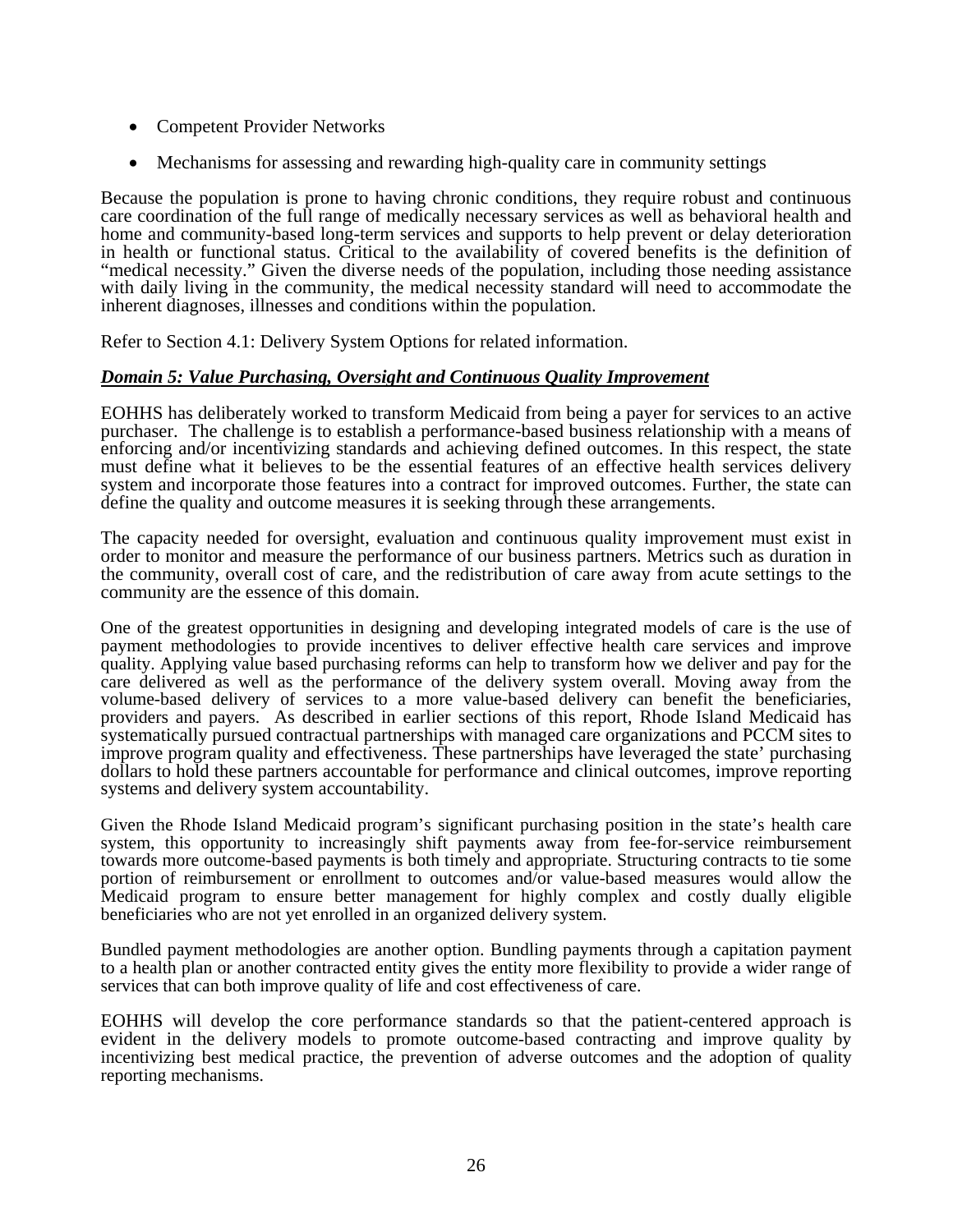In traditional fee-for-service systems Medicaid was configured primarily as a payor for services. Over time Rhode Island Medicaid has deliberately focused on its role as a purchaser of services and delivery systems when paying for institutional services and when entering into contracts with managed care organizations. To the degree that Medicaid pursues its objectives through contracts with accountable entities; EOHHS specifies the features and performance requirements of the contract. Within managed care, components such as scope of network, access standards, member service requirements, quality performance and others are specified. Within the Enhanced PCCM model the recommendation is to enter into a contract with a partner to provide a set of essential care management services. This contract would also set forth core performance requirements.

Health service purchasers are increasingly defining specific quality objectives and desired outcomes and explicitly incorporating them into contracts, moving beyond more standard but essential contract elements such as of network and coverage provisions. Standards of both types are appropriate. As the purchaser, EOHHS then plays a fundamental role in monitoring performance, assessing outcomes and pursuing continuous quality improvements. This pertains to both an Enhanced PCCM model and a Capitated model.

For example, for beneficiaries at an identified level of care and being supported in the community, outcomes to consider might include:

- Length of time successfully supported in the community/delay of institutionalization
- Minimization of avoidable events such as:
	- $\triangleright$  Hospitalizations
	- $\triangleright$  Re-admissions
	-
	- $\geq$  Emergency Room visits<br> $\geq$  Prevent/reduce social isolation
		- -
			-
- Member satisfaction<br>
 Ensure Safety<br>
 Rate of falls, accidents<br>
 Improvement or maintenance of ability to perform activities of daily living (ADLs)
	- $\geq 100\%$  Coverage of authorized night/weekends/holidays for home-based services
- -
	-
	- Rates of nursing home days<br>
	 Rates of admissions and re-admissions<br>
	 Average length of stay for short term (less than 30 stays)<br>
	 Numbers of persons returned safely to the community after being in a nursing home for 90 days or more.

In order to effectively design, implement and monitor the performance of such programs – capitated and enhanced FFS, EOHHS will need dedicated resource to perform this work.

#### **SECTION 4: HOW TO GET THERE – OPTIONS AND APPROACHES FOR A BETTER SYSTEM**

EOHHS is preparing to undertake critical actions to strengthen and improve upon the health system for some of Rhode Island's most vulnerable citizens. As noted in the introduction, there is a growing momentum at the federal level to address and support states in their efforts to integrate care for the dually eligible population, based on the provisions in the Affordable Care Act. The ACA provides Rhode Island with a series of opportunities and required actions to consider in parallel with the state's steps towards a more integrated delivery system, including: enhanced Medicaid matching payments, demonstration funding, new state plan options and technical assistance to state efforts with dual eligibles and others with chronic conditions. A summary of the relevant ACA opportunities can be found in Appendix C to this report.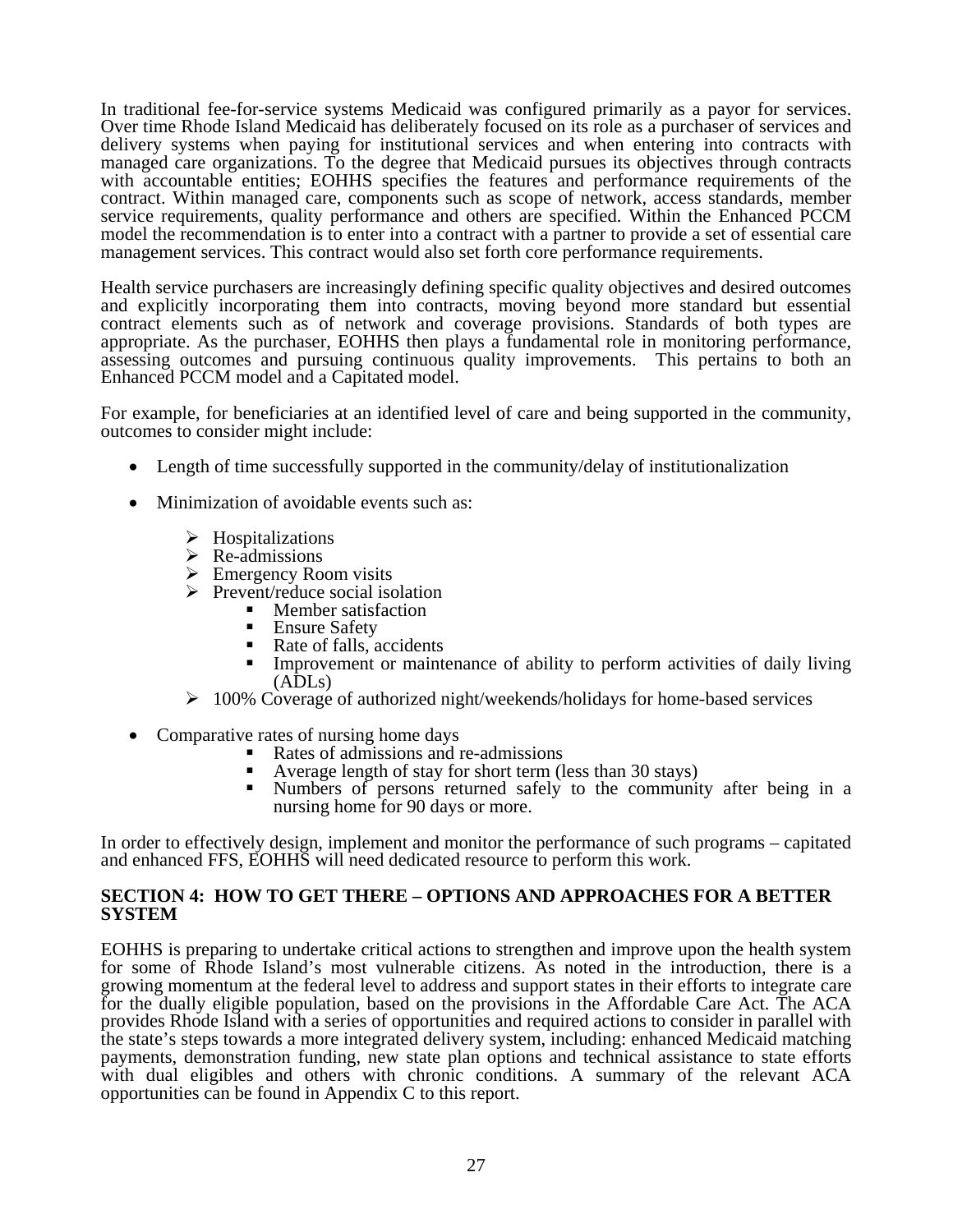The primary purpose of this report is to make recommendations for program initiatives to strengthen the publicly-funded system of care so that it is more responsive to meet the needs of dually eligible Medicaid beneficiaries and Medicaid-only adults – the dual eligibles and the nonduals. The needs and characteristics of the population, as detailed in this report are complex. Also detailed earlier in this report are the fragmentations and disconnects of care delivered to and experienced by the population. Having examined the care needs and system realities that exist, there is tremendous opportunity to better organize the publicly-funded system of care to serve this population. The underlying tenets for improving the system include:

- Improve the integration and coordination of the acute, behavioral and long-term care systems
- Address the fragmentations in coverage between the Medicare and Medicaid programs
- Ensure alignment of incentives for the development of a more person-centered system of care with quality outcomes
- Coordinate efforts for dual and non-dual populations

Critical core values and guiding principles were applied by EOHHS in the conceptualization and design of pathways and model options set forth as recommendations in this section, especially in relationship to the necessary functional elements of a person-centered system of care.

The recommendations put forth incorporate each of the five functional domains of a maximally effective system presented in Section 3, though the primary emphasis is on the domain elements of organizing the delivery system design (Identification and Targeting, Robust Network of Health Care Services and Supports). In approaching these system design issues, EOHHS must evaluate which of the functions are best and most appropriately performed by uniquely experienced and skilled state staff and which functions may be performed more effectively and efficiently by contracted partner entities.

# **SECTION 4.1: DELIVERY SYSTEM OPTIONS**

EOHHS presents two primary pathways to follow:

# **Pathway I: Enhanced PCCM Models (Models #1 and #3)**

# **Pathway II: Capitated Models (Models # 2, # 4, #5 and #6)**

Each of the models represented in Figure 8 are not exclusive of one another and it is recommended that both major pathways be pursued for Rhode Island in parallel. A summary of the primary pathways and corresponding models to achieve a more integrated delivery system, organized by the dual eligibles and non-duals population groups, is captured in *Figure* 8. The areas of program expansion or change are shown in blue.

EOHHS intends to continue pursuit and evaluation of each of these opportunities to assess their feasibility for Rhode Island and for potential federal support for the investments needed to perform the critical functions of a maximally effective integrated system. The opportunity for a fully integrated program in partnership with CMS Medicare is particularly intriguing in that it holds the potential to be able to systematically address many of the issues raised in this report. It is, however, a major undertaking for state resources to assess the opportunities and risks with federal participation requirements that have yet to be fully defined. EOHHS continues to participate in regularly scheduled technical assistance sessions with CMS in order to more fully evaluate and assess the feasibility and value add of the Fully Integrated Capitated Model (#5) for Rhode Island.

#### **Enhanced PCCM Models**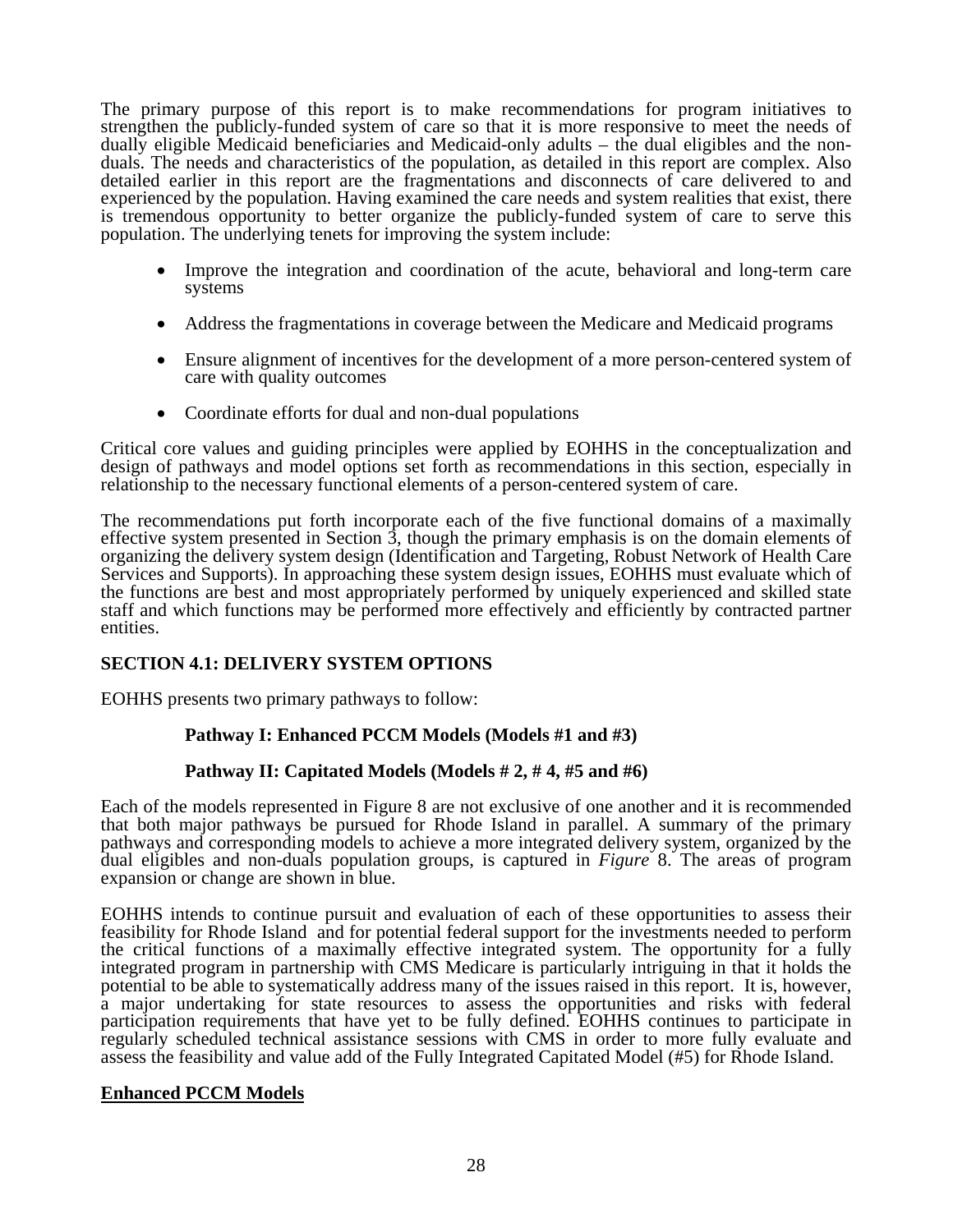In Pathway I: Enhanced PCCM Models, the Enhanced PCCM Model builds on the demonstrated capacity and experience with the care needs of medically complex individuals within the Connect Care Choice (CCC) program. The strengths of CCC are combined with an enhanced capacity in care management and service integration across all service categories, acute, behavioral health and long-term care. More incremental in approach than the capitated models, this pathway preserves the core person-centered medical home aspect of the CCC and builds on the established chronic care model of best practices.

Currently, 17 practice sites, meeting standards of performance adopted from the chronic care model of "best practices" serve approximately 1,800 non-dual beneficiaries across Rhode Island. The CCC model encompasses primary care/nurse case management teams and co-located behavioral health to provide quality focused and holistic care to beneficiaries. This model is designed to achieve and preserve access to primary, preventive, behavioral health and specialty care that allows the individual to remain well and independent in the community and decrease unnecessary acute episodes of care. Any effort will be closely coordinated with and not duplicative of on-going efforts by BHDDH and the behavioral health homes initiative.

To address the needs for a greater integration of acute care and long-term care services and for high touch care management for the most vulnerable, a bundled service contract would be sought to build a Community Health Care Team (CHCT) that would focus on long-term care services and supports. This community based entity would have demonstrated expertise and the necessary tools to perform the care/ case management, care coordination, transition services, nursing facility inpatient management for non skilled care, social supports, housing, and transportation supports, and services integration functions in collaboration with the PCCM.. For non-duals, the Enhanced PCCM will be a direct expansion of the existing CCC program to include a sharper focus on longterm care services. For dual eligibles the contracted entity will take core responsibility for ongoing care coordination and integration, service authorizations and modifications and supporting successful transitions through the Community Health Care Team. This program would be operated under the direction of the Office of Community Programs within EOHHS.

Building on the advanced model of primary care established by the CCC program, and the contracted Community Health Care Team, EOHHS will also work to further evolve the capacity and commitment of this model by contracting with them as "Health Homes", seeking federal approval for the enhanced federal cost sharing provide for under ACA. They will be responsible for preventing illness, reducing wasteful fragmentation, and averting the need for unnecessary and costly emergency department visits, hospitalizations and institutionalizations on behalf of the estimated two to three thousand dual eligibles expected to choose this model.

Designing CCC / CHCT as a Health Home would enhance the delivery system, and would allow the state to received increased federal matching for a period of time. Pursuit of this option would require an investment of state resources; staffing in particular. Community Health Care Team staff would need to be contracted out in this model.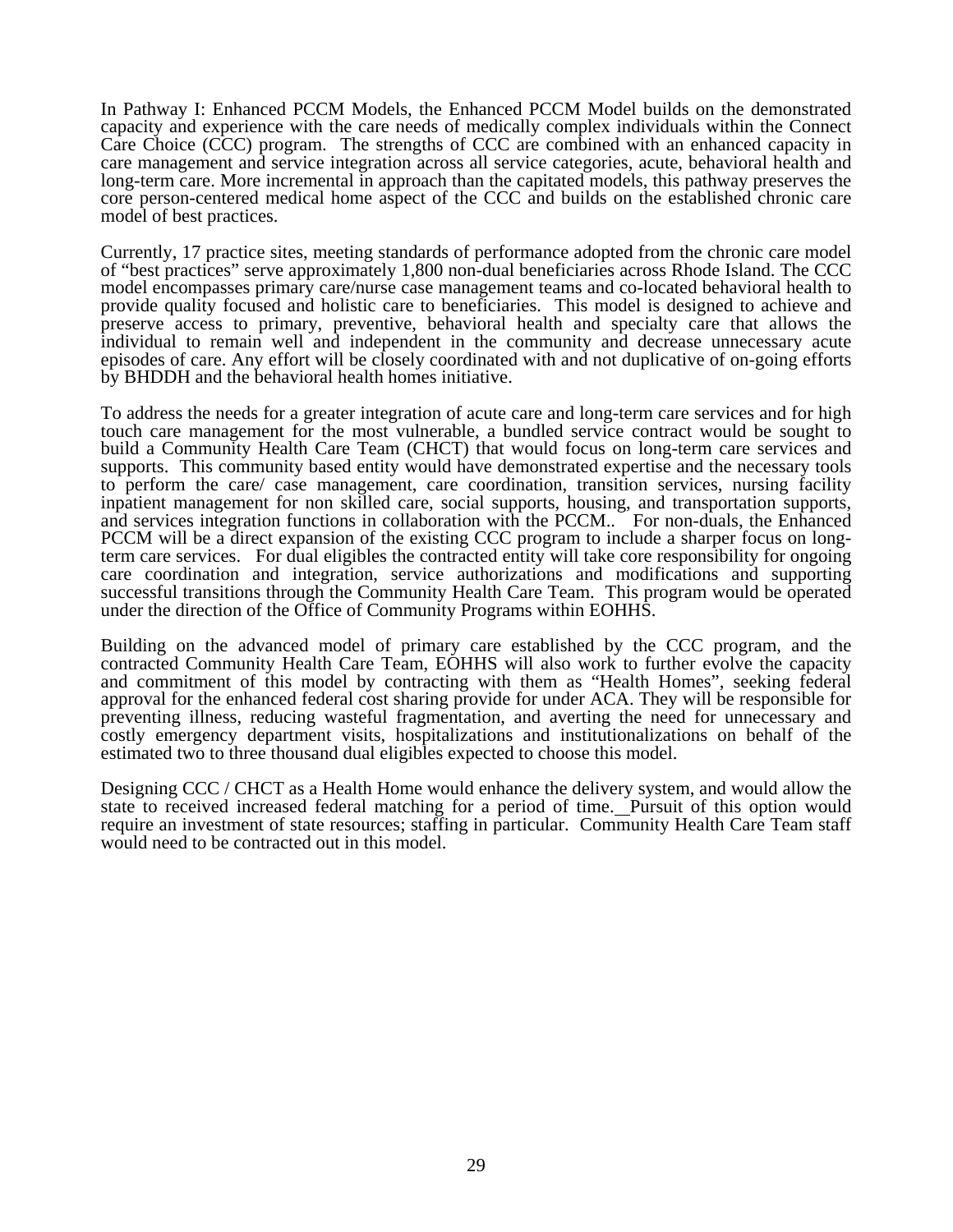| FIGURE 8. PATHWAY FOR INTEGRATED SYSTEM REDESIGN |                                                                                                                                                            |                                                                                                                                                                        |                                                                                                                                                            |                                                                                                                                                         |                                                                       |             |                              |             |
|--------------------------------------------------|------------------------------------------------------------------------------------------------------------------------------------------------------------|------------------------------------------------------------------------------------------------------------------------------------------------------------------------|------------------------------------------------------------------------------------------------------------------------------------------------------------|---------------------------------------------------------------------------------------------------------------------------------------------------------|-----------------------------------------------------------------------|-------------|------------------------------|-------------|
| <b>NON-DUALS MODELS</b>                          |                                                                                                                                                            |                                                                                                                                                                        | <b>DUAL ELIGIBLE MODELS</b>                                                                                                                                |                                                                                                                                                         |                                                                       |             |                              |             |
| <b>Continuum</b><br>of Services                  | <b>Enhanced</b><br><b>PCCM Model</b>                                                                                                                       | <b>Fully</b><br><b>Integrated</b><br><b>Capitated</b><br><b>Model</b>                                                                                                  | <b>Enhanced</b><br><b>PCCM</b> for<br><b>Long-Term</b><br>Care                                                                                             | <b>Managed</b><br><b>LTCSS</b><br><b>Model</b>                                                                                                          | <b>Fully</b><br><b>Integrated</b><br><b>Capitated</b><br><b>Model</b> | <b>PACE</b> |                              |             |
|                                                  | Model #1                                                                                                                                                   | Model #2                                                                                                                                                               | Model #3                                                                                                                                                   | Model #4                                                                                                                                                | Model #5                                                              | Model #6    |                              |             |
| <b>Acute Care</b>                                | <b>Connect Care</b><br>Choice                                                                                                                              | <b>Rhody Health</b><br><b>Partners</b>                                                                                                                                 | Medicare                                                                                                                                                   |                                                                                                                                                         | Medicare<br>Advantage &<br><b>FFS</b><br><b>Advantage and</b>         |             | EOHHS/<br>CMS/<br><b>MCO</b> | <b>PORI</b> |
|                                                  |                                                                                                                                                            |                                                                                                                                                                        | <b>FFS</b>                                                                                                                                                 | Rhody Health<br>Partners                                                                                                                                | Contract                                                              |             |                              |             |
| Primary                                          | <b>Connect Care</b><br>Choice                                                                                                                              | <b>Rhody Health</b><br><b>Partners</b>                                                                                                                                 | Medicare<br><b>Advantage and</b>                                                                                                                           | Medicare<br>Advantage &<br><b>FFS</b>                                                                                                                   | EOHHS/<br>CMS/<br><b>MCO</b>                                          | <b>PORI</b> |                              |             |
| Care                                             |                                                                                                                                                            |                                                                                                                                                                        | <b>FFS</b>                                                                                                                                                 | Rhody Health<br>Partners                                                                                                                                | Contract                                                              |             |                              |             |
|                                                  | <b>Connect Care</b><br>Choice in<br>partnership                                                                                                            | <b>Rhody Health</b>                                                                                                                                                    |                                                                                                                                                            | Medicare<br>Advantage &<br><b>FFS</b>                                                                                                                   | EOHHS/B                                                               |             |                              |             |
| <b>Behavioral</b><br><b>Health Care</b>          | with <b>BHDDH</b><br>licensed<br>providers and<br>other<br>community-<br>based providers                                                                   | Partners in<br>partnership<br>with <b>BHDDH</b>                                                                                                                        | <b>Advantage and</b><br>FFS, including<br><b>BHDDH</b><br>licensed<br>providers                                                                            | Rhody Health<br>Partners, in<br>partnership<br>with BHDDH                                                                                               | HDDH/<br>CMS/<br><b>MCO</b><br>Contract                               | <b>PORI</b> |                              |             |
| Long-Term<br><b>Services</b><br>and Support      | <b>Purchase Care</b><br>Mgt. & Service<br>Integration in<br>partnership<br>with BHDDH<br>for services for<br>persons with<br>developmental<br>disabilities | Rhody Health<br>Partners<br>Expansion in<br>partnership<br>with BHDDH<br>for behavioral<br>health and<br>services for<br>persons with<br>developmental<br>disabilities | Purchase Care<br>Mgt. & Service<br>Integration in<br>partnership with<br><b>BHDDH</b> for<br>services for<br>persons with<br>developmental<br>disabilities | Rhody Health<br>Partners<br>Expansion<br>LTSS only in<br>partnership<br>with BHDDH<br>for services for<br>persons with<br>developmental<br>disabilities | <b>EOHHS/B</b><br>HDDH/<br>CMS/<br><b>MCO</b><br>Contract             | <b>PORI</b> |                              |             |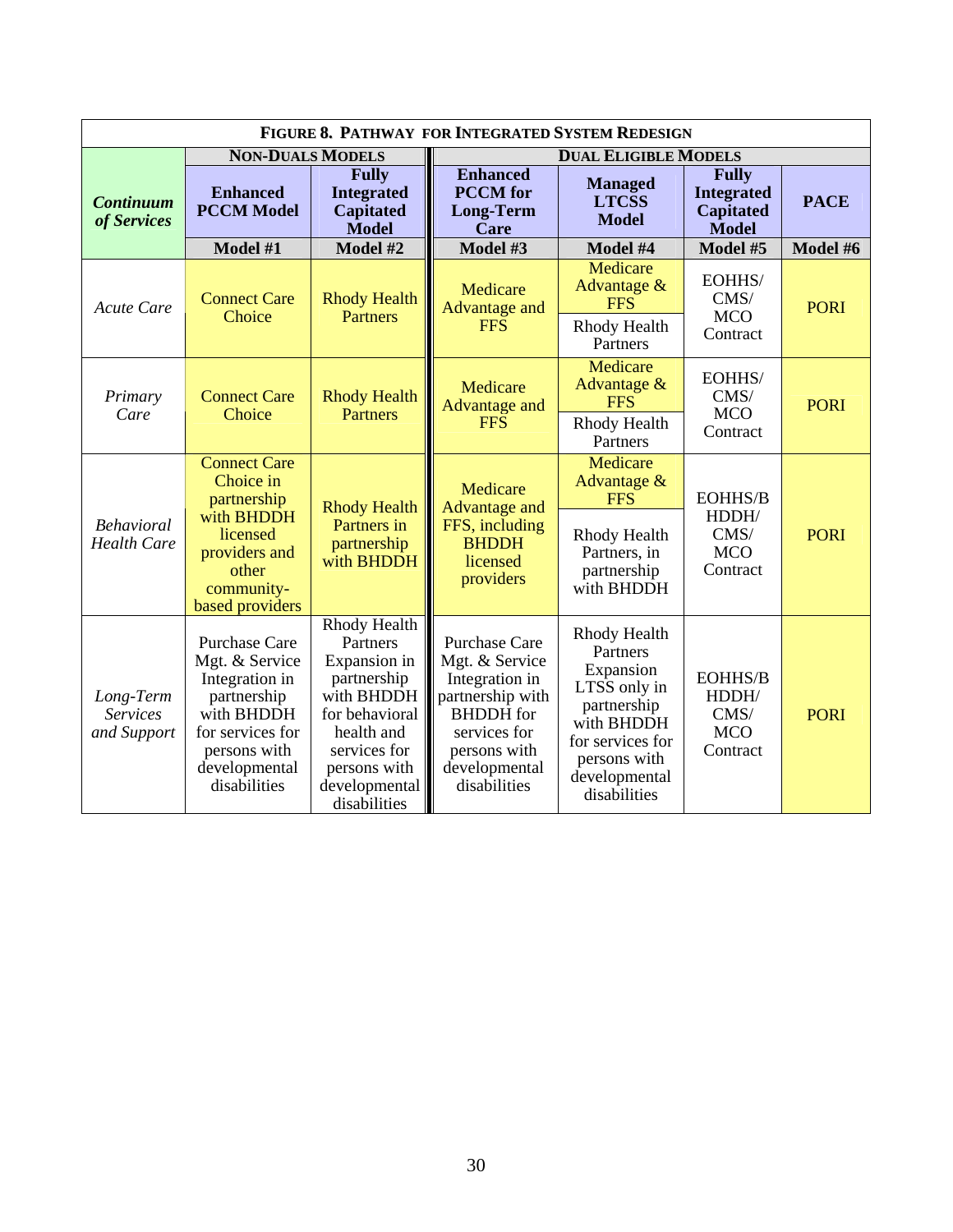# **Capitated Models**

In Pathway II: Capitated Models, the design entails procuring and contracting with Managed Care entities for a range of expanded scope in services and beneficiaries served that does not exist in today's RHP contracts. Identification, Targeting and Care management and service integration functions will be embedded in the managed care model as a fundamental performance requirement, whether performed directly by the managed care organization or through the work of contracted providers. Enhanced and specific requirements will need to be developed to meet the increased complexity of the needs of beneficiaries across the full continuum of services. Any effort will be closely coordinated with BHDDH.

The managed care model routes include:

- PACE:
	- ¾ Preserve and expand the existing PACE program, taking advantage of unique qualifications and experience of PORI serving the dual eligibles population and supporting expansion of PORI capacity wherever possible.
- Managed Long-Term Care:
	- ¾ *For non-duals,* extend covered benefits beyond the current acute care benefit package to include long-term care services and supports
	- ¾ *For dual eligibles,* contract with a managed care entity for all long-term care services and supports paid for by Medicaid and for all acute care services paid by Medicaid as wraparound of Medicare coverage. This would include defined requirements for active coordination with Medicare covered services to minimize fragmentation. This could be facilitated where dual eligibles are currently enrolled in Medicare Advantage plans.
	- $\triangleright$  The population for inclusion in this model would be all dual eligibles who have a level of care determination as the highest, high or preventive levels.
- Fully Integrated Medicaid and Managed Care Program for Dual Eligibles:
	- $\triangleright$  Develop a comprehensive managed care program including all Medicare and Medicaid covered services within a single contract. This requires pursuing a three-year Centers for Medicaid and Medicare Services (CMS) demonstration for a capitated payment model utilizing a three way contract between CMS, the state and qualified health plans to provide the spectrum of fully integrated Medicare and Medicaid services to dual eligibles. This arrangement would include shared savings targeted for both programs. The statewide target population for enrollment in the integrated models are people with Medicare and Medicaid that do not meet any of the following exclusions:
		- Clients who are not "full-duals" would be excluded from the enrollment (SLMBs, and QIs) in the capitated model. (approximately 5000 people)

The Fully Integrated Capitated Model #2 for non-duals builds on the Rhody Health Partners proficiencies and capabilities gained since 2009 in serving adults with disabilities. The expanded scope and responsibilities involves extending the care management and services integration of longterm-care services and supports paid for by Medicaid into the existing programs – highlighted in blue in the non-duals models section of Figure 9.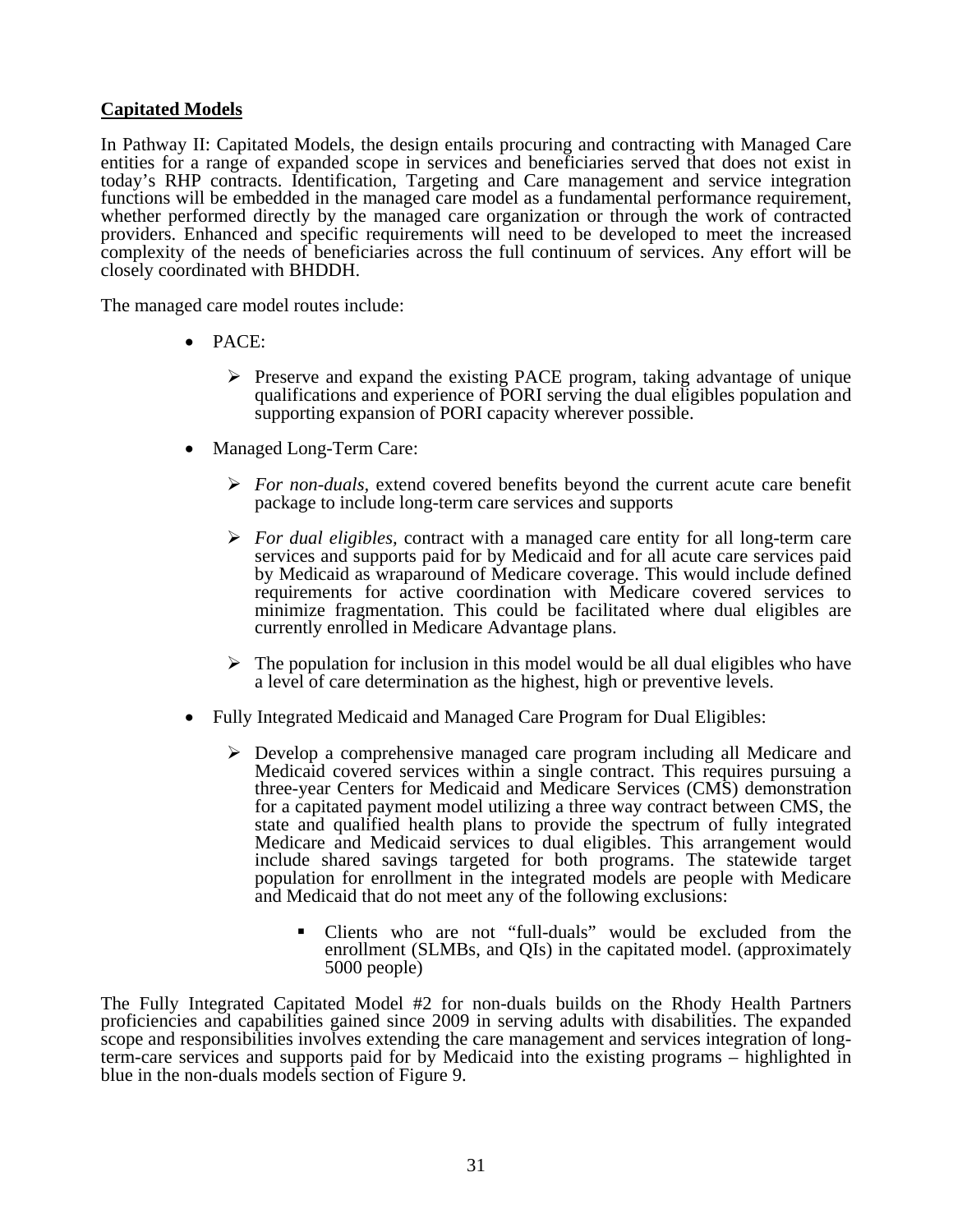For both model #1 and #2 approvals would be needed from CMS, but these are within the traditional scope of Medicaid programs and Medicaid funding. Pursuit of Model #2 for the nonduals requires enhanced performance requirements of and amendments to the Rhody Health Partners program for inclusion of coverage and management of the long-term care services and supports.

Focusing on dual eligibles, in addition to PACE expansion, three pathways are delineated. Model #3 Enhanced PCCM for Long Term Care and #4 Managed Long Term Care Services and Supports, also would require CMS approval, but are also clearly within the scope of scope of traditional Medicaid authority and responsibility.

Model #5, however, represents a clear departure from traditional authorities and an opportunity for enhanced integration. As noted, it also carries some additional risks that need to be examined and understood. Accordingly, engagement of CMS program authority and systems is required in each of these models, particularly for Model #5, though the degree of engagement with CMS varies.

The most elaborated model, the Fully Integrated Capitated Model (#5), is the CMS demonstration offering to enter into a three-way contract to test integrated payment and services for dual eligibles. This would be a fully blended model in which CMS Medicare and Medicaid would be in a shared savings arrangement. Because this demonstration is combining Medicare and Medicaid authorities to provide the full continuum and integrated delivery of benefits, the managed care organizations must have demonstrated capacity to meet the combination of Medicare and Medicaid specified requirements. EOHHS is engaged in active dialog with CMS to further define program requirements, the respective roles of Medicare and Medicaid and to assess potential for state savings through the shared savings provisions.

Of the capitated models the essential choice to be made regarding dual eligibles is between the Managed Long Term Care option and the fully integrated managed care partnership with CMS Medicare. Operating within the traditional scope of Medicaid programs, several states have developed successful managed care programs for long term care. The CMS demonstration for fully integrated managed care programs holds considerable potential for transforming systems of care but, as noted, many questions remain to be answered. One approach is that these options could be pursued sequentially, with managed long-term care as the initial step with the more comprehensive program to follow one year later.

Determining how best to serve adults with developmental disabilities through each of these models will require additional study with BHDDH. States that have pursued each of these models have implemented widely different approaches that range from carving the population out entirely to absorbing the existing system of care in as a whole. EOHHS is committed to reviewing the experiences and best practices of other states in this area in partnership with BHDDH to ensure that the needs of adults with developmental disabilities will be well served by any option for integrating care the state chooses to pursue.

#### **SECTION 5: CONCLUDING REMARKS**

The Rhode Islanders considered in this report include the most vulnerable individuals in the Medicaid program. There is both are clear opportunities to do better for this group of Rhode Islanders, to improve systems of care, and to improve the cost effectiveness of care. This report highlights the range and complexity of the issues EOHHS must address for the integration of care and financing for Medicare and Medicaid-only beneficiaries of Rhode Island. The approach will continue to be informed by stakeholder perspectives, detailed data analysis and evidence-based policy to drive best practices in the procurement of provider agreements and contracts to deliver care and services for these most vulnerable Rhode Islanders.

EOHHS is committed to a service delivery system that is continuously innovating and learning, facilitating improvements in quality, value and the individual's experience using it. Working together with consumers, providers, advocates, policy makers and families of Rhode Island, we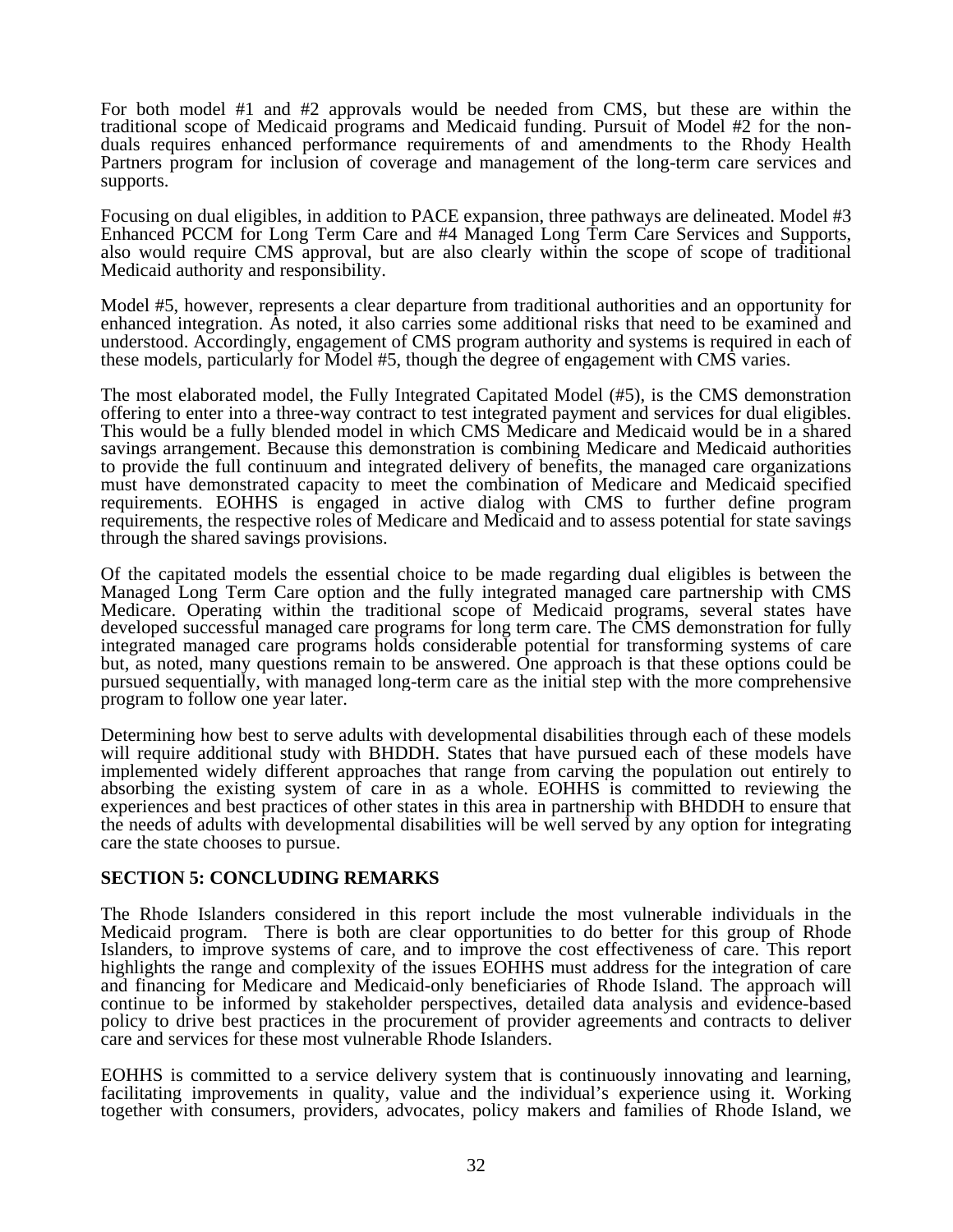must create an integrated continuum of services and supports to bring about higher quality care, better health outcomes, reduction in preventable and costly adverse events, and increased capacity for beneficiaries to remain at home and in their communities with dignity to the greatest extent possible.

Underlying our efforts is the most pressing need for containment of costs. Redesigning the way services are organized and delivered by using the purchasing strategies proposed in this report is an approach to cost-containment. With rising costs principally driven by patients with severe and chronic conditions, often complicated by behavioral health issues, EOHHS, in partnership with BHDDH, is committed to better integrating and coordinating the financing of care as a means to containing state Medicaid costs.

A systemic approach to expanding and integrating care management and coordination strategies and standards will benefit individuals eligible for publicly-funded health care as well as tax-payers. Addressing the complex needs of dually-eligible and Medicaid-only elders and adults with disabilities by aligning our resources more effectively can significantly improve the quality of their lives, and the lives of their caregivers and families. It is the clinical needs and preferences of the individual that must drive the redesign of the system and the reallocation of resources to meet those individual needs and preferences. EOHHS is committed to organize, manage and contract for an accountable and quality-driven continuum of services and supports to achieve these goals.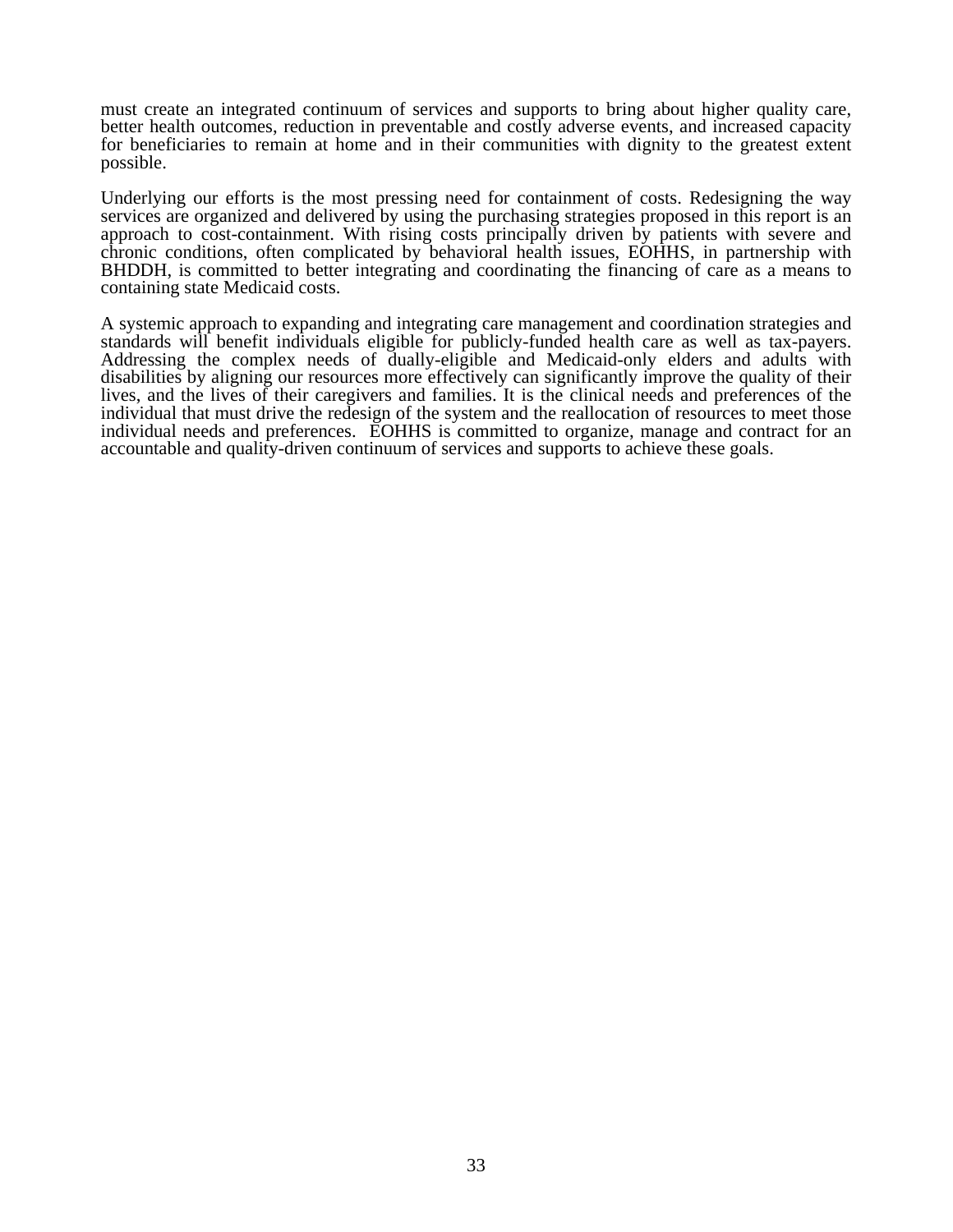# **APPENDIX A**

#### Millie's Story

To illustrate today's realities, we present a case study of one "typical" individual, a person with complex medical needs navigating the existing system. Because of her age, Millie is covered by Medicare. Because of her low income, Millie is covered by Medicaid. Millie is a "dual-eligible beneficiary."

Millie, aged 70, suffers from asthma, diabetes and hypertension, and several strokes which have caused weakness in her left side. She has many providers at her local hospital and health center, a personal care attendant who helps her to live alone at home, and a variety of physician specialists. She often has trouble getting to medical appointments due to her mobility problems and coordinating arrangements for transportation. Millie has been hospitalized five (5) times in the past year and required nursing home placement before returning home in two (2) instances. Her family supports her choice to live at home, yet has noticed that she is becoming more emotionally withdrawn and increasingly forgetful when they visit her. They notice that her traditionally fierce independence is waning and are increasingly concerned about her emotional health.

Traditional Medicare covers her basic acute-care services such as physician, hospital and prescription drug costs. Medicaid pays for most of her long-term care needs. Medicaid pays for her personal care assistance at home and her Medicare deductibles, co-payments and other cost-sharing responsibilities she otherwise would pay for out of pocket.

Millie has never had an established relationship or usual source of care for her medical or behavioral health care needs. In fact, all of her care has been episodic and reactive across a range of services and settings. Her story demonstrates the typical experience of a dual eligible with complex needs. Her recurring visits to the hospital and recovery periods at different nursing homes were arranged by different providers each time. Two of her hospital admissions were precipitated by contraindicated medications. Her nursing home stays were necessitated by the lack of accountable and available community-based resources to support and coordinate her escalating behavioral health needs with her medical needs. Millie's needs have not been met in the current unaligned system in which both payers (Medicare and Medicaid) and providers have shifted her between services and settings, which has resulted in uncoordinated and fragmented care.

| <b>Millie's Story</b>     |                                                                            |  |  |  |
|---------------------------|----------------------------------------------------------------------------|--|--|--|
| Today                     | Redesigned, Aligned, and Integrated Care System                            |  |  |  |
| <b>Three ID Cards:</b>    | Millie's insurance information is gathered one time and documented         |  |  |  |
| <b>Medicare, Medicaid</b> | for all team members for billing purposes only. As Millie's care needs     |  |  |  |
| and Prescription Drugs    | change, new providers are equipped with her billing information            |  |  |  |
|                           | along with her history and presenting needs. Millie's identity as a        |  |  |  |
|                           | person precedes her identity by insurance status.                          |  |  |  |
| Three different sets of   | A multi-disciplinary team organizes a coordinated set of                   |  |  |  |
| <b>Benefits/No</b>        | comprehensive benefits (primary, acute, behavioral, prescription           |  |  |  |
| <b>Coordinated Care</b>   | drugs, and long-term care supports and services) designed and              |  |  |  |
|                           | arranged to serve Millie's needs. Using a standardized assessment          |  |  |  |
|                           | tool, all aspects of Millie's health and living situation are evaluated to |  |  |  |
|                           | ensure that the resulting plan of care is designed to support Millie's     |  |  |  |
|                           | entire scope of needs. Millie has an individualized care plan.             |  |  |  |
| <b>Multiple Providers</b> | A single, accountable network of providers communicates to Millie          |  |  |  |
| without structured        | and her family as well as one another as she transitions across all        |  |  |  |
| communications/No         | settings due to changes in her care needs – improvements and               |  |  |  |

The Millie's Story outline contrasts her "Today" with the envisioned experience in a redesigned, aligned and integrated care system.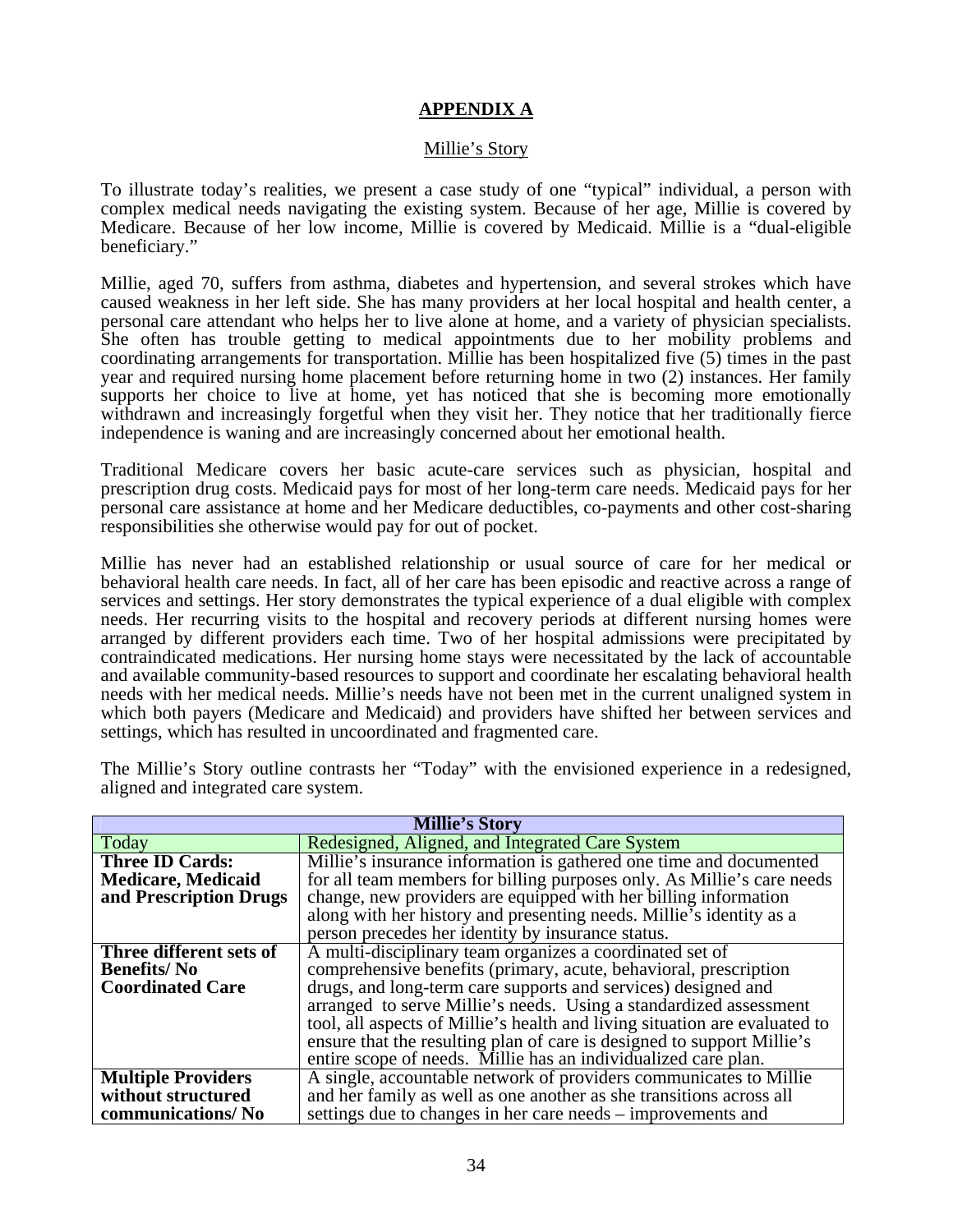| Millie's Story                 |                                                                          |  |  |
|--------------------------------|--------------------------------------------------------------------------|--|--|
| Today                          | Redesigned, Aligned, and Integrated Care System                          |  |  |
| <b>Patient-Centered</b>        | declines. Millie has consumer protections to ensure her preferences      |  |  |
| <b>Primary Care Home</b>       | are respected and she is involved in the design and ongoing changes      |  |  |
|                                | of her care. Her accountable network of providers has systems in         |  |  |
|                                | place to communicate and promote the coordination of her care,           |  |  |
|                                | including attending to her emerging behavioral health condition          |  |  |
|                                | impacting her physical health. Her family is engaged by her providers    |  |  |
|                                | to face the daunting responsibilities with preparedness and support.     |  |  |
| <b>Uncoordinated and</b>       | Clinical decisions are based on Millie's needs and preferences, taking   |  |  |
| medically focused              | into account any opportunities to effectively intervene on predictable   |  |  |
| decisions are made by          | complications. A professional and community support team assess,         |  |  |
| clinicians in isolation of     | manage and coordinate all of her care across multiple settings taking    |  |  |
| one another                    | into account her family and care giver's skills, abilities, and comfort  |  |  |
|                                | with involvement in her care.                                            |  |  |
| <b>Rules-Based</b>             | Millie's care is no longer dependent on separate programs and            |  |  |
| <b>Interruption of Benefit</b> | conflicting benefit limitations and prior approvals. Barriers to Millie  |  |  |
| Coordination                   | receiving integrated care are mitigated by blended financing and/or      |  |  |
|                                | shared risk and gains of providing services.                             |  |  |
| <b>Limited Home Health</b>     | Millie's need to live safely and independently is preserved with a       |  |  |
| and Community Based            | team that is focused on preventing a decline in her health status and    |  |  |
| <b>Services</b>                | preventing re-admittance to acute settings. Millie receives the services |  |  |
|                                | and supports she needs to help her stay at home, avoid predictable and   |  |  |
|                                | unnecessary acute episodes and coordinated supports for discharge        |  |  |
|                                | back to her home and community.                                          |  |  |

Millie has not received high touch coordinated care that is tailored to her needs or collaboratively planned by a care team with knowledge about her specific needs. Millie is an example of a dually eligible individual whose care is inadequate and as a consequence, unnecessarily costly. Her story demonstrates the need for a fundamental redesign of the delivery system by realigning the financing and integration of her care in order that the delivery system is organized and accessible to meet her needs.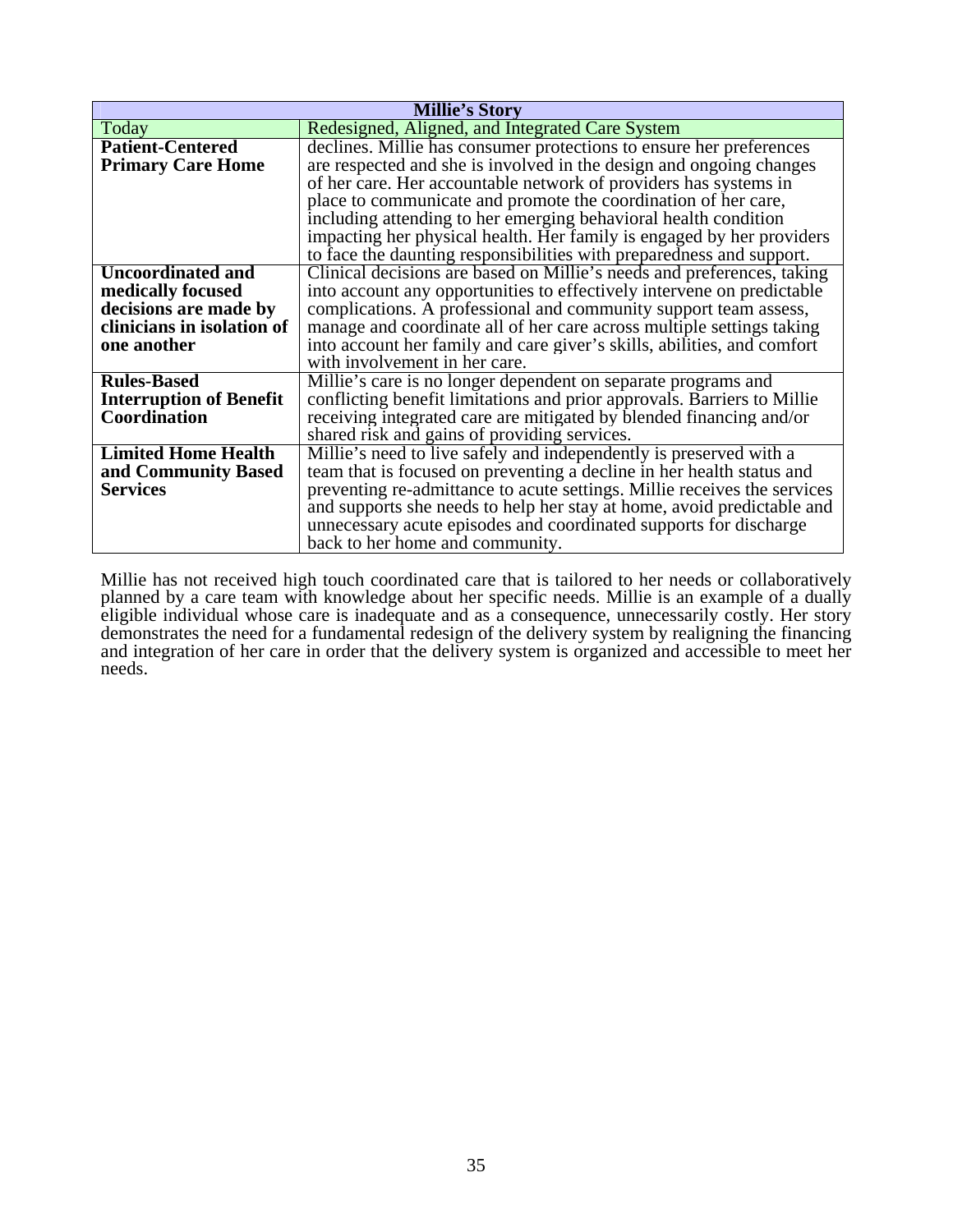# **APPENDIX B**

# Successful Models of Care

#### *Massachusetts' Senior Care Options*

Since most fully integrated programs are still in their very early implementation stages, there are very few proven models available of fully integrated programs that have shown results. The Senior Care Organization (SCO) model adopted byMassachusetts in 2004 began as a demonstration program that blended Medicare and Medicaid funding into one capitated rate received by accountable entities responsible for the entire range of services, for clients over the age of 65. Commonwealth Care Allicance (described below), a state-wide, not-for-profit, consumer governed prepaid care delivery system, entered into a three-way contract with CMS and Massachusetts Medicaid (Mass Health). The Commonwealth Care Alliance (CCA) experience was successful in serveral key domains including decreasing spending growth, increasing primary care access, and reducing hospitalizations.

- The number of primary care visits per member in CCA was 20, compared with an average of 3.7 in historical fee-for-service
- 10.5% of CCA members became Long-Term nursing home Residents post hospital SNF Facility stays, compared to 32% in historical fee-for-service
- Average annual medical expense increase for CCA ambulatory members, from 2004 to 2010 was 2.6%
- CCA hospital admissions per 1000 per year were 141 in 2010 compared with 671 in fee-forservice in 2008
- CCA showed a \$16.9M increase in primary care expenditures over FFS Medicare, in 2010.

# *Commonwealth Care Alliance*

The Commonwealth Care Alliance operates a fully integrated Dual Eligible Medicare Advantage Special Needs Plan. The program relies on Medicare and Medicaid risk adjusted premium to redesign care with a focus on investment in primary care. The care model features enhanced primary care and care coordination capabilities through deployment of multi-disciplinary Primary Care Teams. The program strives to achieve the following programmatic goals: (1) Create partnerships between those receiving care and those providing and managing care, (2) Promote autonomy, independence, and function to the maximal extent possible for all members and (3) Provide responsive, continuous care that effectively reduces secondary medical complications and substitutes support, home and community services for institutional care when appropriate.

Although the characteristics of the individuals served by Commonwealth Care Alliance have a diverse and complex set of needs, there are common care system principles that are key to improving care and managing costs. These principles can be summarized as follows:

- A mission to serve special populations
- Specialized clinical care programs
- Selective primary care networks with expertise in the management of those with special needs
- Team approach to care management by supporting the primary care clinician with nurse practitioners, nurses, behavioral health practitioners
- Care coordination by the primary care team to optimize the management of medical and psychosocial issues and promote stability
- 24 hours a day, 7 days a week access to care providers
- Clinical information systems to support the entire network
- Promotion of enrollee empowerment and participation in care planning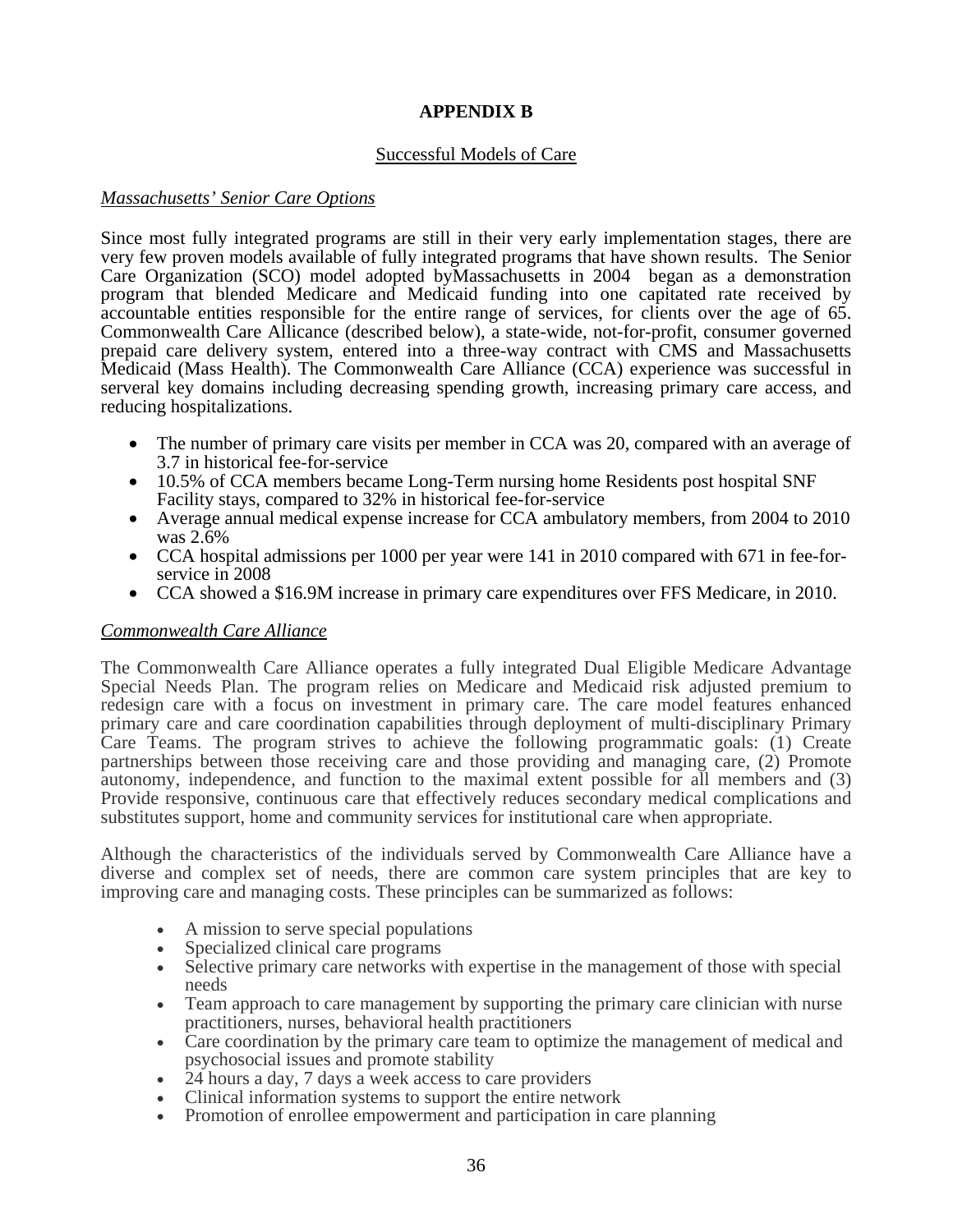- Flexible benefit design to provide care in the most appropriate setting, whether community or facility
- Contain and stabilize medical costs
- Accountable for quality and improved health outcomes

Through the integrated Medicare and Medicaid financing of the model, the Commonwealth Care Alliance has been successful at operating a care model that is designed to meet the full spectrum of services in a variety of settings, rather than authorizing care according to the benefit limitation of the different programs. The Commonwealth Care Alliance experience has demonstrated that for persons with high needs an enriched, high touch primary care model is essential, a model that works with the member where he or she is in terms of independence and vulnerability, maintains close contact so as to anticipate, recognize and respond to the needs immediately. Dr. Robert Master, President and CEO of The Commonwealth Care Alliance stated that, "…primary care is grossly under resourced in both current FFS and managed care iterations. 30-50% of total medical expenditures are for recurrent hospital care, as a consequence of the missed opportunities to effectively intervene on predictable complications."[9](#page-37-0)

# *Tennessee – Managed Long-term Care*

The three TennCare managed care organizations are responsible and at-risk for providing the full continuum of LTSS services, including nursing facility and Home and Community Based Services (HCBS), in addition to all acute and behavioral health services for eligible members. Care coordination is provided by the health plans, and focuses on support for member preferences regarding services and settings as well as intensive case management of transitions between care settings. In Tennessee's "Middle Region", the nursing home placement rate dropped from 83% to 74% in just eight months. In the first four months the East" Region rate dropped from 81% to 76% and the West Region rate dropped from 84% to 80%.

# *Veteran's Administration (VA) Home-Based Primary Care (HBPC) program*

The Veteran's Administration (VA) Home Based Primary Care (HBPC) program illustrates another example of innovated service delivery integration for people with the highest level of need. The VA program is a home care program that provides comprehensive, interdisciplinary primary care in the homes of veterans who have complex medical, social and behavioral conditions. These are individuals that are not able to travel from their homes to a VA clinic for care. The primary goals of the VA's HBPC program are:

- To promote the veteran's maximum level of health and independence by providing comprehensive care and optimizing physical, cognitive and psychosocial functions.
- To reduce the need for and provide an alternative to hospitalization, nursing home care, ED visits, and outpatient clinic visits through longitudinal care that provides close monitoring, early intervention, and a therapeutically safe home environment.
- To assist in the transition from a health care facility to the home by providing patient and caregiver education, guiding rehabilitation and use of adaptive equipment in the home, adapting the home as needed for a safe and therapeutic environment and arranging for • To support the veteran's caregivers.<br>• To support the veteran's caregivers.<br>• To meet the changing needs and preferences of the veteran and family throughout the
- 

 $\overline{a}$ 

course of the chronic disease, often through the end of life.

<span id="page-37-0"></span> $9^9$  Dual Integrated Financing and Its Opportunity to Fundamentally Improve Care and Reduce Costs:

The Commonwealth Care Alliance, Primary Care Redesign and Enhancement Experience, NHPRI/RIHCA Policymaker Breakfast, November 16, 2011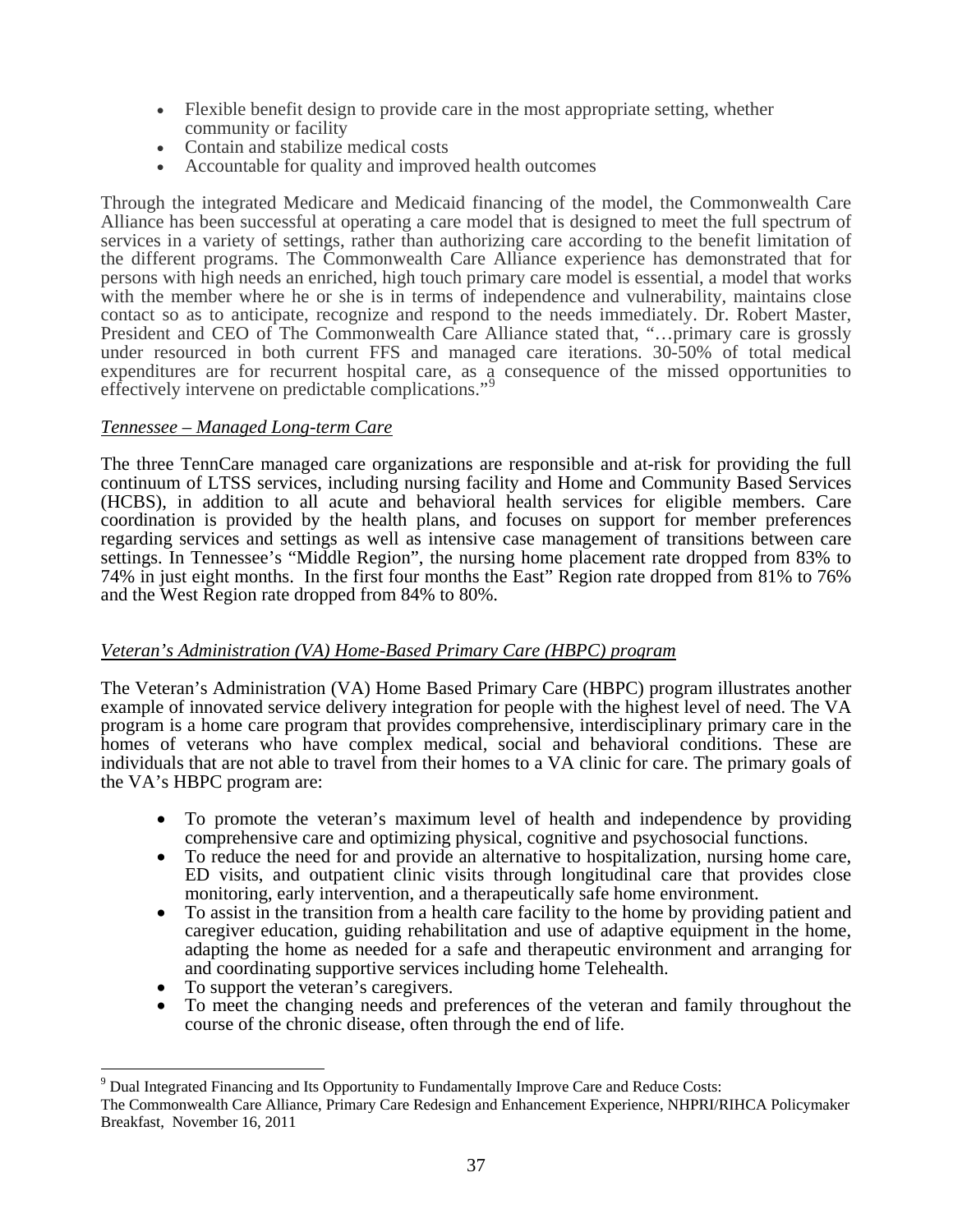- To enhance the veterans' quality of life through symptom management and other
- 
- To allow the veteran the option of dying at home.<br>To help the veteran and family cope with all elements of chronic disease.
- To promote an enduring network of skilled home care professionals by providing an academic and clinical setting for health care trainees to experience interdisciplinary delivery of primary care in the home.<sup>[10](#page-38-0)</sup>

The VA HBPC approach is both interdisciplinary and coordinated as it brings together a team comprised of a social worker, pharmacist, dietician, rehabilitation therapist, nurse, and physician who meet regularly and work with the patient to develop an appropriate customized care plan. Other disciplines are oftentimes involved on the team as well including a chaplain, physician assistant, psychologist, or psychiatrist.

There have been many internal and external studies of the VA's HBPC program and all, in general, conclude the program demonstrates improvement in health care quality, decreases in costs, and enhanced patient satisfaction. Research shows that that success in reducing costs and improving quality of care for the high cost, frail beneficiary population depends on a relationship of trust built over time with face-to-face contact between the patient and the physician or nurse practitioner in the patient's home. This has been a central feature of the VA HBPC program and clearly one of the critical elements to the program's success.

In a retrospective case-control national analysis of all VA HBPC patients in 2002, enrollment into HBPC was associated with the following:

- 62% reduction in hospital days and a substantial reduction in ER visits
- 88% reduction in nursing home days
- Net 24% reduction in total costs for the over 11,300 patients in the HBPC program.

A more recent utilization comparison for over 15,900 patients enrolled in FY 09, found:

- 
- 
- 
- 60% decrease in hospital use<br>• 90% decrease in nursing home use<br>• 30-day readmission rate decreased by 18.2%<br>• High patient satisfaction rate (82.7%), the highest overall satisfaction rating of all VA patient surveys.[11](#page-38-1)

# *Best Practices in Long-Term Care Profiled by the Center for Health Care Strategies*

The Center for Health Care Strategies (CHCS) report, "Profiles of State Innovation: Roadmap for Rebalancing Long-Term Supports and Services<sup>3</sup> offers mileposts to help states explore and understand emerging options, best practices, and proven models of success in three areas: (1) rebalancing LTSS care options to support home- and community based services; (2) the development and implementation of a managed long-term Care Services and Supports (LTSS) program; and (3) integrating care for adults who are dually eligible for Medicaid and Medicare. The ten mileposts are outlined below.

- 1. Communicate a clear vision for LTSS and identify a champion to promote program goals.
- 2. Bridge the gaps between state officials responsible for medical assistance and long-term care.
- 3. Engage stakeholders to achieve buy-in and foster smooth program implementation.

 $\overline{a}$ 

<span id="page-38-0"></span><sup>&</sup>lt;sup>10</sup> VHA Handbook 1141.01, Home-Based Primary Care Program, January 31, 2007<sup>.</sup>

<span id="page-38-1"></span><sup>&</sup>lt;sup>11</sup> Edes, Thomas, Safe Transitions — Comprehensive Coordinated Care through VA Home Based Primary Care, October 4, 2010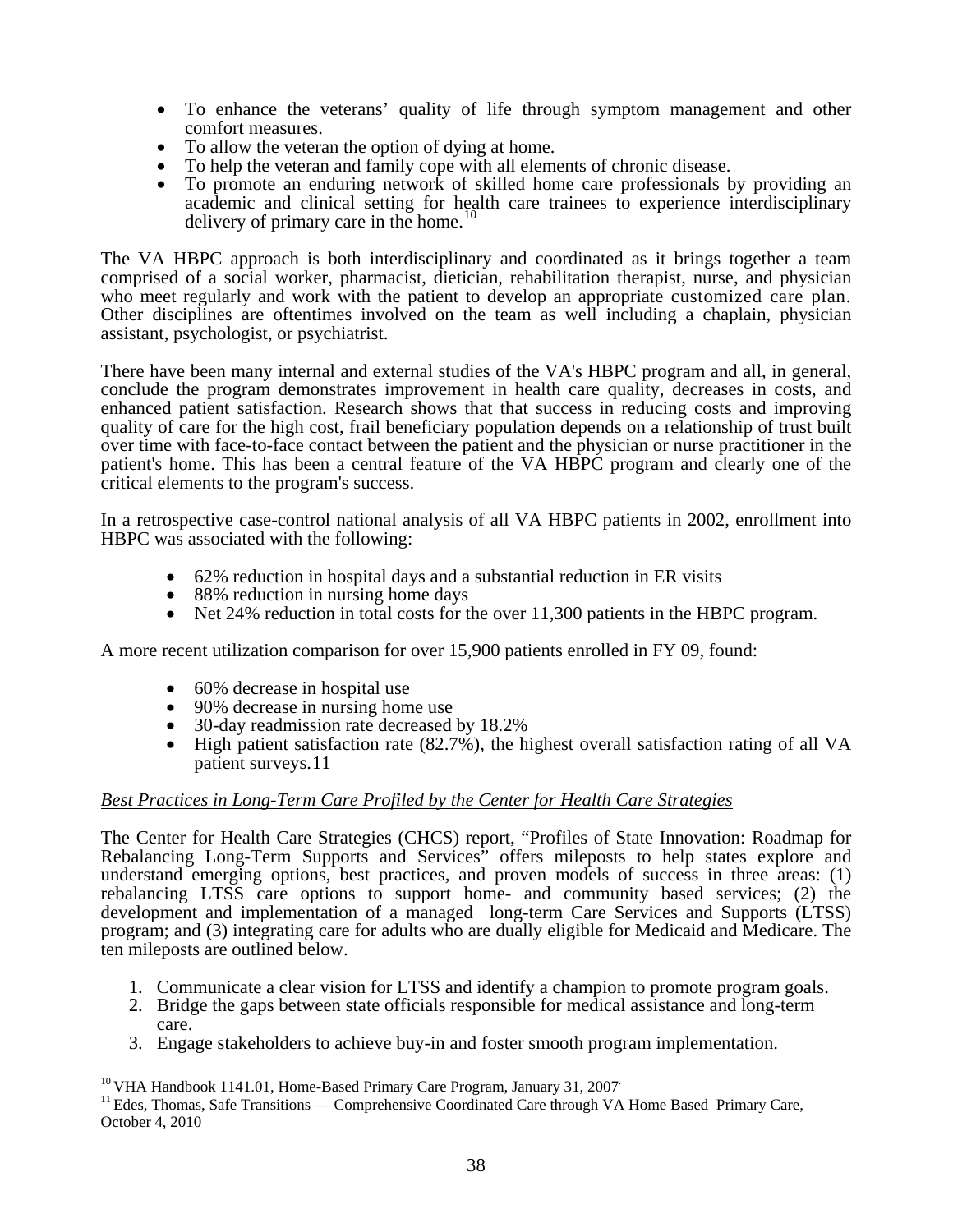- 4. Embrace a "No Wrong Door" philosophy for all HCBS to help consumers fully understand their options.
- 5. Deploy case management resources strategically.
- 6. Use a uniform assessment tool, independent of provider influence, to ensure consistent access to necessary LTSS services.
- 7. Support innovative alternatives to nursing homes.
- 8. Expand the pool of personal care workers to increase the numbers of beneficiaries in home and community settings.
- 9. Take advantage of initiatives that help people move out of nursing homes and into the community.
- 10. Analyze relevant data to measure quality of care metrics that reflect the vision of the longterm care program. [12](#page-39-0)

Aligned with the recommendations from the Center for Health Care Strategies, is the Center for Medicare and Medicare (CMS) State Balancing Incentive Payment Program. This program assists states in transforming LTC systems by lowering costs through improved system performance and efficiency, creating tools to facilitate person-centered assessment and care-planning and improving quality measurement and oversight. States are eligible for enhanced Federal Medical Assistance Percentage (FMAP) by implementing structural changes to the LTC system including:

- No Wrong Door –Single Point of Entry (ADRC)
- System Conflict-Free Case Management Services
- Core Standardized Assessment Instruments

 $\overline{a}$ 

<span id="page-39-0"></span><sup>&</sup>lt;sup>12</sup> Center for Health Care Strategies: Profiles of State Innovation: Roadmap for Rebalancing Long-Term Supports and Services, November 2010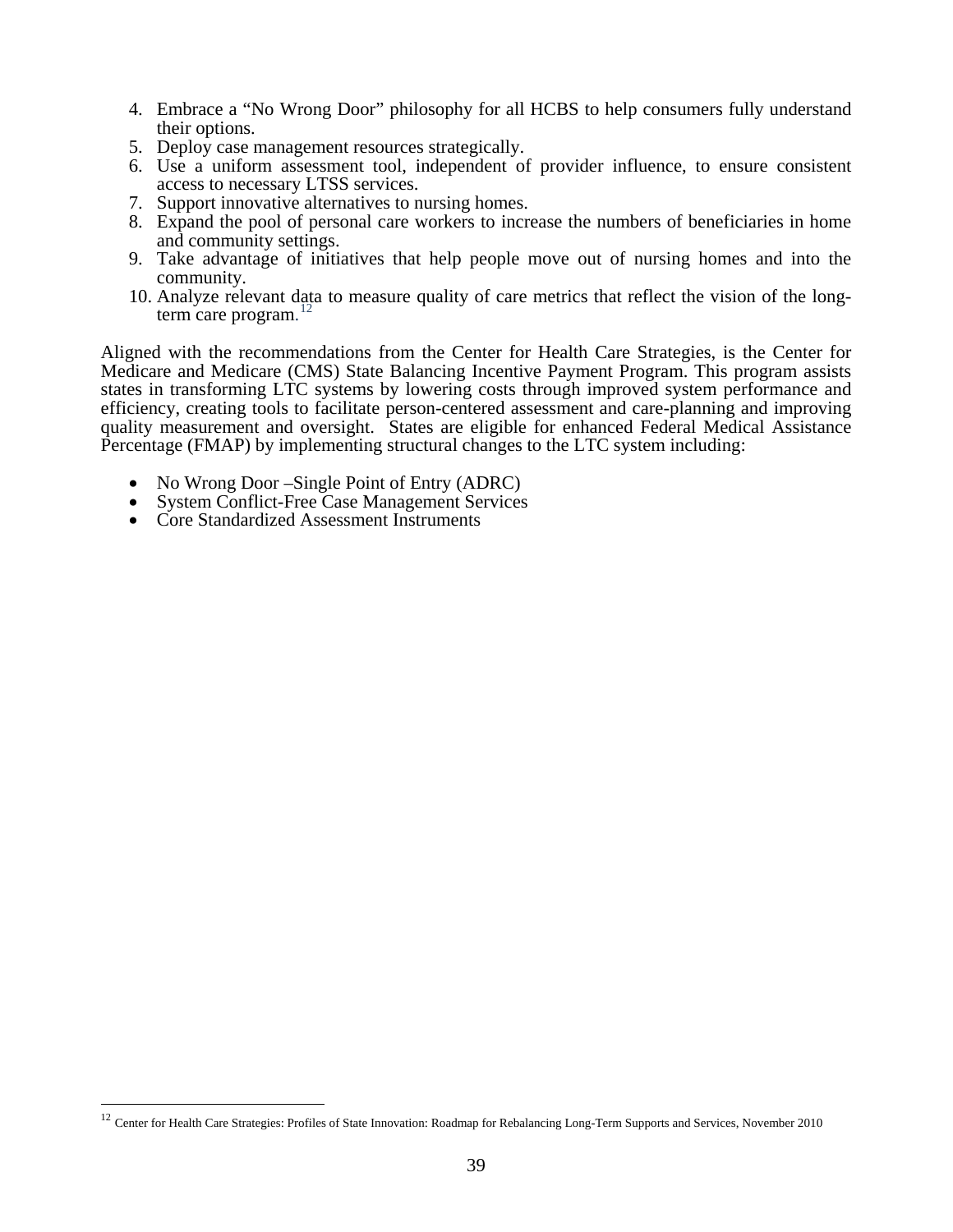# **APPENDIX C**

|                           | <b>EOHHS Stakeholder Meetings and Key Informant Interviews through December 22, 2011</b> |
|---------------------------|------------------------------------------------------------------------------------------|
| <b>Date</b>               | <b>Key Informants and Stakeholder(s)</b>                                                 |
| <b>September 16, 2011</b> | <b>United Healthcare</b>                                                                 |
| <b>September 22, 2011</b> | <b>Blue Cross Blue Shield</b>                                                            |
| <b>October 5, 2011</b>    | Commonwealth Care Alliance (CCA) of Massachusetts                                        |
|                           | Lois Simon, COO                                                                          |
| <b>October 7, 2011</b>    | Program of All Inclusive Care of the Elderly of Rhode Island (PORI)                      |
| <b>October 11, 2011</b>   | <b>DEA</b> Program Staff                                                                 |
| <b>October 31, 2011</b>   | <b>Mass Senior Care of Massachusetts</b>                                                 |
|                           | Scott Plumb, Senior Vice President                                                       |
| <b>November 8, 2011</b>   | <b>DEA Case Management Team</b>                                                          |
| <b>November 9, 2011</b>   | Key Informant Interview with State of Vermont                                            |
|                           | Julie Wasserman and Bard Hill, Agency for Health Services (AHS)                          |
| <b>November 10, 2011</b>  | Key Informant Interview with North Carolina                                              |
|                           | Denise Levis and Angela Floyd North Carolina Community Care of                           |
|                           | North Carolina (CCNC)                                                                    |
| <b>November 16, 2011</b>  | Neighborhood Health Plan of Rhode Island and Rhode Island Health                         |
|                           | <b>Center Association</b>                                                                |
|                           | Policy Makers Breakfast on Dual eligibles                                                |
| <b>November 22, 2011</b>  | DEA Home and Community Care Advisory Committee                                           |
| <b>November 23, 2011</b>  | Key Informant Interview with State of Tennessee                                          |
|                           | Patti Killingsworth, Assistant Commissioner, Chief of LTC, Bureau of<br>TennCare         |
| <b>November 28, 2011</b>  | <b>Global Waiver Task Force</b>                                                          |
|                           |                                                                                          |
| <b>December 1, 2011</b>   | Deb Castellano, Chief Casework Supervisor, DHS Long-Term-Care                            |
| <b>December 1, 2011</b>   | Home and Community-Based Services Trade Associations<br>and<br>Advocates                 |
| <b>December 13, 2011</b>  | <b>DEA</b> Academy                                                                       |
| <b>December 14, 2011</b>  | Long-Term-Care Coordinating Council                                                      |
|                           |                                                                                          |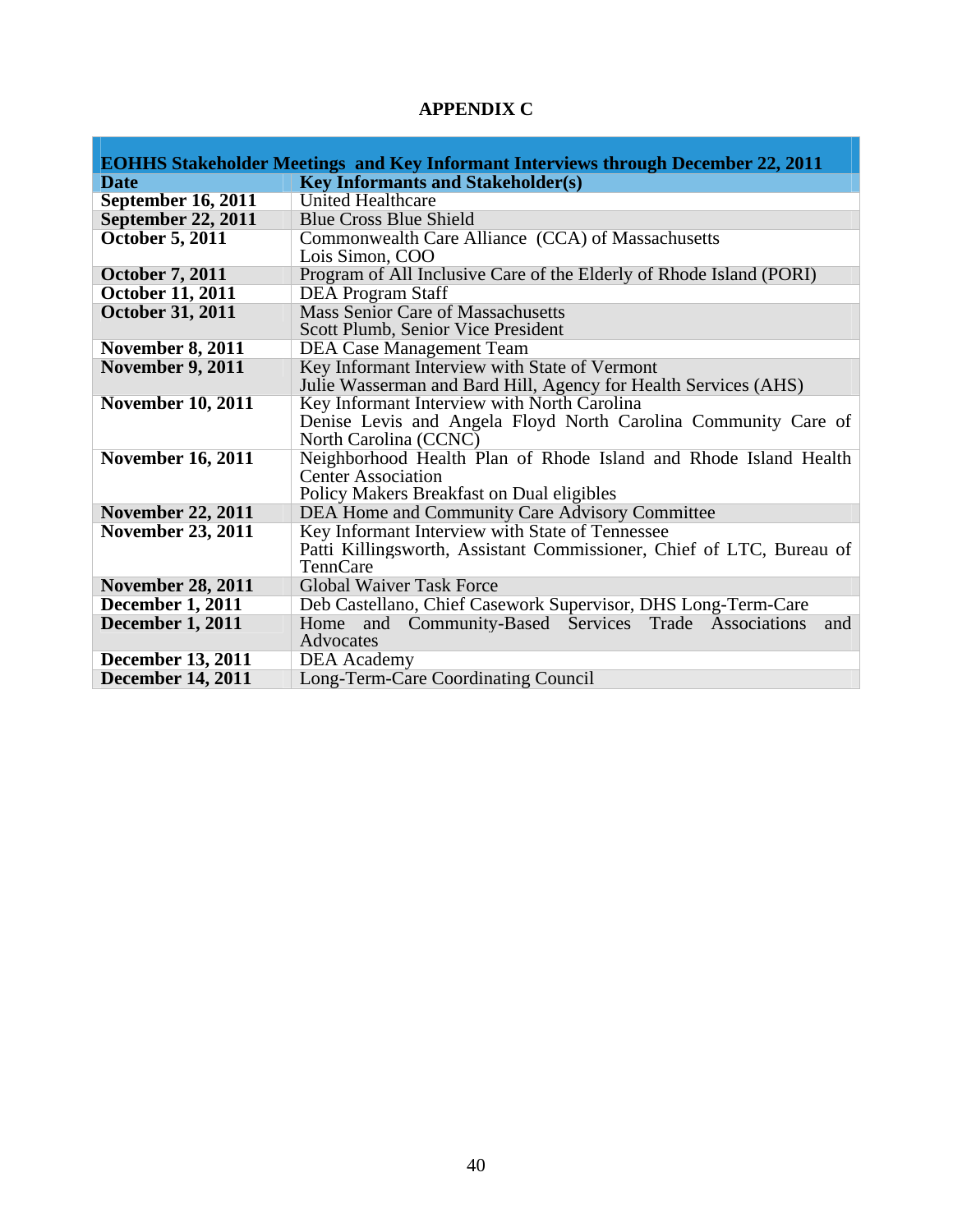# **APPENDIX D**

# **SUMMARY of AFFORDABLE CARE ACT (ACA) OPPORTUNITIES**

#### **State Balancing Incentive Payments Program (SBIPP)**

Beginning October 1, 2011, enhanced federal matching funds were made available to states to increase the proportion of HCBS compared to 2009 levels of institutional expenditures between years 2012 through 2015 with structural changes to achieve a "No Wrong Door" (NWD) and statewide entry point (SEP) system. To qualify for the enhanced payment, Rhode Island must submit an application with accompanying work plan and budget, along with a commitment to data reporting and the following structural attributes implemented within 6 months:

- A single point of entry for accessing long-term care services and supports (LTSS);
- A standardized assessment tool for determining eligibility for non-institutional LTSS used statewide; and
- A "conflict free" case management system for consumers

The administrative changes required by this program have been used in some states as a means to increase in the use of non-institutional services in Medicaid and, over time, a reduction in the growth in Medicaid long-term care spending. However, making those administrative changes can cost money. EOHHS is currently assessing this opportunity for potential alignment with fulfillment of the desired characteristics of the outreach and information and long-term-care eligibility determination and service initiative domain functions. EOHHS is awaiting final regulations as well as further guidance from CMS on this program to determine whether the requirements and added federal funding align with our goals.

#### **Money Follows the Person**

The ACA extended the timeframe for the MFP demonstration through 2016, added \$450 M to the allocation of funds increasing total funds available to \$2.25B, and reduced the institutional level of stay needed to qualify for MFP from 180 to 90 days. ACA also significantly increased the enhanced federal match for home and community-based services (HCBS) as system wide investments to improve the delivery of community-based care. States may receive full reimbursement for approved administrative costs, not exceeding 20% of the award.

Clearly, this opportunity is aligned with and helps us to fulfill our services and supports domain for a more integrated system promoting, and building capacity for home and community-based services. EOHHS applied for and received MFP funding. EOHHS intends to integrate and promote the coordination of the MFP across the delivery system.

#### **Community First Choice Option**

A new Medicaid State Plan option called Community First Choice (CFC) was established by the ACA to promote "person-centered" home and community-based attendant services and supports statewide. For individuals up to 150% of the Federal Poverty Level (FPL) without need for institutional level of care, and those above 150% of the FPL meeting institutional level of care, CFC provides attendant services and supports consistent with their person-centered care plan based on a functional needs assessment. An enhanced 6% Medicaid matching rate is available to those states electing this option and meet significant imposed requirements, including: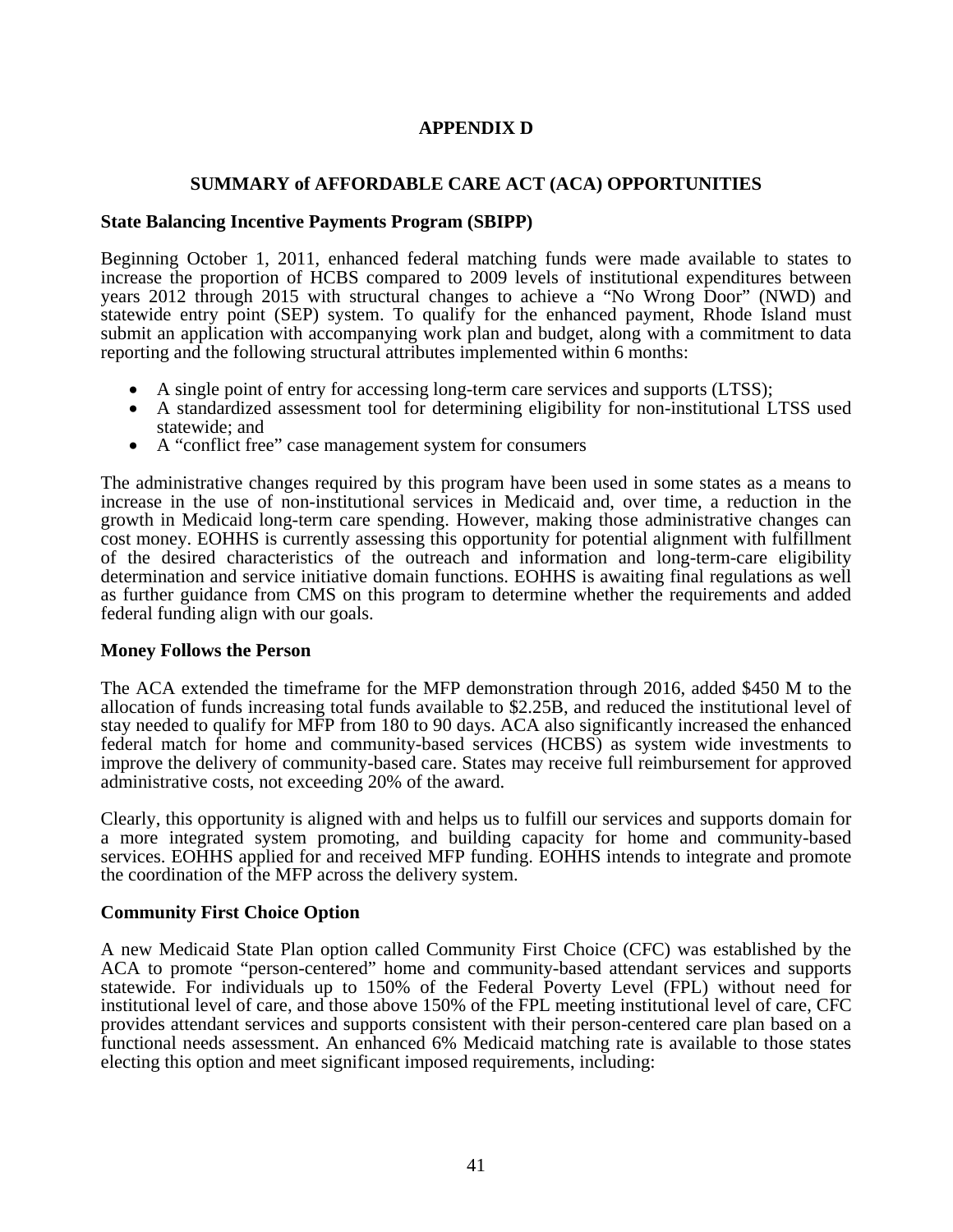Service availability**:** States must make services available statewide, with no caps or targeting by age, severity of disability, or any other criteria. Services must be provided in the most integrated setting appropriate, given an individual's needs.

Maintenance of Effort: During the first year, a state must maintain or exceed its prior year Medicaid expenditure level for optional services provided to elderly individuals and people with disabilities.

Implementation Council: States must establish a Development and Implementation Council to collaborate on program design and implementation. The Council must have majority membership of the elderly, people with disabilities, or their representatives.

Quality Systems and Data: States must develop quality systems that incorporate consumer feedback and monitor health measures. The state must submit program reports to the Department of Health and Human Services.

Although the option provides a strong financial incentive to expand home and community-based care services as a Medicaid benefit, it may also open eligibility to individuals with higher incomes for those services, having a financial impact on the state budget. EOHHS intends on assessing the potential of this opportunity upon issuance of the final regulations when a cost-benefit analysis can be performed.

#### **Health Homes Option**

The ACA offers states the opportunity to receive 90% federal matching funds via a State Plan Amendment (SPA) for a set of services defined in the law as "Health Homes" for individuals with two chronic conditions, one chronic condition and at risk of another, or one serious and persistent mental health condition. The following services as reimbursable under the Health Home initiative:

- 
- 
- Comprehensive Care Management<br>• Care coordination and health promotion<br>• Comprehensive transitional care from inpatient to other settings, including appropriate • Individual and families support, which includes authorized representatives<br>• Referral to community and social support services, if relevant<br>• The use of health information technology to link services, as feasible and app
- 
- 
- 

RI Medicaid was among the first states in the nation to receive approval and enhanced funding for two Health Home State Plan Amendments, beginning October 1, 2011. There is opportunity to submit additional SPAs to seek approval for entities providing Health Home services to those not yet enrolled with a health home. The potential for further adoption of the health home model as a means of accountability for the coordination of services and supports requires more study and analysis by EOHHS.

#### **CMS Financial Alignment Demonstrations**

The Federal Coordinated Care Health Care Office (Office of the Duals), was formed to facilitate a working relationship between federal and state officials to better integrate service delivery and payment mechanisms for dually eligible beneficiaries. Since July of 2011, 37 states, including Rhode Island, have been working with another newly established office, the Medicare-Medicaid Coordination Office (MMCO), to create new models by streamlining and bridging the chasms between the two programs. Prior to this opportunity for collaboration, states had no financial incentives to pursue integrated programs without a stake of share in Medicare savings.

As a state interested in the federal opportunity to pursue the CMS capitated financial alignment demonstration, EOHHS received an outline of the initial parameters and key target dates for